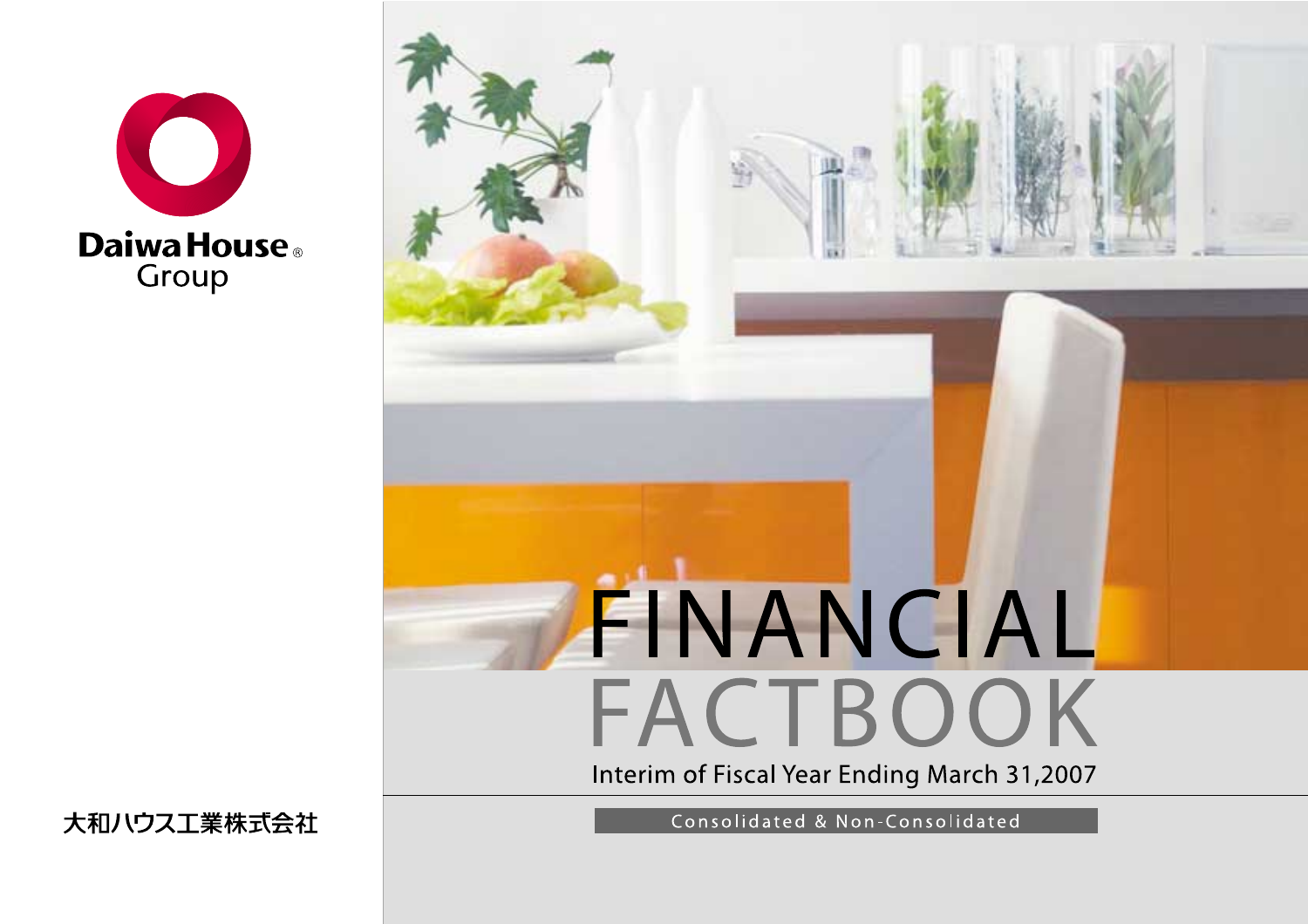# FINANCIAL FACT BOOK

#### I N D E X

| $ -$   |  |
|--------|--|
| $\sim$ |  |

CONSOLIDATED)

# ANALYSIS OF OPERATIONS

| <b>Net Sales</b>        | <i><b>Operating Income</b></i>            | Ordinary Income | <b>Net Income(Loss)</b> |  |  |
|-------------------------|-------------------------------------------|-----------------|-------------------------|--|--|
| <b>Sales by Segment</b> |                                           |                 |                         |  |  |
|                         | <i>Operating Income (Loss) by Segment</i> |                 |                         |  |  |

#### ANALYSIS OF FINANCIAL POSITION

| ' Ratio<br>Other<br><b>Ratios</b><br>apital                                        |  |
|------------------------------------------------------------------------------------|--|
| <sub>n</sub><br>$\sim$<br>–<br>Data<br>Per<br><i>Share</i><br>Eauit<br>Yetu.<br>on |  |

#### OTHERS

| .<br><i>capital</i><br>' Expenditure |  |
|--------------------------------------|--|
|                                      |  |

#### FINANCIAL STATEMENTS

| <b>Consolidated Balance Sheets</b>                                               |                          |
|----------------------------------------------------------------------------------|--------------------------|
| <b>Consolidated Statements of Income</b>                                         |                          |
| <b>Consolidated Statements of Shareholders' Equity and Changes in Net Aseets</b> |                          |
| <b>Consolidated Statements of Cash Flows</b>                                     | $\boldsymbol{\varDelta}$ |

#### REFERENCE MATERIALS

| <b>Housing</b>                                                      |        |            |     | 15    |
|---------------------------------------------------------------------|--------|------------|-----|-------|
| <b>Commercial Construction</b>                                      |        |            |     | 16    |
| Resort & Fitness club                                               |        |            |     | 17,18 |
| <b>Home Center</b>                                                  |        |            |     | 19    |
| <b>Others-City-Center Hotels</b>                                    |        |            |     | 20    |
| Comparisons of P/L(Between 2005 interim and 2006 interim)           | 2006 3 | 2007<br>-3 | PL. | 21    |
| Comparisons of P/L(Between the Plan and the Result of 2006 interim) |        | 2006 3     | PL  | 22    |
| <b>Indexes of Main Subsidiaries' Financial Statements</b>           |        |            |     | 23    |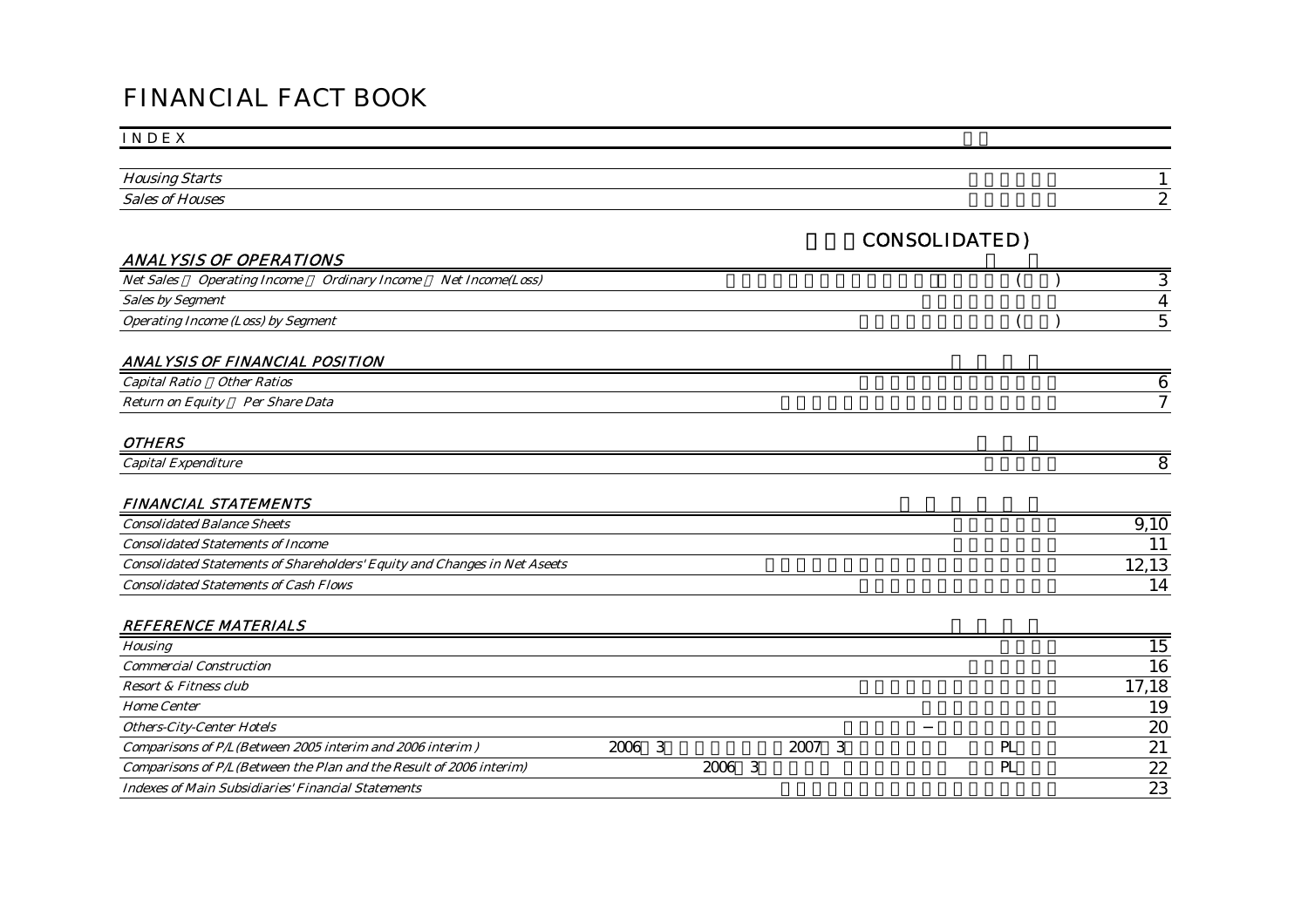# FINANCIAL FACT BOOK

# NON-CONSOLIDATED )

| <b>ANALYSIS OF OPERATIONS</b>                                                             |    |
|-------------------------------------------------------------------------------------------|----|
| Ordinary Income<br>Net Income(Loss)<br><i>Net Sales</i><br><i><b>Operating Income</b></i> | 24 |
| Sales by Segment-Changes in Sales Mix                                                     | 25 |
| <b>Gross Profit Ratio by Segment</b>                                                      | 26 |
| ANALYSIS OF FINANCIAL POSITION<br>Capital Ratio<br><i><b>Other Ratios</b></i>             | 27 |
| <b>Return on Equity</b><br>Per Share Data                                                 | 28 |
| FINANCIAI_STATFMFNTS                                                                      |    |

| FIIVAIVULAL SIATEMENIS                           |       |
|--------------------------------------------------|-------|
| $Non-$<br>Sheets<br>Balance<br>.onsolidated      | 29,30 |
| $Non-$<br>Consolidated Statements r<br>of Income | . J T |

#### REFERENCE MATERIALS

| <b>Consolidated Statements of Shareholders' Equity and Changes in Net Aseets</b> |      |      |  |       |
|----------------------------------------------------------------------------------|------|------|--|-------|
| <b>Condominiums</b>                                                              |      |      |  | 33,34 |
| <b>Shareholding Ratio</b>                                                        |      |      |  | 35    |
| Order Received by Segment Sales by Segment                                       |      |      |  | 36    |
| Comparisons of P/L(Between 2005 interim and 2006 interim)                        | 2006 | 2007 |  | 37    |
| Comparisons of P/L(Between the Plan and the Result of 2006 interim)              |      | 2006 |  | 38    |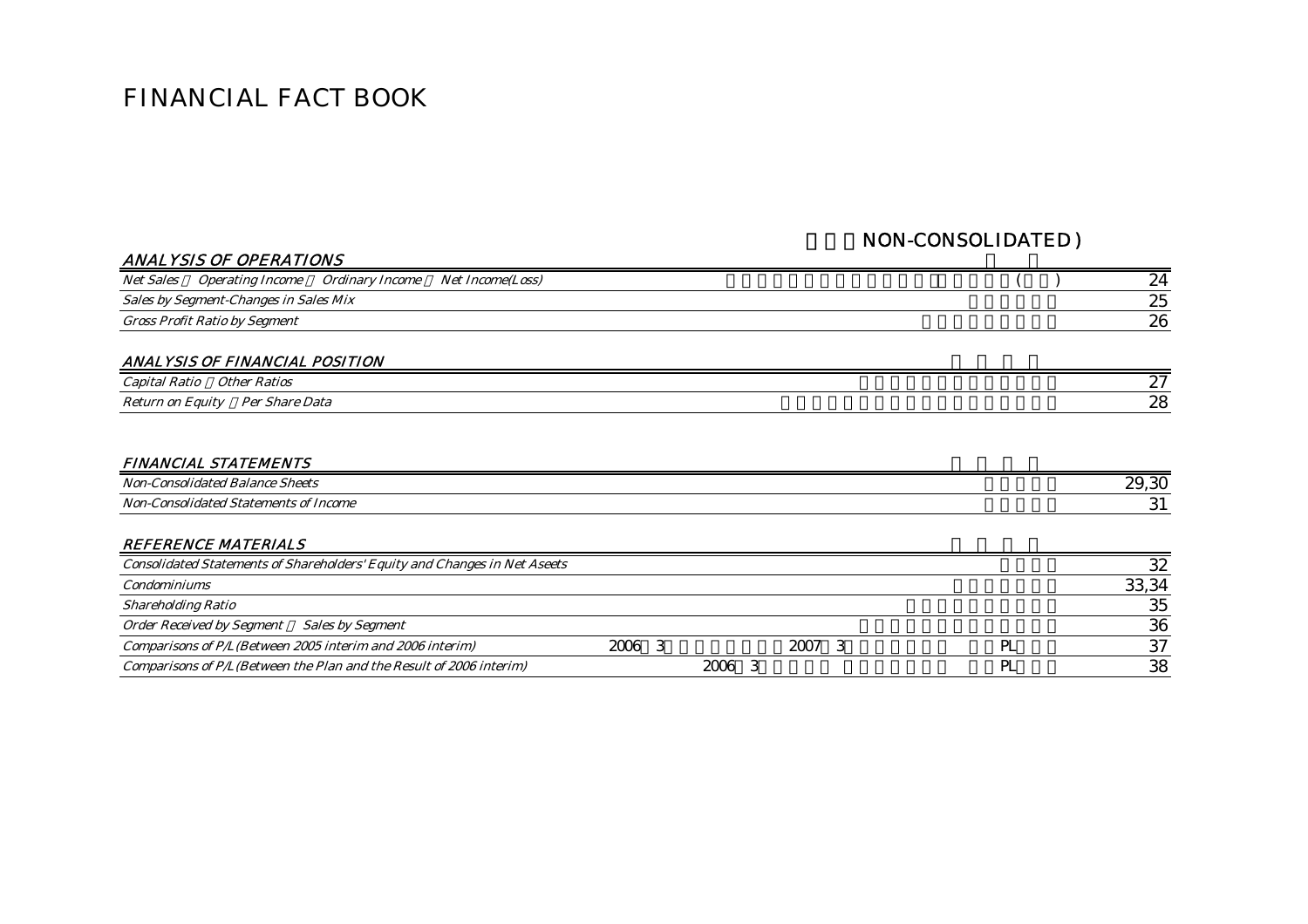

# Prefabricated Housing Starts in Whole Housing Starts **Prefabricated Housing Starts in Private-Owned Housing Starts** - プレハブ - プレハブ - プレハブ - プレハブ - プレハブ 200 $300$ 400 (Thousands of Units /千戸) (Thousands of Units /千戸) (%) (%) 2006年度当社予想 $\frac{1}{1}$  16.0 400  $\frac{1}{1}$



Prefabricated Share in Private-Owned Houses

Prefabrication Share

| <b>Fiscal years ended March 31</b>                         | 2003   | 2004   | 2005  | 2006   | 2007                  |
|------------------------------------------------------------|--------|--------|-------|--------|-----------------------|
|                                                            |        |        |       |        | Interim of FYE 3/2007 |
| <b>Housing Starts (Thousands of units)</b>                 |        |        |       |        |                       |
|                                                            | 1, 146 | 1, 174 | 1,193 | 1, 249 | 665                   |
| <b>Prefabricated Housing Starts (Thousands of units)</b>   |        |        |       |        |                       |
|                                                            | 162    | 159    | 160   | 156    | 81                    |
| Private-Owned Housing Starts (Thousands of units)          |        |        |       |        |                       |
|                                                            | 14.1   | 135    | 134   | 12.5   | 12.2                  |
| Private-Owned Housing Starts (Thousands of units)          |        |        |       |        |                       |
|                                                            | 366    | 373    | 367   | 352    | 197                   |
| Prefabricated in Private-Owned Houses (Thousands of units) |        |        |       |        |                       |
|                                                            | 66     | 65     | 66    | 64     | 34                    |
| Prefabricated Share in Private-Owned Houses (%)            |        |        |       |        |                       |
|                                                            | 18.0   | 17.5   | 180   | 180    | 17.4                  |
|                                                            |        |        |       |        |                       |

Source: "Statistical Survey of Construction Starts"- Ministry of Land, Infrastructure and Transport.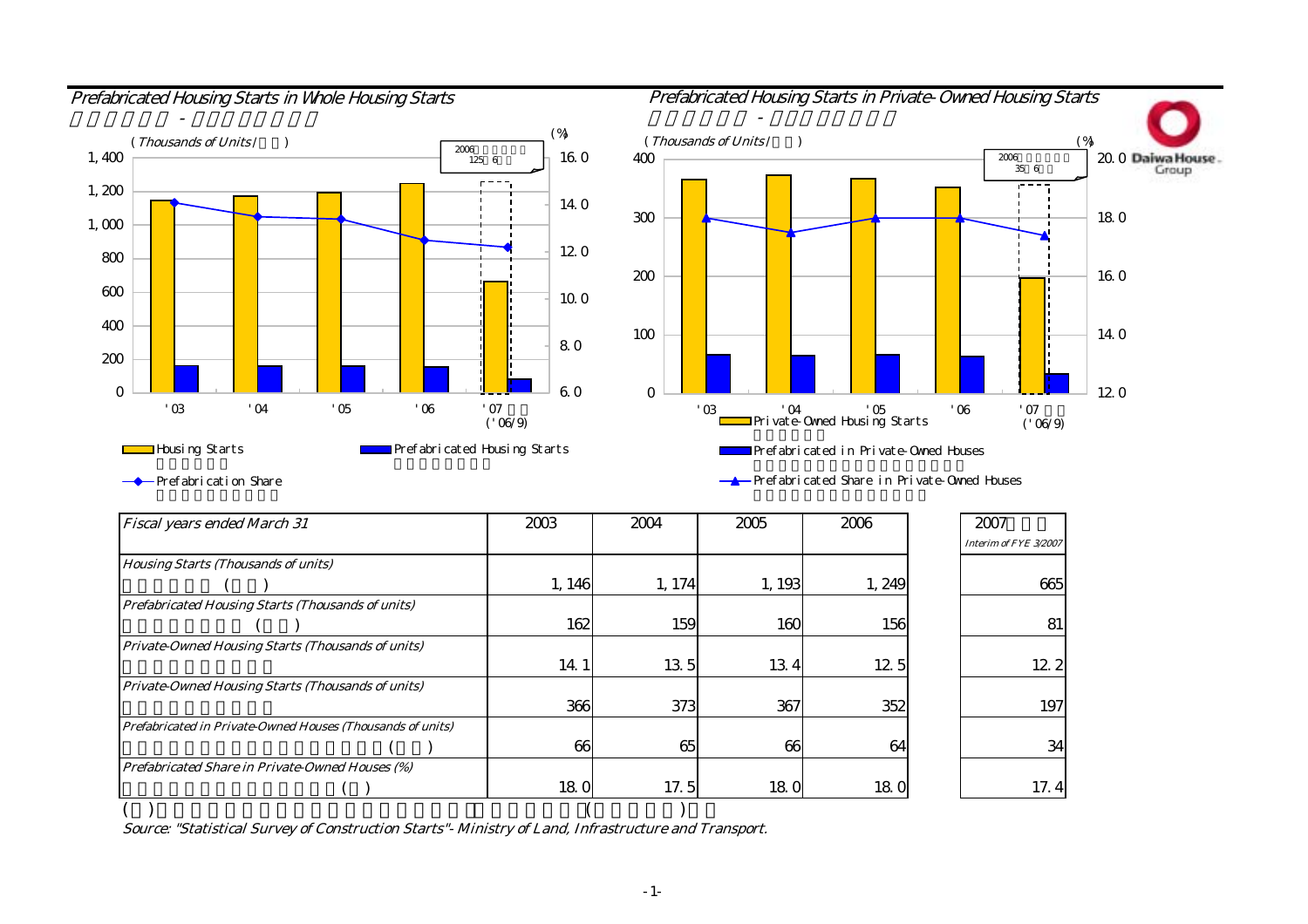# Sales of Houses (In Number of Unit)



| <b>Fiscal years ended March 31</b>                       | 2003    | 2004    | 2005    | 2006    | 2007                  |
|----------------------------------------------------------|---------|---------|---------|---------|-----------------------|
|                                                          |         |         |         |         | Interim of FYE 3/2007 |
| <b>Sales of Houses (In Number of Unit)</b>               |         |         |         |         |                       |
|                                                          | 40, 970 | 42, 392 | 42,855  | 43, 632 | 21,560                |
| <b>Single-Family Houses (In Number of Unit)</b>          |         |         |         |         |                       |
|                                                          | 10, 455 | 10,378  | 10, 410 | 9,641   | 4,669                 |
| <b>Single-Family Houses for Sale (In Number of Unit)</b> |         |         |         |         |                       |
|                                                          | 2, 454  | 1,765   | 2,060   | 1,944   | 1,028                 |
| <b>Condominiums (In Number of Unit)</b>                  |         |         |         |         |                       |
|                                                          | 3,669   | 3,838   | 3, 727  | 4,391   | 2,064                 |
| Multi-Family Houses (In Number of Unit)                  |         |         |         |         |                       |
|                                                          | 24, 392 | 26, 411 | 26,658  | 27,656  | 13, 799               |

| $\bar{5}$ | 2006       | 2007                  | 2007            |
|-----------|------------|-----------------------|-----------------|
|           |            | Interim of FYE 3/2007 | <b>Estimate</b> |
|           |            |                       |                 |
| 2,855     | 43, 632    | 21,560                | 45, 120         |
|           |            |                       |                 |
| 0,410     | 9,641      | 4,669                 | 9,570           |
|           |            |                       |                 |
| 2,060     | 1,944      | 1,028                 | 2,000           |
|           |            |                       |                 |
| 3,727     | 4,391      | 2,064                 | 4,720           |
|           |            |                       |                 |
| 6,658     | 656<br>27. | 13,799                | 830<br>28,      |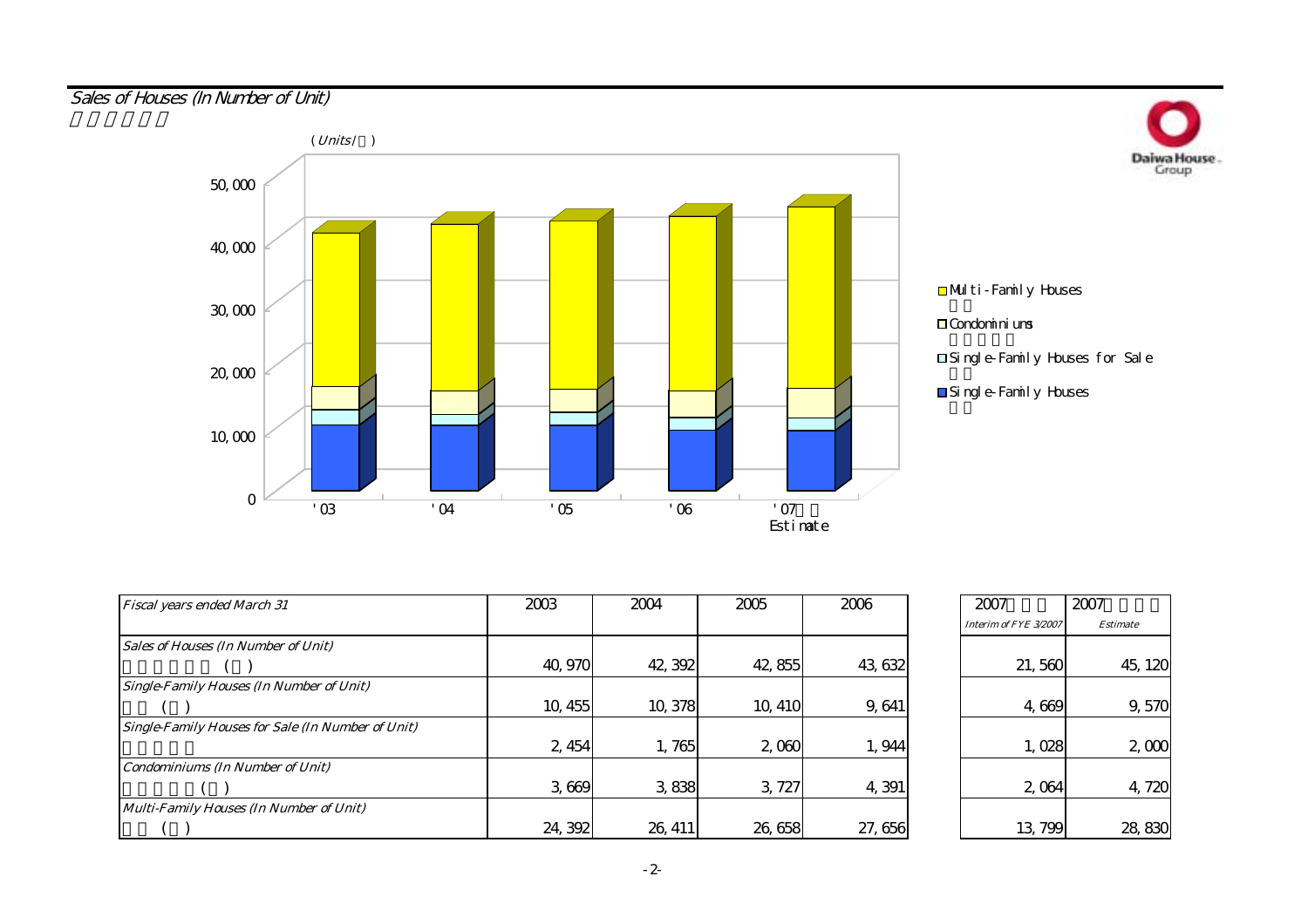#### ANALYSIS OF OPERATIONS**CONSOLIDATED** Net Sales (left scale) 売上高 (左メモリ) Operating Income Ordinary Income Net Income(Loss) (right scale)<br>( ) ( )  $\left( \begin{array}{cc} 1 & 0 \\ 0 & 1 \end{array} \right)$ Daiwa House.  $(\Million / \Million / \M)$ 1,800,000 150,000 1,600,000 100,000 Net Sales 2007-Estimate<br>(2007) 1,400,000 1,200,000 50,000  $\overline{\mathsf{x}}$ Net Sales 1,000,000 **→** Operating Income  $\mathbf 0$ 800,000 **←▲**Ordinary Income 600,000 -50,000 400,000  $\rightarrow$ Net Income(Loss)  $\overline{\mathsf{x}}$  $-100,000$  $($ 200,000  $\Omega$ -150,000  $'03$  '04 '05 '06 '07 '07

| <b>Fiscal years ended March 31</b>                | 2003        | 2004        | 2005        | 2006      | 2007                  |
|---------------------------------------------------|-------------|-------------|-------------|-----------|-----------------------|
|                                                   |             |             |             |           | Interim of FYE 3/2007 |
| $Net Sales ( \lMillion)$                          |             |             |             |           |                       |
|                                                   | 1, 184, 543 | 1, 224, 647 | 1, 365, 913 | 1,528,983 | 777, 698              |
| <i>Operating Income</i> $(\ \M $ <i>Million</i> ) |             |             |             |           |                       |
|                                                   | 45, 271     | 59,660      | 67, 849     | 80,072    | 37,629                |
| <i><b>Ordinary Income (\Million)</b></i>          |             |             |             |           |                       |
|                                                   | 41, 851     | 72,590      | 74, 209     | 103,073   | 39,066                |
| <i>Net Income(Loss)</i> ( \ <i>Million)</i>       |             |             |             |           |                       |
|                                                   | $-91,388$   | 37, 256     | 40, 262     | 45, 184   | 20, 150               |

| 2007                  | 2007            |
|-----------------------|-----------------|
| Interim of FYE 3/2007 | <b>Estimate</b> |
| 777, 698              | 1,600,000       |
| 37, 629               | 85,000          |
| 39,066                | 85,000          |
| 20, 150               | 46,000          |

Estimate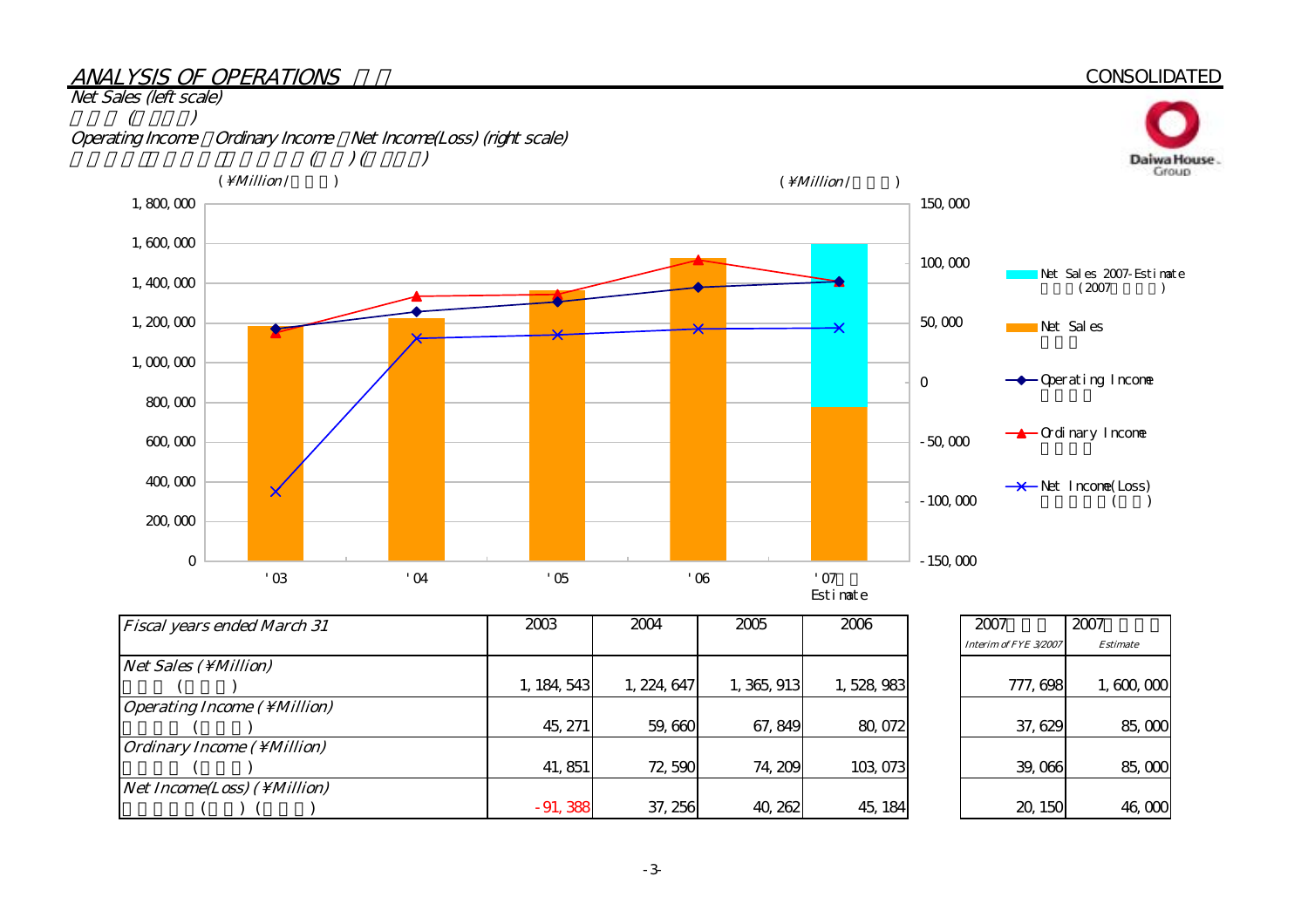

| <b>Fiscal years ended March 31</b> | 2005        | 2006      |  |  |
|------------------------------------|-------------|-----------|--|--|
|                                    |             |           |  |  |
| <b>Housing</b>                     | 854, 574    | 909, 587  |  |  |
| <b>Commercial Construction</b>     | 363, 830    | 445, 251  |  |  |
| <b>Resort &amp; Fitness club</b>   | 55, 748     | 66, 482   |  |  |
| <b>Home Center</b>                 | 59, 164     | 63, 273   |  |  |
| <b>Others</b>                      | 104, 129    | 121, 982  |  |  |
| <i><b>Eliminations</b></i>         | $-71,533$   | $-77,594$ |  |  |
| Total                              | 1, 365, 913 | 1,528,983 |  |  |

| 2007                  | 2007            |
|-----------------------|-----------------|
| Interim of FYE 3/2007 | <b>Estimate</b> |
| 463, 736              | 958,000         |
| 224, 629              | 464,000         |
| 34, 784               | 67,000          |
| 31, 350               | 64,000          |
| 61, 018               | 127,000         |
| $-37,819$             | - 80, OC        |
| 777, 698              | 1,600,000       |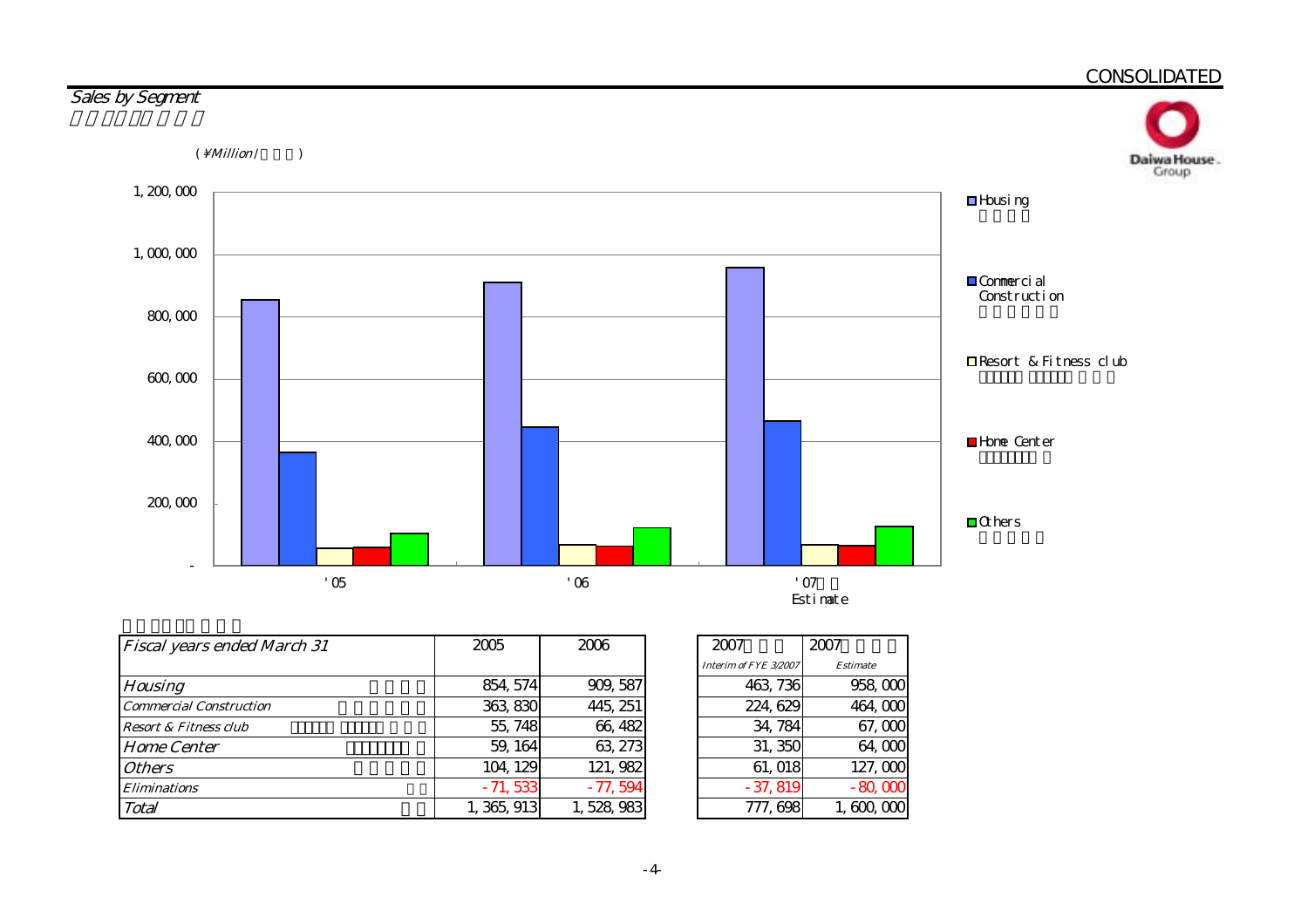

| <b>Fiscal years ended March 31</b> | 2005          | 2006      |            |
|------------------------------------|---------------|-----------|------------|
|                                    |               |           |            |
| <b>Housing</b>                     | 住宅事業          | 50,046    | 50, 965    |
| <b>Commercial Construction</b>     | 商業建築事業        | 27, 420   | 39, 517    |
| <b>Resort &amp; Fitness club</b>   | リゾート・スポーツ施設事業 | 1,507     | 635        |
| <b>Home Center</b>                 | ホームセンター事業     | 100       | 1,106      |
| <b>Others</b>                      | その他事業         | 3,534     | 4,558      |
| <b>Eliminations</b>                | 消去            | $-14,760$ | $-16, 711$ |
| Total                              |               | 67, 849   | 80,072     |

| 2007中間期               | 2007通期予想        |
|-----------------------|-----------------|
| Interim of FYE 3/2007 | <b>Estimate</b> |
| 23, 277               | 54,500          |
| 20, 476               | 43, 200         |
| 764                   | 1,000           |
| 979                   | 1,700           |
| 2,050                 | 4,600           |
| $-9,920$              | $-20,000$       |
| 37, 629               | 85. O           |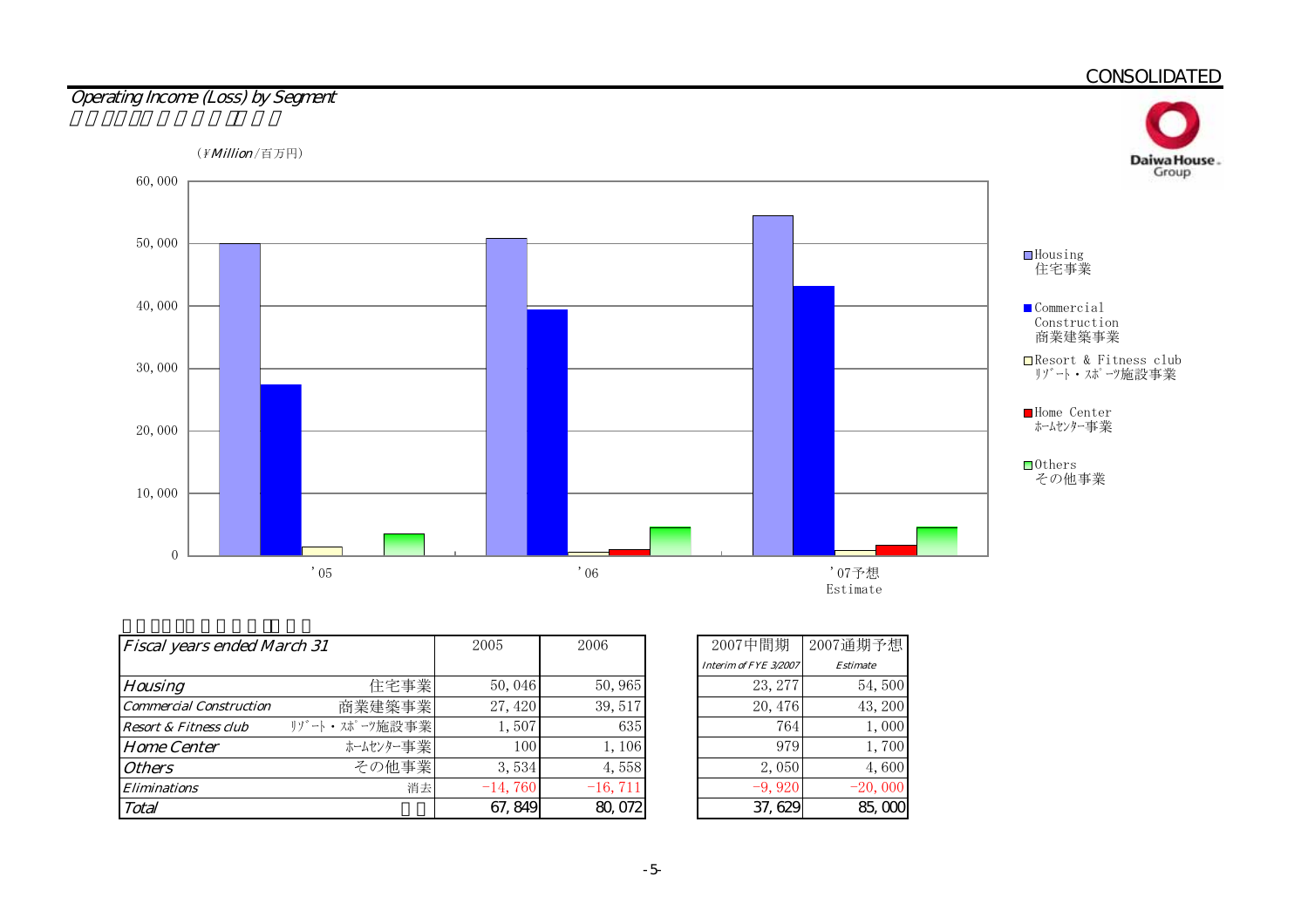

| <b>Fiscal years ended March 31</b> | 2003  | 2004  | 2005  | 2006  | 2007                  |
|------------------------------------|-------|-------|-------|-------|-----------------------|
|                                    |       |       |       |       | Interim of FYE 3/2007 |
| $\alpha$ Capital Ratio(%)          |       |       |       |       |                       |
| $\gamma$                           | 44.2  | 45.3  | 38.6  | 39.1  | 41.7                  |
| <b>Current Ratio(%)</b>            |       |       |       |       |                       |
| $^{\circ}$ %                       | 174.2 | 177.6 | 159.0 | 145.1 | 135.8                 |
| <b>Fixed Ratio(%)</b>              |       |       |       |       |                       |
| $^{\prime}$ %                      | 129.5 | 119.9 | 142.4 | 1483  | 140.1                 |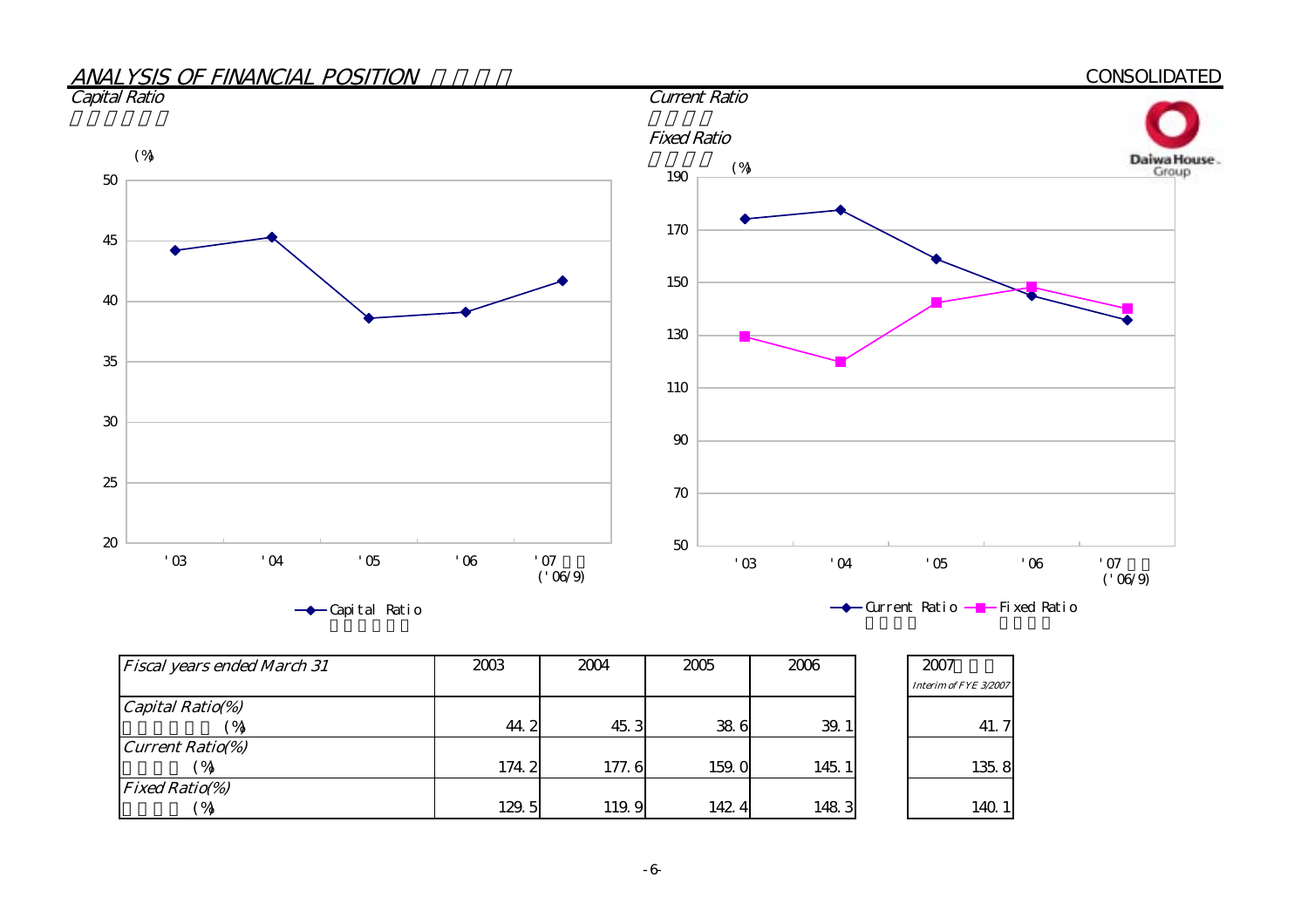

| <b>Fiscal years ended March 31</b>                               | 2003      | 2004  | 2005  | 2006    | 2007                  |
|------------------------------------------------------------------|-----------|-------|-------|---------|-----------------------|
|                                                                  |           |       |       |         | Interim of FYE 3/2007 |
| <i>Return on Equity(%)</i>                                       |           |       |       |         |                       |
|                                                                  | $-17.1$   | 7.6   | 7.9   | 82      |                       |
| <i>Book-value per Share(<math>\setminus</math>)</i>              |           |       |       |         |                       |
|                                                                  | 884.6     | 9023  | 959.1 | 1,053 4 | 1, 120, 5             |
| <i>Net Income(loss)</i> per <i>Share(<math>\setminus</math>)</i> |           |       |       |         |                       |
|                                                                  | $-167.06$ | 68 16 | 73.26 | 81.88   |                       |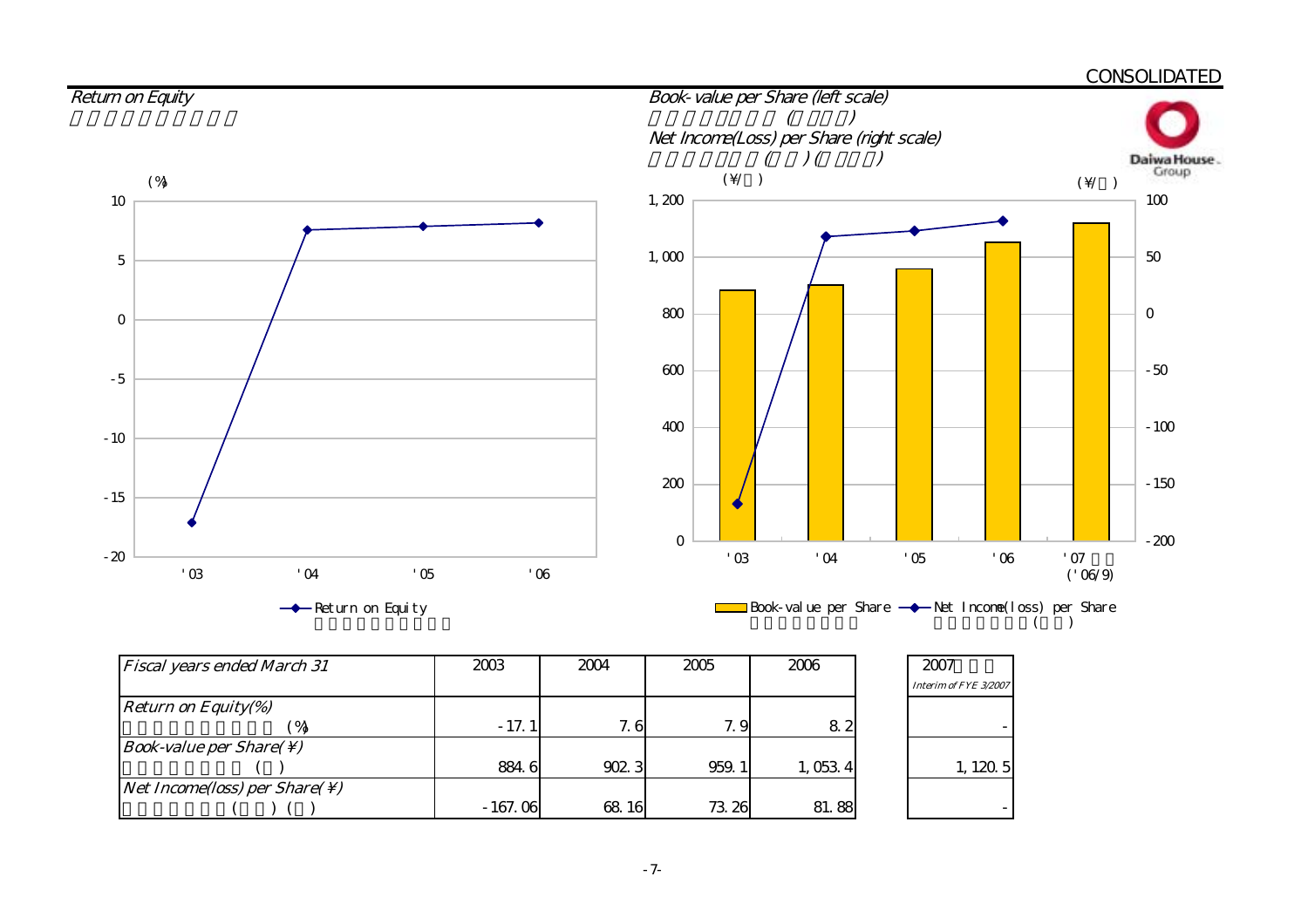#### **OTHERS**  CONSOLIDATED **Capital Expenditure** ( $\Million /$ ) ( $\Million /$ ) 30,000 Daiwa House.<br>Group  $160,000$





| <b>Fiscal years ended March 31</b> | 2005    | 2006     | 2007                  | 2007            |  |
|------------------------------------|---------|----------|-----------------------|-----------------|--|
|                                    |         |          | Interim of FYE 3/2007 | <b>Estimate</b> |  |
| Capital Expenditure (\ Million)    |         |          |                       |                 |  |
|                                    | 56,695  | 110, 143 | 81, 200               | 150,000         |  |
| <b>Housing</b>                     | 7,699   | 12,642   | 6,224                 | 14,000          |  |
| Commercial Construction            | 31,908  | 77, 100  | 62, 878               | 108,000         |  |
| <b>Resort &amp; Fitness club</b>   | 850     | 3,072    | 1,397                 | 3800            |  |
| <b>Home Center</b>                 | 725     | 611      | 1,392                 | 4,200           |  |
| Others                             | 15,842  | 17, 410  | 9,094                 | 18,000          |  |
| <b>Eliminations and Corporate</b>  | $-331$  | $-694$   | 213                   | 2,000           |  |
| Depreciation (\Million)            |         |          |                       |                 |  |
|                                    | 19, 242 | 26, 814  | 14,005                | 28,000          |  |
| <b>Housing</b>                     | 4,486   | 5, 227   | 2,815                 | 5,600           |  |
| <b>Commercial Construction</b>     | 4,622   | 7,897    | 4,038                 | 8,000           |  |
| <b>Resort &amp; Fitness club</b>   | 1,869   | 1,918    | 922                   | 1,800           |  |
| <b>Home Center</b>                 | 704     | 665      | 326                   | 650             |  |
| <b>Others</b>                      | 5,875   | 9,635    | 5,364                 | 10,800          |  |
| <b>Eliminations and Corporate</b>  | 1,684   | 1,470    | 539                   | 1, 150          |  |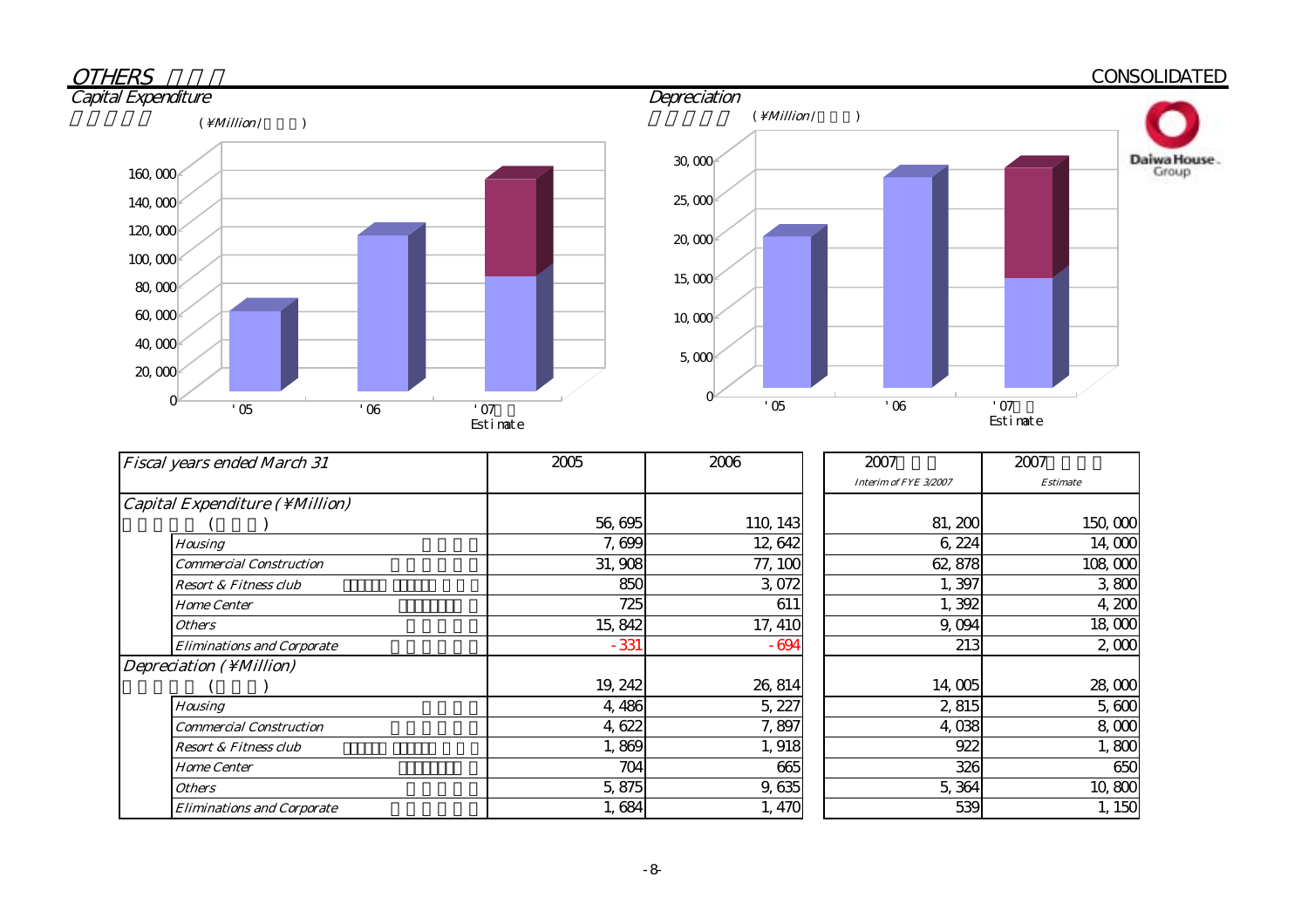| <b>Consolidated Balance Sheets( Million)</b>         |             |                 |                        |             |                        |             |
|------------------------------------------------------|-------------|-----------------|------------------------|-------------|------------------------|-------------|
|                                                      |             |                 |                        |             |                        |             |
| March 31                                             | 2003        | 2004            | 2005                   | 2006        | 2007(                  |             |
| <assets<br><math>\geq</math></assets<br>             |             |                 |                        |             | Interim of FYE 3/2007  | Daiwa House |
| <b>Current Assets</b>                                |             |                 |                        |             |                        | Group       |
| <b>Cash &amp; Time Deposits</b>                      | 104,083     | 141,605         | 150, 739               | 124, 021    | 129, 565               |             |
| Trade Notes & Accounts Receivable                    | 62, 922     | 52, 729         | 70, 304                | 60, 631     | 62,810                 |             |
| <b>Marketable Securities</b>                         | 201         | 64              | 24                     |             |                        |             |
| <b>Inventories</b>                                   | 267, 198    | 267, 919        | 324, 238               | 368, 334    | 393, 266               |             |
| <b>Other</b>                                         | 35,860      | 35, 742         | 69,096                 | 69, 192     | 73,030                 |             |
| <b>Allowance for Doubtful Accounts</b>               | $-1,971$    | $-1,771$        | $-1,861$               | $-2,161$    | $-2,624$               |             |
| <b>Total Current Assets</b>                          | 468, 295    | 496, 290        | 612 542                | 620,019     | $\overline{656}$ $048$ |             |
| <b>Fixed Assets</b>                                  |             |                 |                        |             |                        |             |
| <b>Tangible Fixed Assets</b>                         | 349, 646    | 344, 268        | 441, 387               | 505, 471    | 563, 783               |             |
| <b>Intangible Fixed Assets</b>                       | 7,509       | 7,463           | 8,880                  | 11, 791     | 16,653                 |             |
| <b>Investments &amp; Other Assets</b>                | 268,990     | 239, 635        | 295, 995               | 337, 915    | 341, 857               |             |
| <b>Total Fixed Assets</b>                            | 626, 145    | 591, 367        | 746, 264               | 855, 178    | 922, 294               |             |
| <b>Total Assets</b>                                  | 1, 094, 441 | 1,087,658       | 1,358,806              | 1, 475, 197 | 1,578,343              |             |
| <b>∠Liabilities</b><br>$\geq$                        |             |                 |                        |             |                        |             |
| <b>Current Liabilities</b>                           |             |                 |                        |             |                        |             |
| Trade Notes & Accounts Payable                       | 116,902     | 122, 440        | 156, 973               | 169, 853    | 248, 388               |             |
| <b>Short-Term Bank Loans</b>                         | 2800        | 550             | 13, 175                | 6,183       | 6,598                  |             |
| Long-Term Bank Loans within One Year                 |             | $\overline{51}$ | 1,367                  | 2,927       | 2,317                  |             |
| <b>Accrued Income Taxes</b>                          | 8, 419      | 14, 218         | 15,699                 | 16, 211     | 18, 341                |             |
| <b>Other</b>                                         | 140,689     | 142, 193        | 198,040                | 232, 192    | 207, 542               |             |
| <b>Total Current Liabilities</b>                     | 268, 811    | 279, 453        | 385, 256               | 427, 368    | 483, 187               |             |
| ong-TermLiabilities                                  |             |                 |                        |             |                        |             |
| <b>Bonds</b>                                         | 2,000       |                 |                        |             |                        |             |
| <b>Long-Term Bank Loans</b>                          | 1, 237      | 911             | 6,555                  | 13, 527     | 43,097                 |             |
| <b>Other</b>                                         | 315, 951    | 294, 851        | 371, 087               | 383, 109    | 393, 383               |             |
| Total ong erm Liabilities                            | 319, 188    | 295, 762        | 377, 642               | 396, 637    | 436, 480               |             |
| <b>Total Liabilities</b>                             | 588,000     | 575, 215        | 762, 898               | 824,006     | 919,668                |             |
|                                                      |             |                 |                        |             |                        |             |
| <b>Mnority Interests</b>                             | 22, 756     | 19, 393         | 71, 798                | 74,656      |                        |             |
| Sharehol ders' Equity<br>$\geq$                      |             |                 |                        |             |                        |             |
| <b>Common Stock</b>                                  | 110, 120    | 110, 120        | 110, 120               | 110, 120    |                        |             |
| <b>Capital Surplus</b>                               | 147, 755    | 147, 756        | 147, 759               | 148,019     |                        |             |
| <b>Retained Earnings</b>                             | 289, 840    | 313, 214        | 325, 893               | 355, 494    |                        |             |
| <b>Land Revaluation Difference</b>                   | $-60,408$   | $-86,199$       | $-69, 22$              | $-63,392$   |                        |             |
| Net Unrealized Gain on Available-for-Sale Securities | 776         | 12,957          | 14,662                 | 30, 746     |                        |             |
| <b>Cumulative Translations Adjustment</b>            | $-881$      | $-916$          | $-927$                 | $-882$      |                        |             |
| <b>Treasury Stock</b>                                | $-3,517$    | $-3,883$        | -4, 168                | $-3,571$    |                        |             |
| <b>Total Shareholders' Equity</b>                    | 483, 684    | 493, 049        | $\overline{524}$ , 109 | 576, 534    |                        |             |

# FINANCIAL STATEMENT

Total Liabilities & Shareholders' Equity  $\frac{1}{2}$ 

# **CONSOLIDATED**

1,094,441 1,087,658 1,358,806 1,475,197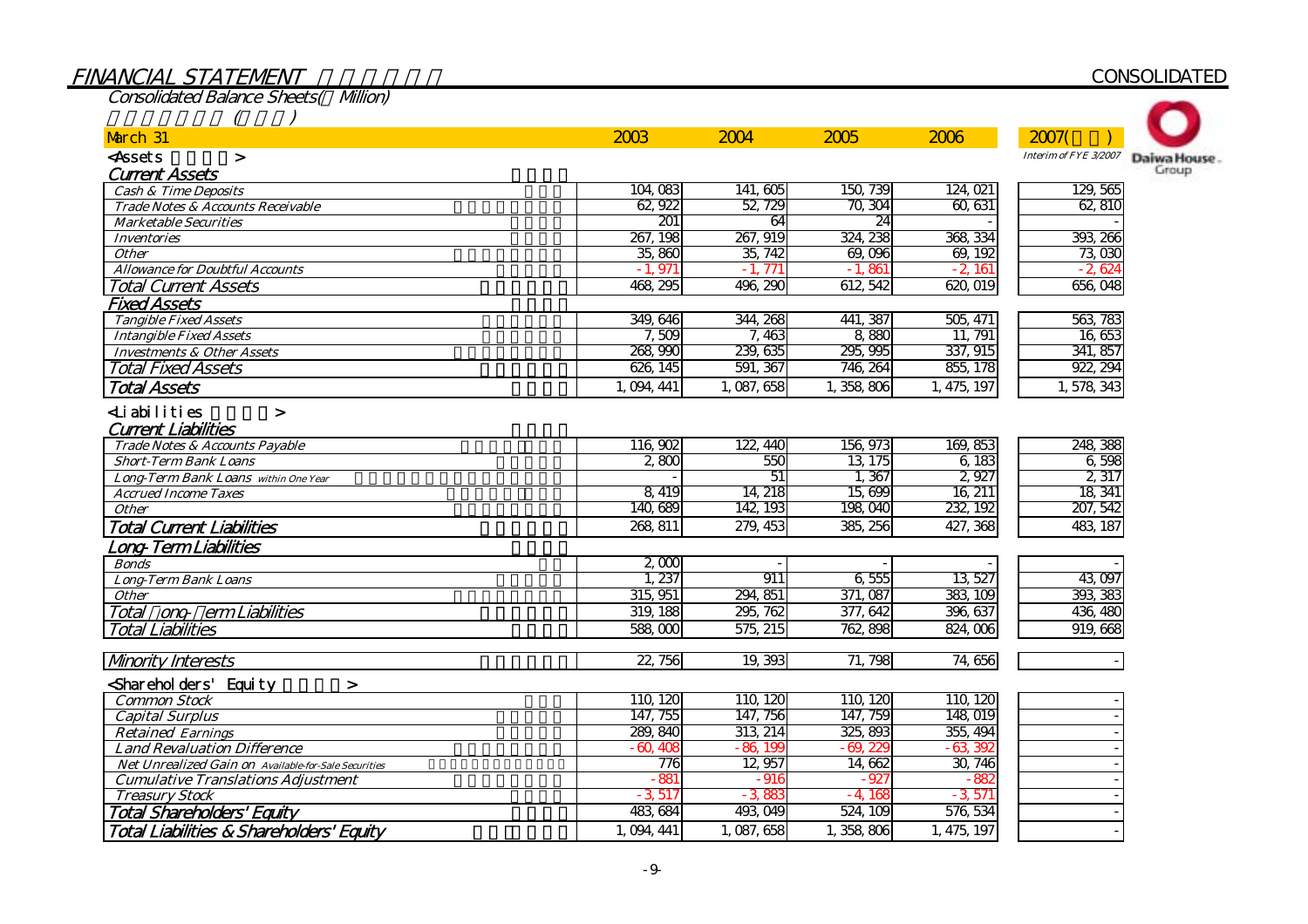| <b>Consolidated Balance Sheets( Milion)</b>          |      |      |      |      |                       |             |
|------------------------------------------------------|------|------|------|------|-----------------------|-------------|
|                                                      |      |      |      |      |                       |             |
| March 31                                             | 2003 | 2004 | 2005 | 2006 | 2007(                 |             |
| <b>Net Assets</b><br>>                               |      |      |      |      | Interim of FYE 3/2007 | Daiwa House |
| Shareholders' Equity                                 |      |      |      |      |                       | Group       |
| <b>Common Stock</b>                                  |      |      |      |      | 110, 120              |             |
| <b>Capital Surplus</b>                               |      |      |      |      | 226, 834              |             |
| <b>Retained Earnings</b>                             |      |      |      |      | 361, 717              |             |
| <b>Treasury Stock</b>                                |      |      |      |      | $-7,354$              |             |
| <b>Total Shareholders' Equity</b>                    |      |      |      |      | 691, 316              |             |
| <b>Valuation and Translation Adjustments</b>         |      |      |      |      |                       |             |
| Net Unrealized Gain on Available-for-Sale Securities |      |      |      |      | 28, 391               |             |
| <b>Land Revaluation Difference</b>                   |      |      |      |      | $-60,738$             |             |
| <b>Cumulative Translations Adjustment</b>            |      |      |      |      | $-886$                |             |
| <b>Total Valuation and Translation Adjustments</b>   |      |      |      |      | $-33,232$             |             |
|                                                      |      |      |      |      |                       |             |
| <b>Mnority Interests</b>                             |      |      |      |      | 590                   |             |
|                                                      |      |      |      |      |                       |             |
| <b>Total Net Assets</b>                              |      |      |      |      | 658, 675              |             |
| <b>Total Liabilities &amp; Net Assets</b>            |      |      |      |      | 1,578,343             |             |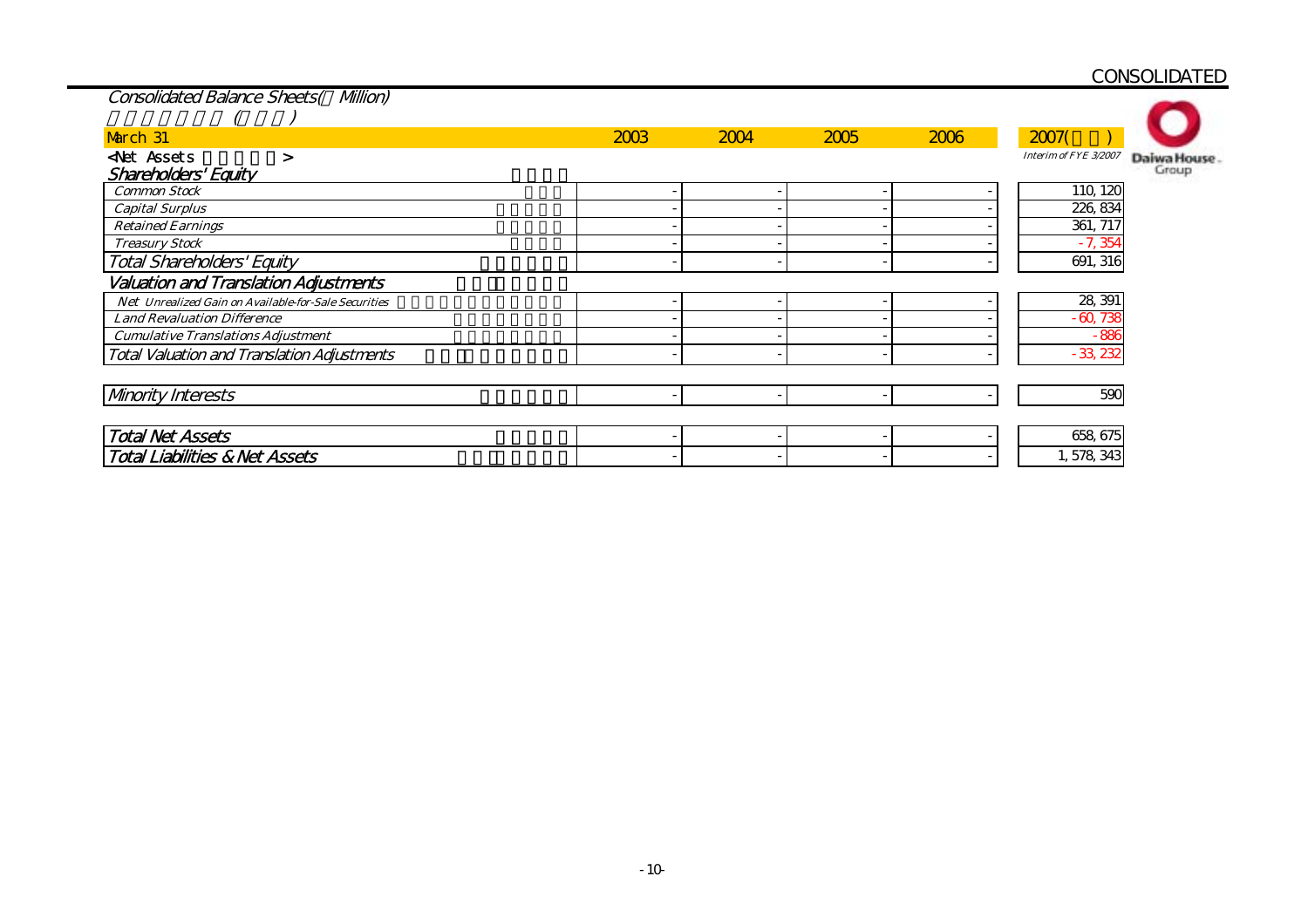| Consolidated Statements of Income ( Milion)                                                                                                                                                |        |   |  |             |             |             |             |                       |             |
|--------------------------------------------------------------------------------------------------------------------------------------------------------------------------------------------|--------|---|--|-------------|-------------|-------------|-------------|-----------------------|-------------|
|                                                                                                                                                                                            |        |   |  |             |             |             |             |                       |             |
| March 31                                                                                                                                                                                   |        |   |  | 2003        | 2004        | 2005        | 2006        | 2007                  |             |
| <qperating &="" expense<="" incone="" td=""><td><math>\geq</math></td><td></td><td></td><td></td><td></td><td></td><td></td><td>Interim of FYE 3/2007</td><td>Daiwa House</td></qperating> | $\geq$ |   |  |             |             |             |             | Interim of FYE 3/2007 | Daiwa House |
| <b>Net Sales</b>                                                                                                                                                                           |        |   |  | 1, 184, 543 | 1, 224, 647 | 1, 365, 913 | 1,528,983   | 777, 698              | Group       |
| <b>Cost of Sales</b>                                                                                                                                                                       |        |   |  | 936, 860    | 963, 457    | 1,082,132   | 1, 213, 644 | 615, 409              |             |
| Selling, General & Administrative Expenses                                                                                                                                                 |        |   |  | 202, 411    | 201, 529    | 215, 932    | 235, 266    | 124,659               |             |
| <b>Operating Income</b>                                                                                                                                                                    |        |   |  | 45, 271     | 59,660      | 67, 849     | 80,072      | 37, 629               |             |
|                                                                                                                                                                                            |        |   |  |             |             |             |             |                       |             |
| <non-qperating &="" expense<="" income="" td=""><td></td><td>&gt;</td><td></td><td></td><td></td><td></td><td></td><td></td><td></td></non-qperating>                                      |        | > |  |             |             |             |             |                       |             |
| <b>Interest &amp; Dividend Income</b>                                                                                                                                                      |        |   |  | 546         | 650         | 1,067       | 1,590       | 1, 152                |             |
| <b>Equity in Earnings of Associated Companies</b>                                                                                                                                          |        |   |  | 277         | 2,383       | 1,610       | 350         | 102                   |             |
| <b>Interest Expenses</b>                                                                                                                                                                   |        |   |  | 722         | 422         | 736         | 1,321       | 693                   |             |
| Ordinary Income                                                                                                                                                                            |        |   |  | 41, 851     | 72,590      | 74, 209     | 103,073     | 39,066                |             |
| Income(Loss) before Taxes                                                                                                                                                                  |        |   |  | $-155, 157$ | 67,896      | 63, 108     | 82, 155     | 32, 741               |             |
| <b>Income Taxes</b>                                                                                                                                                                        |        |   |  | $-63,577$   | 29,608      | 20, 356     | 33,645      | 12,546                |             |
| <b>Minority Income (Loss)</b>                                                                                                                                                              |        |   |  | $-191$      | 1,031       | 2,489       | 3,325       | 44                    |             |
| Net Income(Loss)                                                                                                                                                                           |        |   |  | $-91,388$   | 37, 256     | 40, 262     | 45, 184     | 20, 150               |             |
|                                                                                                                                                                                            |        |   |  |             |             |             |             |                       |             |
| <i>Net Income(Loss) per Share (\)</i>                                                                                                                                                      |        |   |  | $-167.06$   | 68 16       | 73.26       | 81.88       | 36.08                 |             |
| Cash Dividends per Share (\)                                                                                                                                                               |        |   |  | 10.00       | 15.00       | 17.00       | 20.00       |                       |             |
| Pay-out Ratio (%)                                                                                                                                                                          |        |   |  |             | 22.0        | 23.2        | 24.4        |                       |             |
|                                                                                                                                                                                            |        |   |  |             |             |             |             |                       |             |
| Non-Operating Inc. & Exp. - Net                                                                                                                                                            |        |   |  | $-176$      | 227         | 331         | 269         | 459                   |             |
| Number of Outstanding Shares (Thousand of Share)                                                                                                                                           |        |   |  | 546, 816    | 546, 426    | 546, 222    | 546, 915    | 587, 320              |             |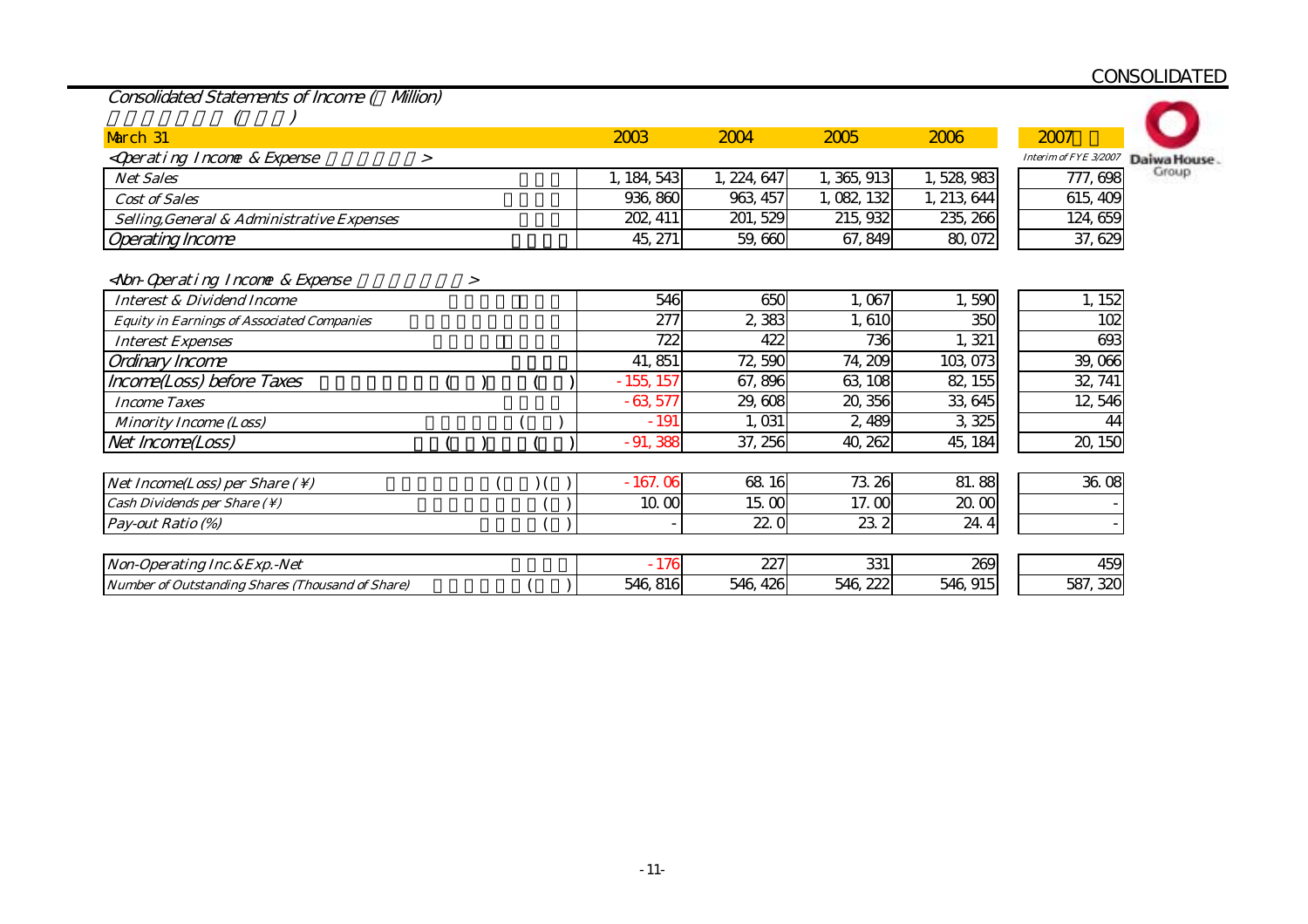Consolidated Statements of Shareholders' Equity ( Million)  $($ 

| Balance, March 31, 2002                            | Outstanding<br>Number of<br>Shares of<br>Common Stock<br>(Thousands)<br>546,054 | Common Stock<br>110120 | Additional<br>Paid-in<br>Capital<br>147,755 | Capital<br>Reserve<br>٠ | Retained<br>Earnings<br>387,590 | Da<br>Retained<br>Earnings |
|----------------------------------------------------|---------------------------------------------------------------------------------|------------------------|---------------------------------------------|-------------------------|---------------------------------|----------------------------|
| <b>Net Loss</b>                                    |                                                                                 |                        |                                             |                         | $\blacksquare$                  | $-91,388$                  |
| Cash Dividends, \10.0 per Share                    |                                                                                 |                        |                                             |                         | $\overline{\phantom{a}}$        | $-5,460$                   |
| <b>Bonuses to Directors and Corporate Auditors</b> |                                                                                 |                        |                                             |                         | $\overline{\phantom{a}}$        | $-18$                      |
| <b>Other</b>                                       | 762                                                                             |                        |                                             |                         | $\overline{\phantom{a}}$        | $-883$                     |
| Balance, March 31, 2003                            | 546,816                                                                         | 110120                 | ٠                                           | 147,755                 | ٠                               | 289,840                    |
| <b>Net Income</b>                                  |                                                                                 |                        |                                             |                         | $\overline{\phantom{a}}$        | 37, 256                    |
| Cash Dividends, \10.0 per Share                    |                                                                                 |                        |                                             |                         | $\sim$                          | $-5,457$                   |
| <b>Bonuses to Directors and Corporate Auditors</b> |                                                                                 |                        |                                             |                         | $\sim$                          |                            |
| <b>Other</b>                                       | $-390$                                                                          |                        |                                             | $\mathbf{1}$            | $\sim$                          | $-8,425$                   |
| Balance, March 31, 2004                            | 546,426                                                                         | 110120                 | ٠                                           | 147,756                 | $\blacksquare$                  | 313,214                    |
| <b>Net Income</b>                                  |                                                                                 |                        |                                             |                         | $\sim$                          | 40, 262                    |
| Cash Dividends, \15.0 per Share                    |                                                                                 |                        |                                             |                         | $\overline{\phantom{a}}$        | $-8,184$                   |
| <b>Bonuses to Directors and Corporate Auditors</b> |                                                                                 |                        |                                             |                         | $\overline{\phantom{a}}$        |                            |
| <b>Other</b>                                       | $-204$                                                                          |                        |                                             | 2                       | $\overline{\phantom{a}}$        | $-19,398$                  |
| Balance, March 31, 2005                            | 546,222                                                                         | 110,120                | $\overline{\phantom{0}}$                    | 147,759                 | $\sim$                          | 325,893                    |
| <b>Net Income</b>                                  |                                                                                 |                        |                                             |                         | $\overline{\phantom{a}}$        | 45, 184                    |
| Cash Dividends, \17.0 per Share                    |                                                                                 |                        |                                             |                         | $\overline{\phantom{a}}$        | $-9,210$                   |
| <b>Bonuses to Directors and Corporate Auditors</b> |                                                                                 |                        |                                             |                         | $\overline{\phantom{a}}$        | $-225$                     |
| <b>Other</b>                                       | 693                                                                             |                        |                                             | 259                     | $\overline{\phantom{a}}$        | $-6,146$                   |
| Balance, March 31, 2006                            | 546,915                                                                         | 110,120                | ٠                                           | 148019                  | $\sim$                          | 355,494                    |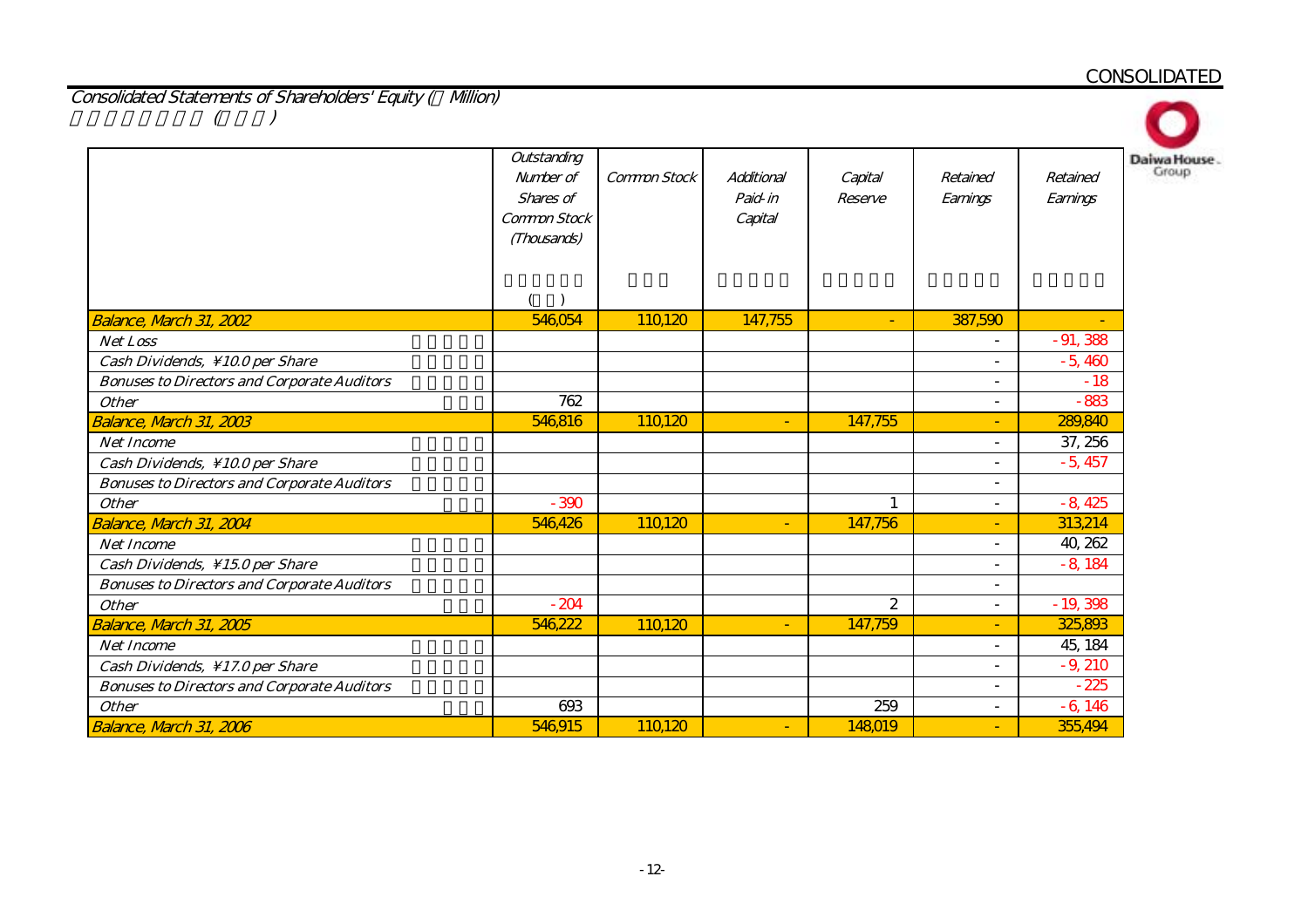Consolidated Statements of Changes in Net Assets ( Million)  $($   $)$ 



|                                                    |                     |                        | <b>Shareholders' Equity</b> |                       | <b>Evaluation</b> and | <b>Minority Interests</b>  | <b>Total Net Assets</b> |              |
|----------------------------------------------------|---------------------|------------------------|-----------------------------|-----------------------|-----------------------|----------------------------|-------------------------|--------------|
|                                                    | <b>Common Stock</b> | <b>Capital Reserve</b> | <b>Retained Earnings</b>    | <b>Treasury Stock</b> | <b>Total</b>          | <b>Exchange Adjustment</b> |                         |              |
| 18    3    31                                      |                     |                        |                             |                       |                       |                            |                         |              |
| Balance, March 31, 2006                            | 110,120             | 148019                 | 355,494                     | $-3571$               | 610,063               | $-33,52$                   | 74,656                  | 651,191      |
| Net Increase (Decrease) by Stock Exchange          |                     | 80, 706                |                             | $-3,557$              | 77, 149               |                            | $-72,470$               | 4,678        |
| Net Decrase due to Treasury Stock in Group         |                     | $-1,892$               |                             |                       | $-1,892$              |                            |                         | $-1,892$     |
| Cash Dividends,<br>20.0 per Share                  |                     |                        | $-10,868$                   |                       | $-10,868$             |                            |                         | $-10,868$    |
| <b>Bonuses to Directors and Corporate Auditors</b> |                     |                        | $-406$                      |                       | $-406$                |                            |                         | $-406$       |
| Net Income                                         |                     |                        | 20, 150                     |                       | 20, 150               |                            |                         | 20, 150      |
| Transfer due to Sales of Land                      |                     |                        | $-2,654$                    |                       | $-2,654$              |                            |                         | $-2,654$     |
| <b>Purchase of Treasury Stock</b>                  |                     |                        |                             | $-227$                | $-227$                |                            |                         | $-227$       |
| <b>Disposal of Treasury Stock</b>                  |                     |                        |                             |                       | 2                     |                            |                         | $\mathbf{z}$ |
| $\overline{(}$<br>Other amount of changes          |                     |                        |                             |                       |                       | 295                        | $-1,594$                | $-1,299$     |
| Total changes during the period                    |                     | 78, 815                | 6, 222                      | $-3,783$              | 81, 253               | 295                        | $-74,065$               | 7,484        |
| 30<br>18 9                                         |                     |                        |                             |                       |                       |                            |                         |              |
| <b>Balance, September 30, 2006</b>                 | 110,120             | 226,834                | 361,717                     | $-7,354$              | 691,316               | $-33,23$                   | 590                     | 658,675      |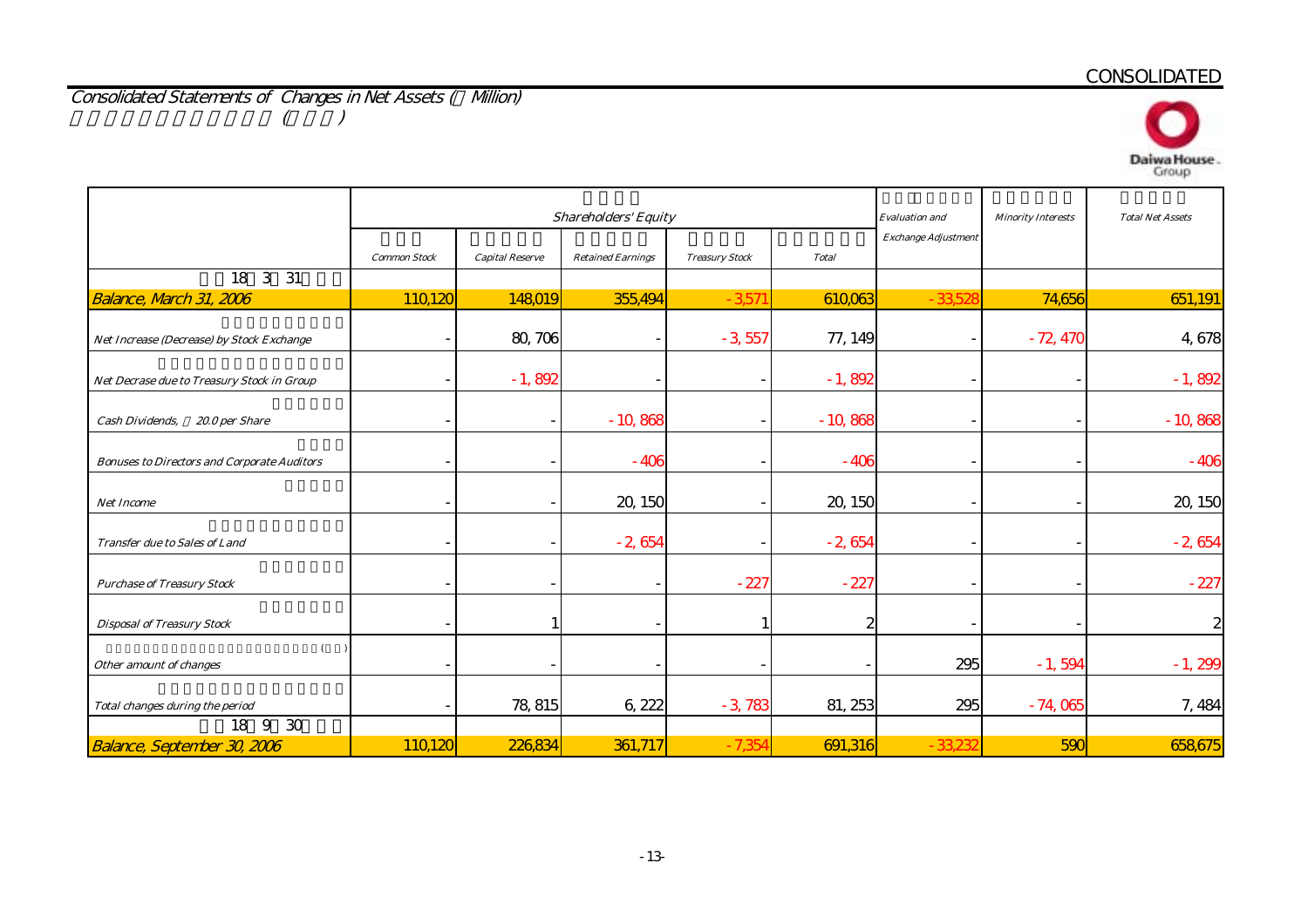|                                                                               | 2006                  | 2007                  |             |
|-------------------------------------------------------------------------------|-----------------------|-----------------------|-------------|
| <operating activities<br=""><math>\geq</math></operating>                     | Interim of FYE 3/2006 | Interim of FYE 3/2007 |             |
| <b>Income before Taxes and Minority Interests</b>                             | 33 618                | 32, 741               | Daiwa House |
| <b>Depreciation</b>                                                           | 12,803                | 14.005                | Group       |
| Increase (Decrease) in Liability for Termination and Retirement Benefit Plans | $-12,740$             | 1.870                 |             |
| <b>Interest Income and Dividend Income</b>                                    | - 823                 | $-1.152$              |             |
| <b>Interest Expense</b>                                                       | 675                   | 693                   |             |
| <b>Equity in Earnings of Associated Companies</b>                             | - 121                 | $-102$                |             |
| Loss on Sales and Disposal of Property, Plant and Equipment                   | 827                   | 984                   |             |
| <b>Loss on Declination of Fixed Assets</b>                                    |                       | 4.036                 |             |
| Write-down of Marketable and Investment Securities                            |                       | 629                   |             |
| <b>Write-down of Golf Club Memberships</b>                                    | 139                   | 65                    |             |
| <b>Increase in Notes and Accounts Recievable-trade</b>                        | $-1,934$              | - 2, 284              |             |
| <b>Increase in Inventories</b>                                                | $-20,734$             | $-24,866$             |             |
| <b>Increase in Construction Materials and Supplies</b>                        | 12,929                | 7,485                 |             |
| <b>Increase in Notes and Accounts Payable-trade</b>                           | 9,967                 | 63 437                |             |
| Other - Net                                                                   | 5,402                 | 17, 372               |             |
| Subtotal                                                                      | 40,009                | 114, 916              |             |
| <b>Interest and Dividends Received</b>                                        | 539                   | 884                   |             |
| <b>Interest Paid</b>                                                          | - 272                 | $-200$                |             |
| <b>Income Tax Paid</b>                                                        | $-12.408$             | - 14, 913             |             |
| Net Cash Provided by Operating Activities                                     | 27,867                | 100, 679              |             |
| <investing activities<br=""><math>\geq</math></investing>                     |                       |                       |             |
| <b>Disbursements for Purchase of Property</b>                                 | $-35,771$             | - 106.049             |             |
| Proceeds from Sales of Property, Plant and Equipment                          | 3,519                 | 961                   |             |
| <b>Purchase of Investment Securities</b>                                      | $-4,314$              | $-8.136$              |             |
| <b>Proceeds from Sales of Investment Securities</b>                           | 895                   | 96                    |             |
| <b>Purchase of Consolidated Subsidiary</b>                                    | - 26                  | 236                   |             |
| Net Proceeds from Sales of Shares of Former Consolidated Subsidiaries         |                       | 156                   |             |
| Payments for purchases of shares of the newly consolidated subsidiaries       | $-1,897$              |                       |             |
| Increase (Decrease) in Lease Deposits                                         | $-2,067$              | 2,509                 |             |
| Other - Net                                                                   | $-420$                | - 3. 31:              |             |
| Net Cash Used in Investing Activities                                         | $-40.08$              | $-114,015$            |             |
| <financing activities<br=""><math>\geq</math></financing>                     |                       |                       |             |
| Net Increase (Decrease) in Short-term Loans                                   | $-7,326$              | 415                   |             |
| Net Increase in Long-term Loans                                               | 2,942                 | 28,960                |             |
| <b>Gain on Sales of Treasury Stock</b>                                        | $-77$                 | 22                    |             |
| Cash Dividends Paid by Parent Company                                         | $-9,210$              | $-10,868$             |             |
| <b>Cash Dividends Paid to Minority Interests</b>                              | - 740                 | - 739                 |             |
| Proceeds from recievables sold to trust                                       | 1,996                 | 5,009                 |             |
| Remittance to trust of recievables collected                                  | $-2.020$              | $-3.67$               |             |
| Net Cash ProvUsed in Financing Activities                                     | $-14,434$             | 18,877                |             |
| Foreign Currency Translation Adjustment on Cash and Cash Equivalents          |                       |                       |             |
| Net Increase (Decrease) in Cash and Cash Equivalents                          | $-26.651$             | 5,541                 |             |
| Cash and Cash Equivalents at Beginning of Year                                | 150, 460              | 123, 822              |             |
| Cash and Cash Equivalents at End of interim                                   | 123,809               | 129, 363              |             |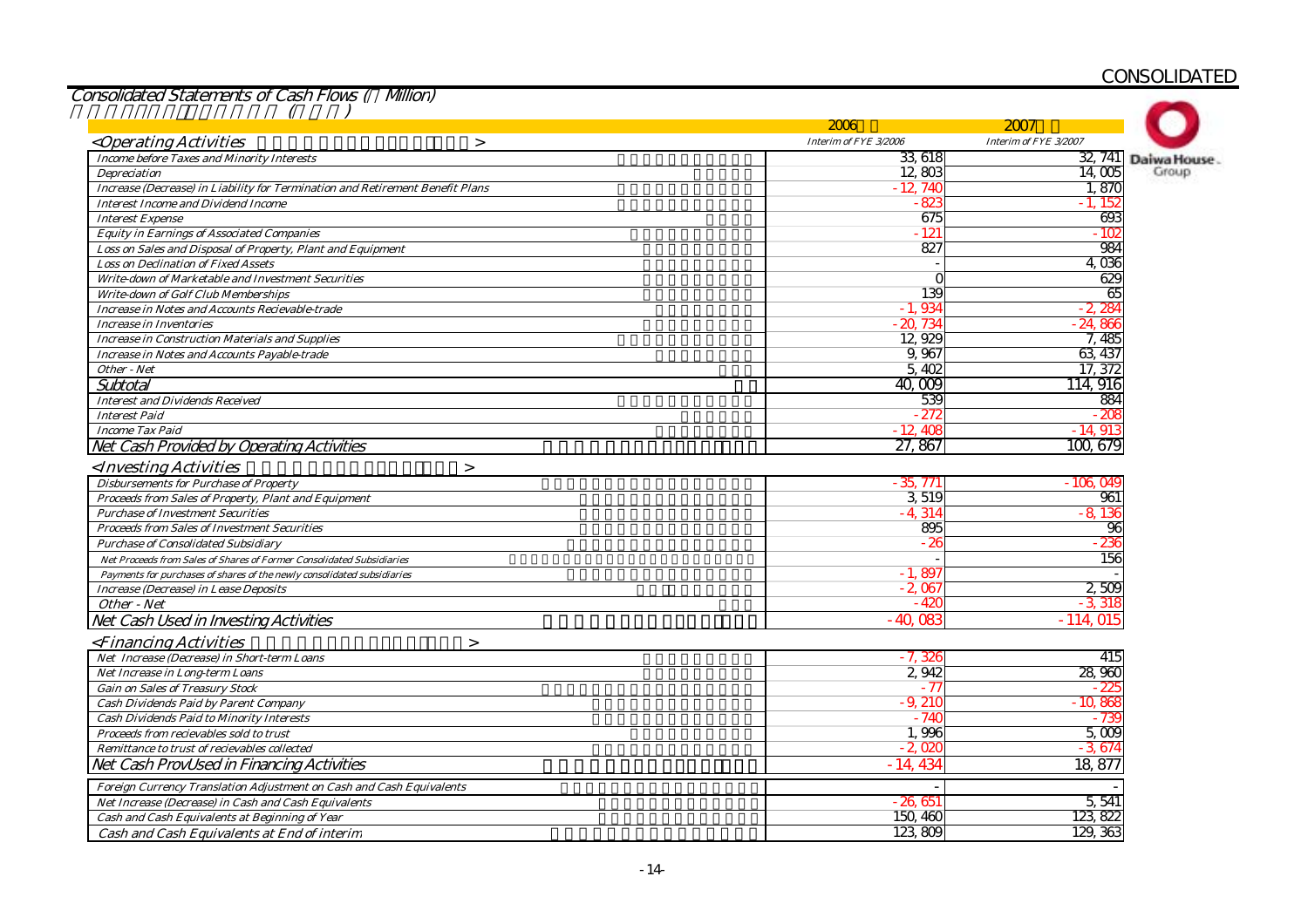# - REFERENCE MATERIALS**CONSOLIDATED Housing** Units under Management  $(mits / )$ Daiwa House.<br>Group 180,000 160,000 140,000 120,000 Management of Rental Apartment Units(total) 100,000  $(3)$ 80,000 Management of Condominium Units

('06/9)

 $($ 

| Fiscal years ended March 31            | 2004    | 2005    | 2006     | 2007                  |                             |                    |
|----------------------------------------|---------|---------|----------|-----------------------|-----------------------------|--------------------|
|                                        |         |         |          | Interim of FYE 3/2007 | <b>Units with Guarantee</b> | <b>Occupancy</b>   |
| Management of Rental Apartment Units   | 92, 452 | 115,936 | 142, 998 | 158, 390              | 125, 344                    | 95.8%              |
| DAIWA LIVING CO.,LTD.                  |         |         |          |                       |                             |                    |
|                                        | 85, 436 | 106,650 | 131, 583 | 146,049               | 114, 764                    | 96. O <sub>%</sub> |
| DAIWA KOSHO LEASE CO.,LTD.             |         |         |          |                       |                             |                    |
|                                        |         | 2,036   | 2,872    | 3,397                 | 3, 263                      | 91.3%              |
| NIHON JYUTAKU RYUTU CO.,LTD.           |         |         |          |                       |                             |                    |
|                                        | 7,016   | 7,250   | 8,543    | 8,944                 | 7, 317                      | 94.8%              |
| <b>Management of Condominium Units</b> | 38,694  | 42,388  | 46, 355  | 49, 982               |                             |                    |
| DAIWA SERVICE CO., LTD.                | 38,694  | 42,388  | 46, 355  | 49, 982               | 898                         |                    |

 $'04$   $'05$   $'06$   $'07$ 

20,000

40,000

60,000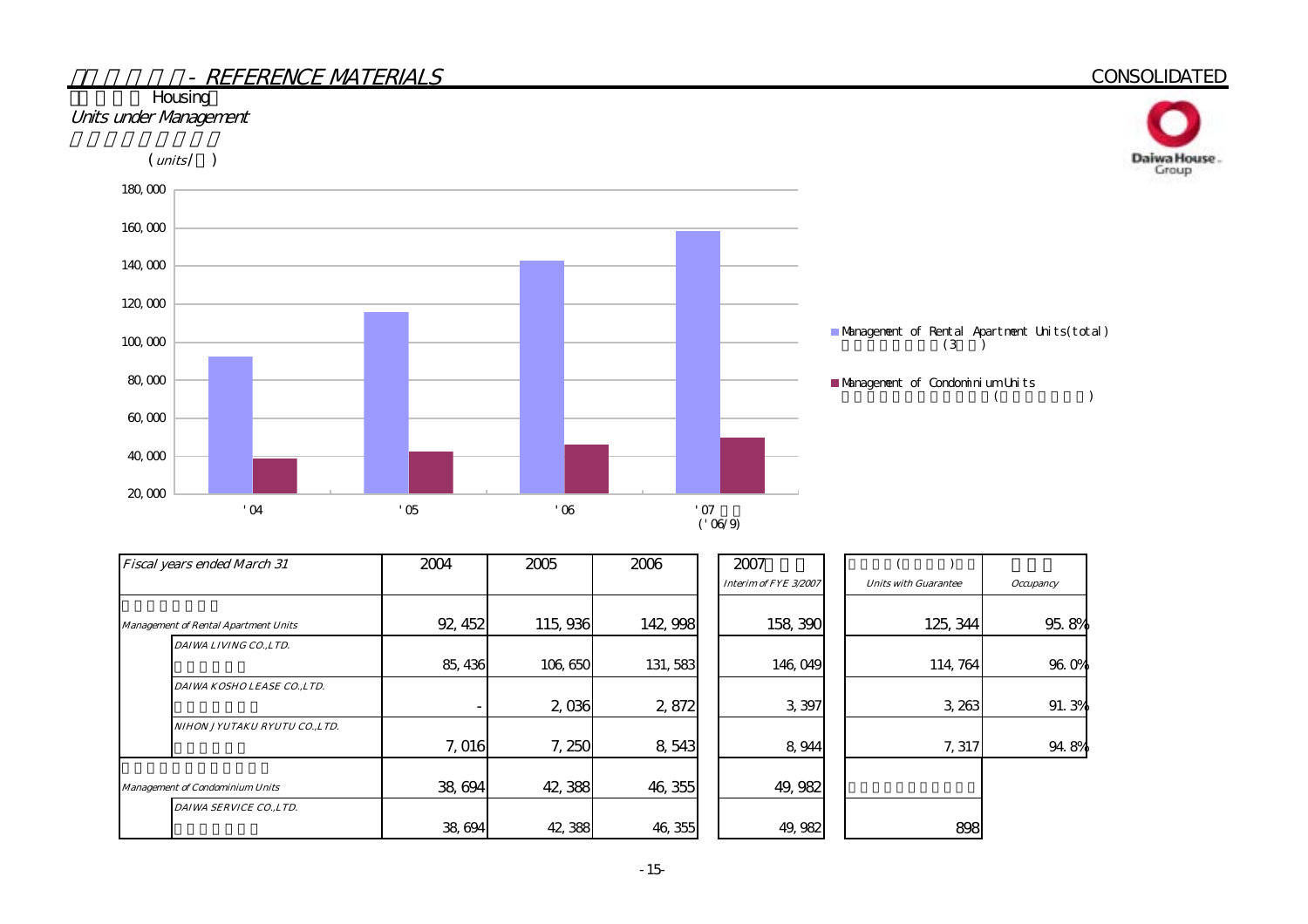

#### Other Circumstances of Commercial Construction (Sublease)

| <b>Fiscal years ended March 31</b>  | 2004      | 2005        | 2006        | 2007                  |                                     | <i>Area</i> | <b>Tenants</b> | <i><b>Occupancy</b></i> |
|-------------------------------------|-----------|-------------|-------------|-----------------------|-------------------------------------|-------------|----------------|-------------------------|
|                                     |           |             |             | Interim of FYE 3/2007 |                                     |             |                |                         |
| DAIWA KOSHO LEASE COLTD.            |           |             |             |                       | DAIWA KOSHO LEASE COLTD.            |             |                |                         |
|                                     |           | 956, 829    | 1,083,127   | 1, 149, 480           |                                     | 1, 122, 105 | 1,767          | 97.                     |
| DAIWA INFORMATION SERVICE CO., LTD. |           |             |             |                       | DAIWA INFORMATION SERVICE CO., LTD. |             |                |                         |
|                                     | 571, 659  | 624, 207    | 724, 342    | 781, 016              |                                     | 776, 750    | 1, 193         | 99.                     |
| DAIWAROYAL CO., LTD.                |           |             |             |                       | DAIWAROYAL COLTD.                   |             |                |                         |
|                                     | 527, 615  | 707, 371    | 792, 299    | 825, 395              |                                     | 820, 816    | 1, 412         | 99.                     |
| <b>Total</b>                        |           |             |             |                       | <b>Total</b>                        |             |                |                         |
|                                     | 1,099,274 | 2, 288, 407 | 2, 599, 768 | 2, 755, 891           |                                     | 2, 719, 671 | 4,372          | 98                      |

|                                     | <b>Area</b> | <b>Tenants</b> | <i><b>Occupancy</b></i> |
|-------------------------------------|-------------|----------------|-------------------------|
|                                     |             |                |                         |
| DAIWA KOSHO LEASE CO.,LTD.          |             |                |                         |
|                                     | 1, 122, 105 | 1,767          | 97.6%                   |
| DAIWA INFORMATION SERVICE CO., LTD. |             |                |                         |
|                                     | 776, 750    | 1,193          | 99.5%                   |
| DAIWAROYAL CO.,LTD.                 |             |                |                         |
|                                     | 820, 816    | 1, 412         | 99.4%                   |
| <b>Total</b>                        |             |                |                         |
|                                     | 2, 719, 671 | 4,372          | 98.<br>7%               |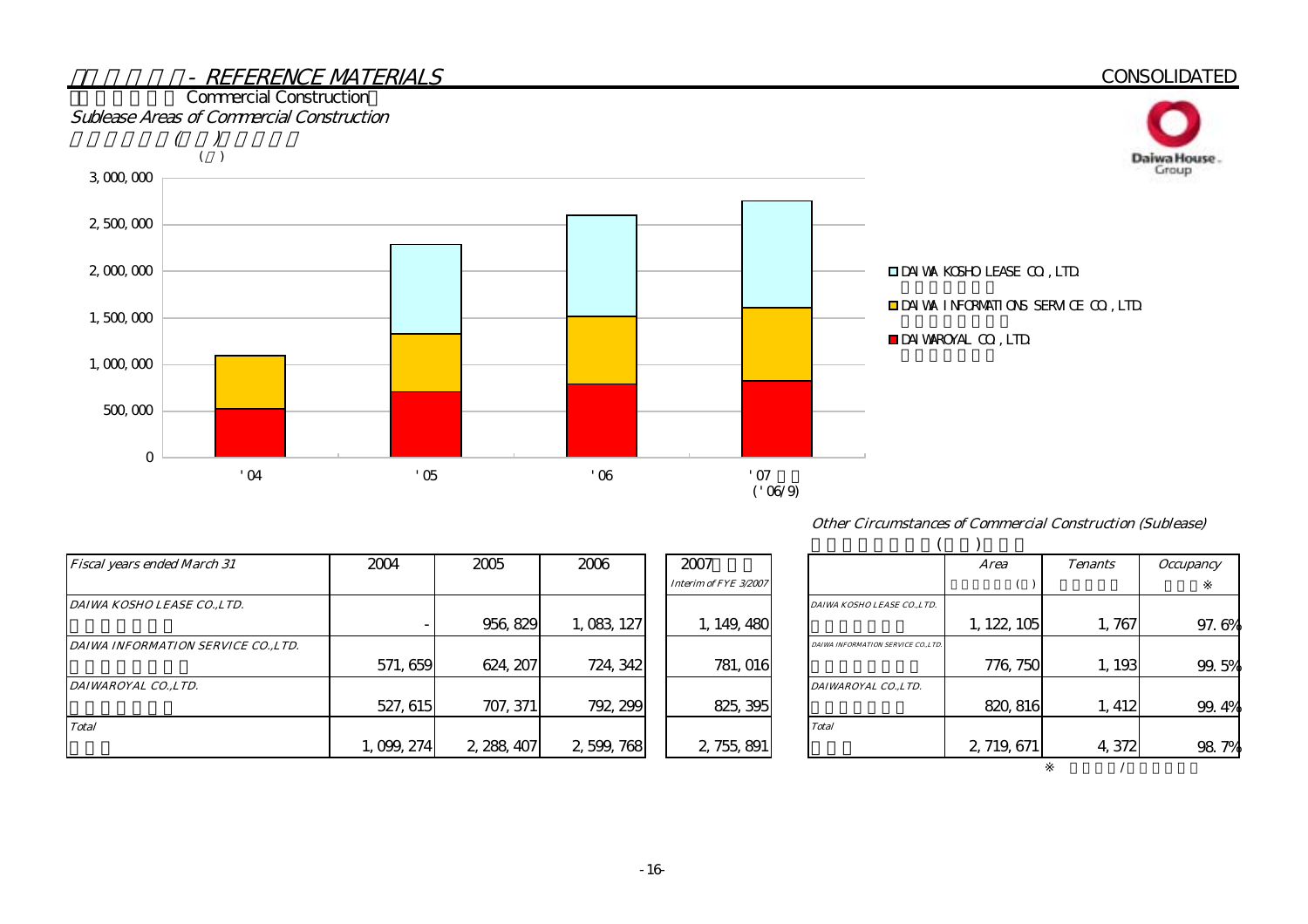# **CONSOLIDATED**

Resort & Fitness club

# Room Occupancy Rates (right scale) Number of Chapels (right scale)



| <b>Fiscal years ended March 31</b>     | 2005            | 2006        | 2007        | Fiscal years ended March 31                        |
|----------------------------------------|-----------------|-------------|-------------|----------------------------------------------------|
| Number of Guests (the first half)      |                 |             |             | Guests Attending Weddings (the first half)         |
|                                        | 1, 653, 152     | 1,669,329   | 1, 761, 123 |                                                    |
| Number of Guests (the second half)     |                 |             |             | <b>Guests Attending Weddings (the second half)</b> |
|                                        | 1, 384, 502     | 1, 439, 925 |             |                                                    |
| Room Occupancy Rates (the first half)  |                 |             |             | <b>Number of Chapels</b>                           |
| %                                      | 54.7            | 55.3        | 58.9        |                                                    |
| Room Occupancy Rates (the second half) |                 |             |             | <b>Number of Daiwa Royal Members Club</b>          |
| $\frac{9}{6}$                          | 48.             | 50.0        |             |                                                    |
| 29                                     | <i>29hotels</i> |             |             |                                                    |



-**-**Number of Chapels

| Fiscal years ended March 31            | 2005            | 2006      | 2007        | <b>Fiscal years ended March 31</b>                 | 2005    | 2006     | 2007                                       |
|----------------------------------------|-----------------|-----------|-------------|----------------------------------------------------|---------|----------|--------------------------------------------|
|                                        |                 |           |             |                                                    |         |          |                                            |
| Number of Guests (the first half)      |                 |           |             | <b>Guests Attending Weddings (the first half)</b>  |         |          |                                            |
|                                        | 1, 653, 152     | 1,669,329 | 1, 761, 123 |                                                    | 96, 894 | 81, 188  | 88,078                                     |
| Number of Guests (the second half)     |                 |           |             | <b>Guests Attending Weddings (the second half)</b> |         |          |                                            |
|                                        | 1, 384, 502     | 439, 925  |             |                                                    | 106,859 | 101, 839 |                                            |
| Room Occupancy Rates (the first half)  |                 |           |             | <b>Number of Chapels</b>                           |         |          |                                            |
| %                                      | 54.7            | 55.3      | 58.9        |                                                    | 24      | 25       | 26                                         |
| Room Occupancy Rates (the second half) |                 |           |             | <b>Number of Daiwa Royal Members Club</b>          |         |          |                                            |
| $\frac{9}{6}$                          | 48.1            | 50. O     |             |                                                    | 10, 172 | 9, 921   | 9,788<br>$\ast$                            |
| $\sim$                                 | $0.01 \times 1$ |           |             |                                                    |         |          | $\ell$ $\alpha$ $\alpha$ $\alpha$ $\alpha$ |

As of Sept.30, 2006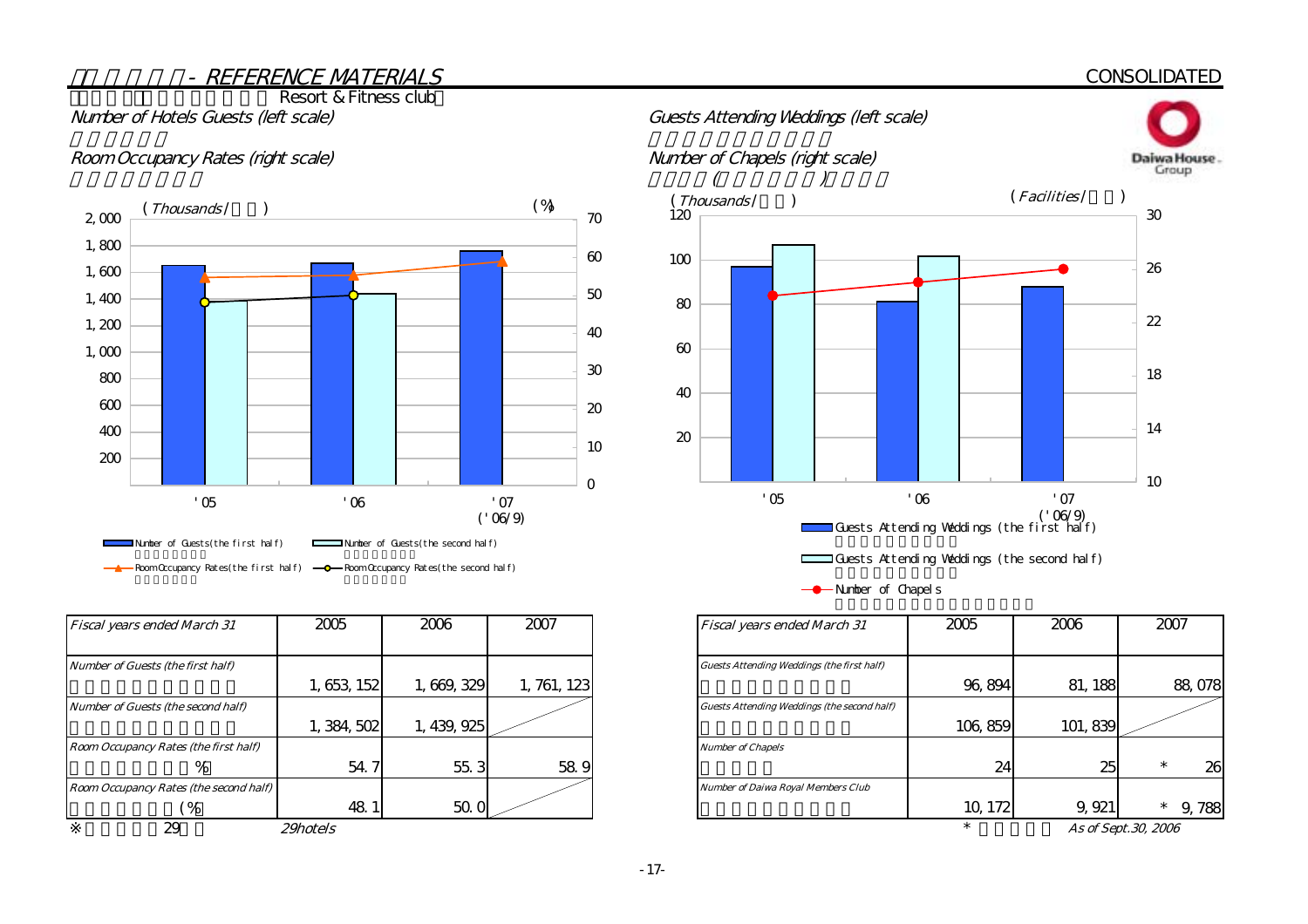

|             | Sales Account per Customer (right scale)<br>Daiwa House. |                                      |                          |        |  |  |  |  |  |
|-------------|----------------------------------------------------------|--------------------------------------|--------------------------|--------|--|--|--|--|--|
| 4,000       | $( \n\hbox{\texttt{Million}}/$<br>$\lambda$              |                                      | $(\sqrt{2})$             |        |  |  |  |  |  |
| 3,500       |                                                          |                                      |                          | 15,000 |  |  |  |  |  |
| 3000        |                                                          |                                      |                          | 13,000 |  |  |  |  |  |
| 2,500       |                                                          |                                      |                          | 11,000 |  |  |  |  |  |
| 2,000       |                                                          |                                      |                          | 9,000  |  |  |  |  |  |
| 1,500       |                                                          |                                      |                          |        |  |  |  |  |  |
| 1,000       |                                                          |                                      |                          | 7,000  |  |  |  |  |  |
| 500         |                                                          |                                      |                          | 5,000  |  |  |  |  |  |
| $\mathbf 0$ |                                                          |                                      |                          | 3000   |  |  |  |  |  |
|             | 06/03<br>the first half                                  | $^{\prime}$ 06/03<br>the second half | '07/03<br>the first half |        |  |  |  |  |  |
|             | Net Sales                                                | -Sal es Account per Custoner         |                          |        |  |  |  |  |  |

| Fiscal years ended March 31 | 2006/03        | 2006/03         | 2007/03        | Fiscal years ended March 31       | 2006/03        | 2006/03         | 2007/03        |
|-----------------------------|----------------|-----------------|----------------|-----------------------------------|----------------|-----------------|----------------|
|                             | the first half | the second half | the first half |                                   | the first half | the second half | the first half |
| Number of Guests            |                |                 |                | <b>Net Sales</b>                  |                |                 |                |
|                             | 191, 718       | 145, 741        | 186, 052       |                                   | 2, 256         | 1,840           | 2 <sub>i</sub> |
| <i>Number of Members</i>    |                |                 |                | <b>Sales Account per Customer</b> |                |                 |                |
|                             | 5, 461         | 5,339           | 5,237          |                                   | 11, 216        | 11, 815         | 11, 4          |

 Net Sales Sales Account per Customer  $10<sub>10</sub>$  $the first half$  the second half the first half 5,461 5,339 5,237 11,216 11,815 11,498 191, 718 145, 741 186, 052 1 2, 250 1, 840 2, 250 2, 250 2, 250

Total Values of 10 Golf Cources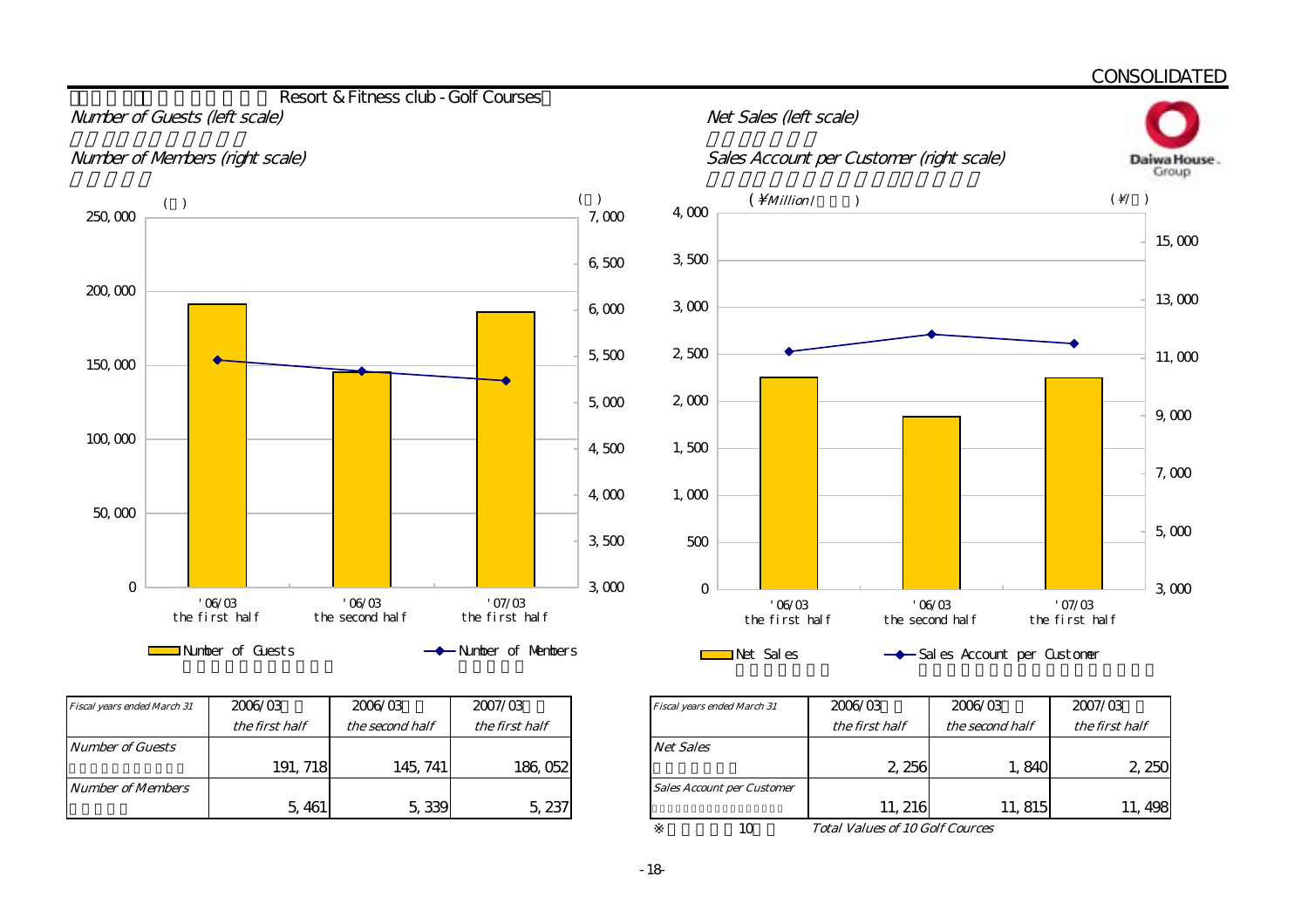# **CONSOLIDATED**

**The Home Center** 





 $-\blacksquare$  Sales Account per Customer (the second half)

| <b>Fiscal years ended March 31</b>                          | 2005    | 2006    | 2007    | Fiscal years ended March 31 |
|-------------------------------------------------------------|---------|---------|---------|-----------------------------|
| Number of Customers (the first half)(thousands)             |         |         |         | <b>Sales Floor Space</b>    |
|                                                             | 12,003  | 13, 103 | 12, 481 |                             |
| Number of Customers (the second half)(thousands)            |         |         |         | <b>Number of Stores</b>     |
|                                                             | 12, 118 | 12, 101 |         |                             |
| Sales Account per Customer (the first half)( $\setminus$ )  |         |         |         |                             |
|                                                             | 2, 185  | 2,230   | 2,282   |                             |
| Sales Account per Customer (the second half)( $\setminus$ ) |         |         |         |                             |
|                                                             | 2,202   | 2,372   |         |                             |

Excluding Home Renovation





| 2005    | 2006    | 2007    | <b>Fiscal years ended March 31</b> | 2005     | 2006     | 2007                  |
|---------|---------|---------|------------------------------------|----------|----------|-----------------------|
|         |         |         |                                    |          |          | Interim of FYE 3/2007 |
|         |         |         | <b>Sales Floor Space</b>           |          |          |                       |
| 12,003  | 13, 103 | 12, 481 |                                    | 190, 437 | 196, 192 | 204, 692              |
|         |         |         | <b>Number of Stores</b>            |          |          |                       |
| 12, 118 | 12, 101 |         |                                    | 39       | 4C       | 41                    |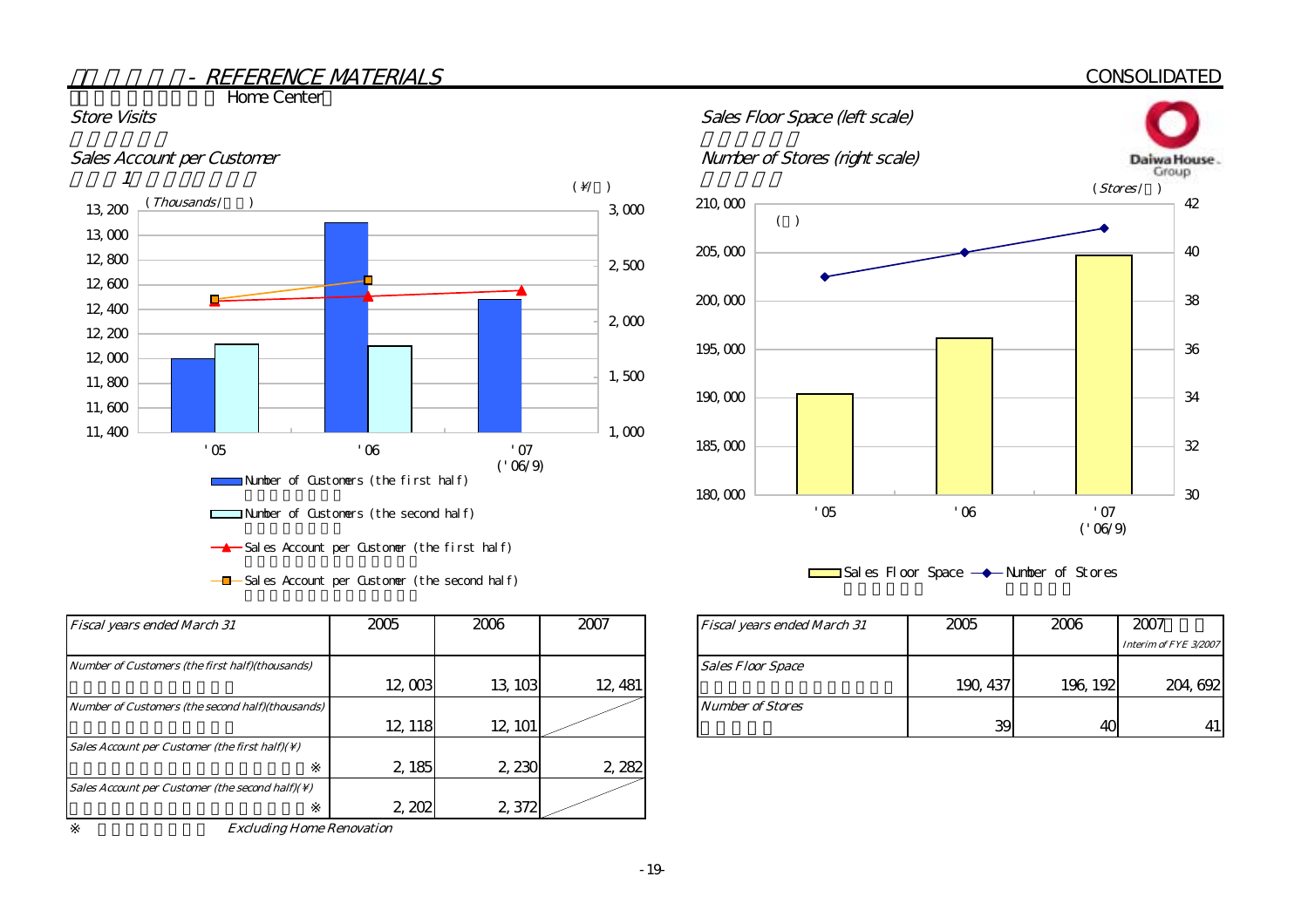

| <b>Fiscal years ended March 31</b>        | 2005     | 2006 | 2007 | Fiscal years ended March 31 |
|-------------------------------------------|----------|------|------|-----------------------------|
| Room Occupancy Rates (the first half)(%)  |          |      |      | "Daiwa Roynet Hotels"       |
| %                                         | 66.5     | 78 1 | 75.6 |                             |
| Room Occupancy Rates (the second half)(%) |          |      |      | <i>"Royton Sapporo"</i>     |
| $\frac{6}{6}$                             | 71.<br>7 | 76.5 |      |                             |

|    | 2006 | 2007 | Fiscal years ended March 31 | 2005              | 2006  | 2007                  |
|----|------|------|-----------------------------|-------------------|-------|-----------------------|
|    |      |      |                             |                   |       | Interim of FYE 3/2007 |
|    |      |      | "Daiwa Roynet Hotels"       | $\hat{z}$         | 3     | 6                     |
| 51 | 78.1 | 75.6 |                             | 378               | 599   | 1,243                 |
|    |      |      | "Royton Sapporo"            | $\left( 1\right)$ | 1)    |                       |
| ⇁  | 76.5 |      |                             | 292               | 292   | 292                   |
|    |      |      | "OSAKA DAI-ICHI HOTEL"      | $\left(1\right)$  | 1)    |                       |
|    |      |      |                             | 448               | 448   | 448                   |
|    |      |      | <b>Total</b>                | $\left( 4\right)$ | 5)    | $\mathcal{S}$         |
|    |      |      |                             | 1, 118            | 1,339 | 1,983                 |

( $)$  The inside of ( ) shows the numbers of each hotels.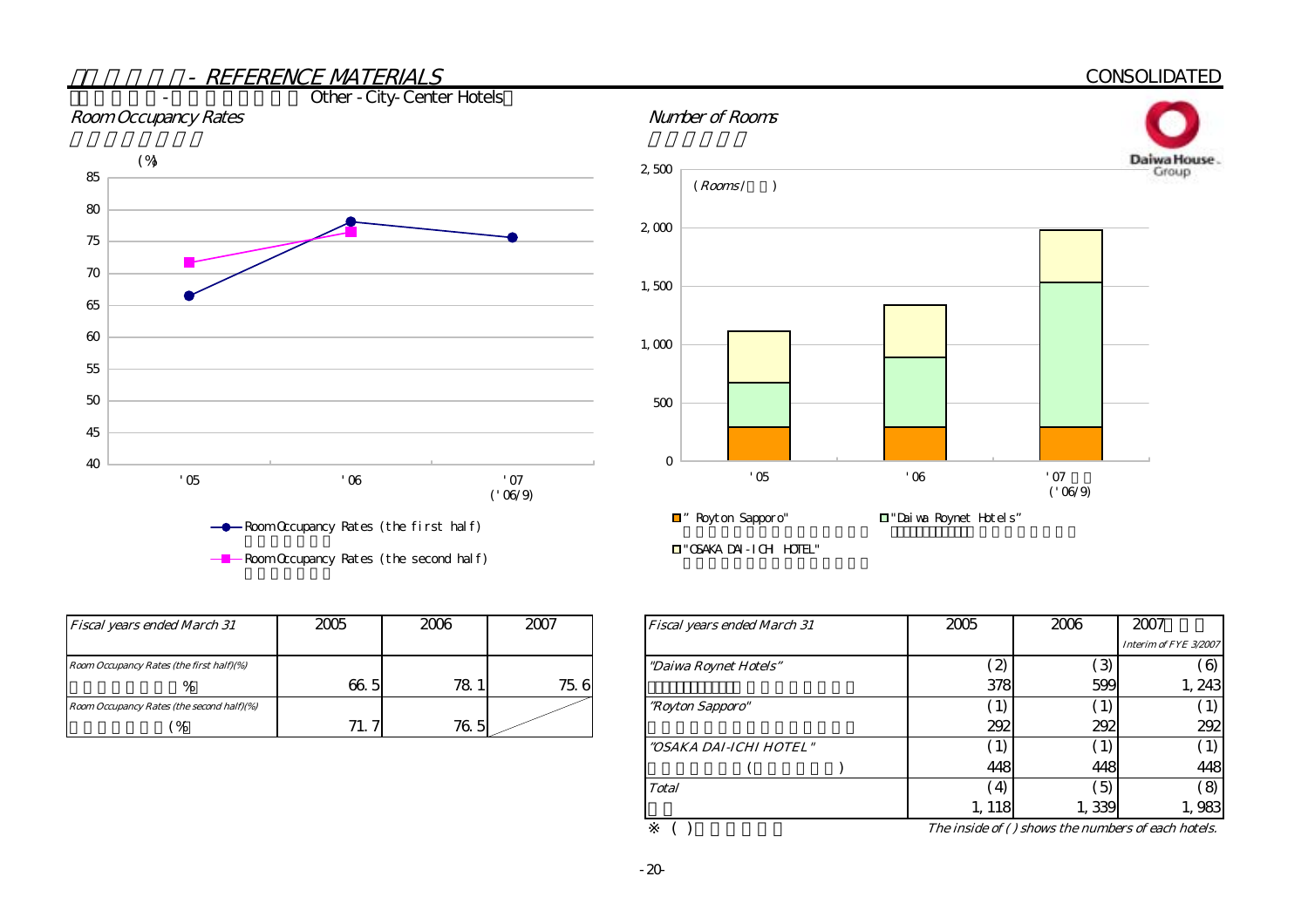# CONSOLIDATED

1.

# Comparisons of P/L (Between 2005 interim and 2006 interim)

![](_page_23_Picture_5.jpeg)

|               |                                                   |           |           | (単位:百万円 ¥Million)                          |          |
|---------------|---------------------------------------------------|-----------|-----------|--------------------------------------------|----------|
|               |                                                   | 2006年3月期  | 2007年3月期  | 増減                                         |          |
| 住宅事業          | -Housing                                          | 439, 961  | 463, 736  | Increase/decrease<br>23, 774 $\rightarrow$ |          |
| 商業建築事業        | -Commercial Construction                          | 207,008   | 224,629   | 17,621                                     |          |
| リゾート・スポーツ施設事業 | -Resort & Fitness club                            | 33,636    | 34,784    | 1, 147                                     |          |
| ホームセンター事業     | -Home Center                                      | 31,843    | 31, 350   | $-493$                                     |          |
| その他事業         | -Others                                           | 60,695    | 61,018    | 323                                        |          |
| 消去            | -Eliminations                                     | $-37,830$ | $-37,819$ |                                            |          |
|               | <b>Sales</b>                                      | 735,314   | 777,698   | 42,384                                     | $+5.8%$  |
|               | Cost of Sales                                     | 582,646   | 615,409   | 32,762                                     |          |
|               | Selling General & Administrative Expenses         | 116,140   | 124,659   | 8,519                                      |          |
| 住宅事業          | -Housing                                          | 21, 221   | 23, 277   | 2,056                                      |          |
| 商業建築事業        | -Commercial Construction                          | 18, 415   | 20, 476   | 2,060                                      |          |
| リゾート・スポーツ施設事業 | -Resort & Fitness club                            | 908       | 764       | $-143$                                     |          |
| ホームセンター事業     | -Home Center                                      | 650       | 979       | 329                                        |          |
| その他事業         | -Others                                           | 2,820     | 2,050     | $-769$                                     |          |
| 全社及び消去        | - <i>Eliminations</i>                             | $-7,488$  | $-9,920$  |                                            |          |
|               | <b>Operating Income</b>                           | 36,527    | 37,629    | 1,101                                      | $+30%$   |
| 営業外収益         | <b>Non-Operating Income</b>                       | 3,864     | 3,794     | $-69$                                      |          |
| (うち持分法投資利益)   | <b>Equity in Earnings of Associated Companies</b> | (121)     | (102)     | $(-18)$                                    |          |
| 営業外費用         | <b>Non-operating Expense</b>                      | 2,310     | 2,357     | 47                                         |          |
|               | <b>Ordinary Income</b>                            | 38,081    | 39,066    | 984                                        | $+2.6%$  |
| 特別利益          | Non-Operating Income (extraordinary profit)       | 1, 161    | 596       | $-564$                                     |          |
| 特別損失          | <b>Non-Operating Expense (extraordinary loss)</b> | 5,624     | 6,920     | 1,296                                      |          |
|               | Income before Tax                                 | 33,618    | 32,741    | $-876$                                     |          |
| 法人税等          | <b>Income Tax</b>                                 | 14, 166   | 12,546    | $-1,620$                                   |          |
| 少数株主利益        | <b>Minority Income</b>                            | 1,864     | 44        | $-1,819$                                   |          |
|               | Net Income                                        | 17,588    | 20,150    | 2,562                                      | $+14.6%$ |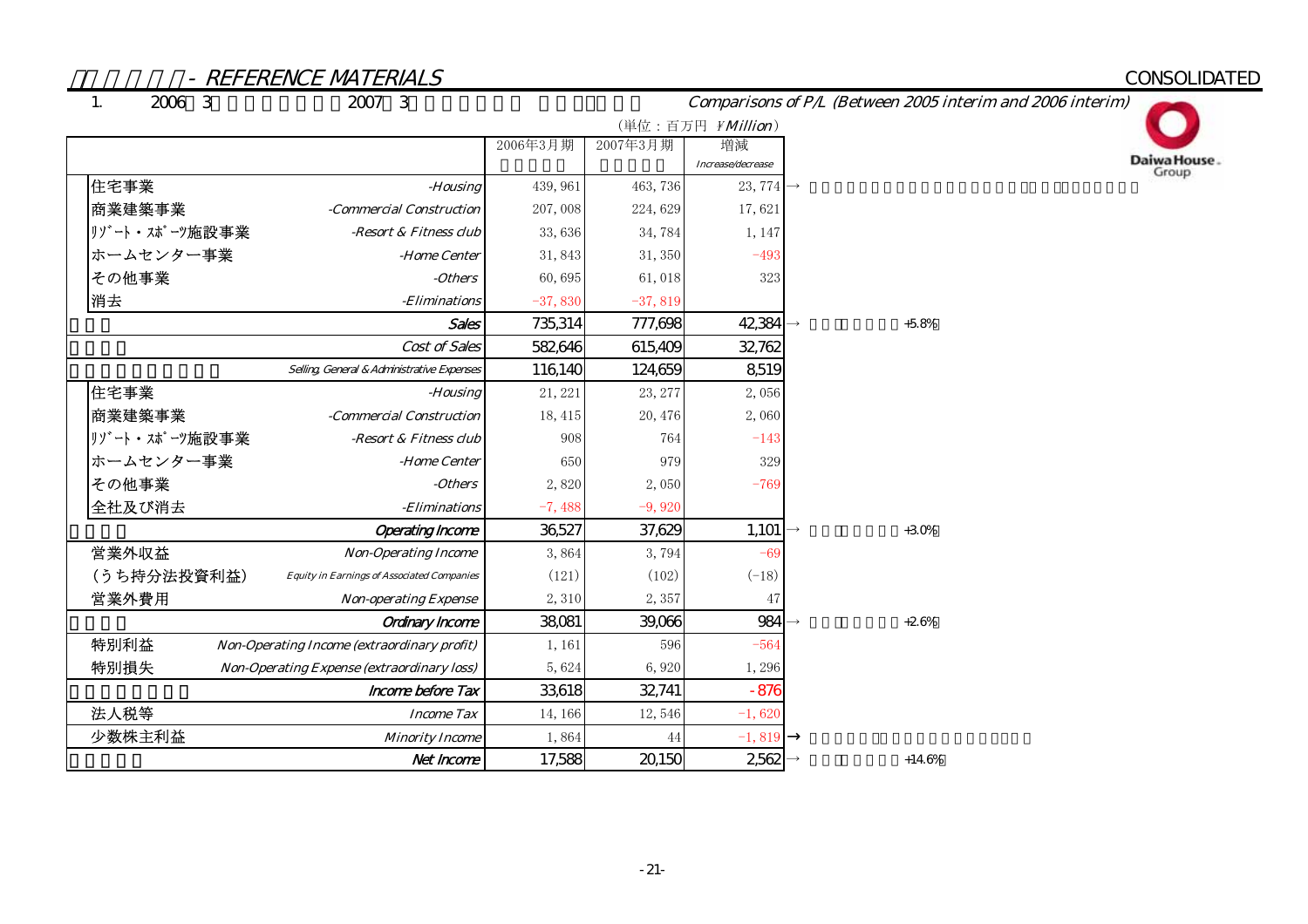# CONSOLIDATED

#### 2. $2007 \quad 3$

Comparisons of P/L (Between the Plan and the Result of 2006 interim)

![](_page_24_Picture_4.jpeg)

|                                                                  |           |           | (単位:百万円 <i>¥Million</i> ) |
|------------------------------------------------------------------|-----------|-----------|---------------------------|
|                                                                  | 2007年3月期  | 2007年3月期  | 増減                        |
|                                                                  |           |           | Increase/decrease         |
| 住宅事業<br>-Housing                                                 | 453,000   | 463,736   | 10,736                    |
| 商業建築事業<br>-Commercial Construction                               | 226,000   | 224,629   | $-1,370$                  |
| リゾート・スポーツ施設事業<br>-Resort & Fitness club                          | 34,000    | 34,784    | 784                       |
| ホームセンター事業<br>-Home Center                                        | 32,000    | 31, 350   | $-649$                    |
| その他事業<br>-Others                                                 | 63,000    | 61,018    | $-1,981$                  |
| 消去<br>- <i>Eliminations</i>                                      | $-38,000$ | $-37,819$ |                           |
| Sales                                                            | 770,000   | 777,698   | 7,698                     |
| Cost of Sales                                                    | 611,500   | 615,409   | 3,909                     |
| Selling, General & Administrative Expenses                       | 121,500   | 124,659   | 3,159                     |
| 住宅事業<br>-Housing                                                 | 23, 200   | 23, 277   | 77                        |
| 商業建築事業<br>-Commercial Construction                               | 19,200    | 20, 476   | 1,276                     |
| リゾート・スポーツ施設事業<br>-Resort & Fitness club                          | 600       | 764       | 164                       |
| ホームセンター事業<br>-Home Center                                        | 630       | 979       | 349                       |
| その他事業<br>-Others                                                 | 2,870     | 2,050     | $-819$                    |
| 全社及び消去<br>- <i>Eliminations</i>                                  | $-9,500$  | $-9,920$  |                           |
| <b>Operating Income</b>                                          | 37,000    | 37,629    | 629                       |
| 営業外収益<br><b>Non-Operating Income</b>                             | 3,000     | 3,794     | 794                       |
| (うち持分法投資利益)<br><b>Equity in Earnings of Associated Companies</b> | (150)     | (102)     | $(-47)$                   |
| 営業外費用<br><b>Non-operating Expense</b>                            | 2,000     | 2,357     | 357                       |
| <b>Ordinary Income</b>                                           | 38,000    | 39,066    | 1,066                     |
| 特別利益<br>Non-Operating Income (extraordinary profit)              | $\theta$  | 596       | 596                       |
| 特別損失<br><b>Non-Operating Expense (extraordinary loss)</b>        | 5,000     | 6,920     | 1,920                     |
| Income before Tax                                                | 33,000    | 32,741    | $-258$                    |
| 法人税等<br><b>Income Tax</b>                                        | 13, 200   | 12,546    | $-653$                    |
| 少数株主利益<br><b>Minority Income</b>                                 | 300       | 44        | $-255$                    |
| Net Income                                                       | 19,500    | 20,150    | 650                       |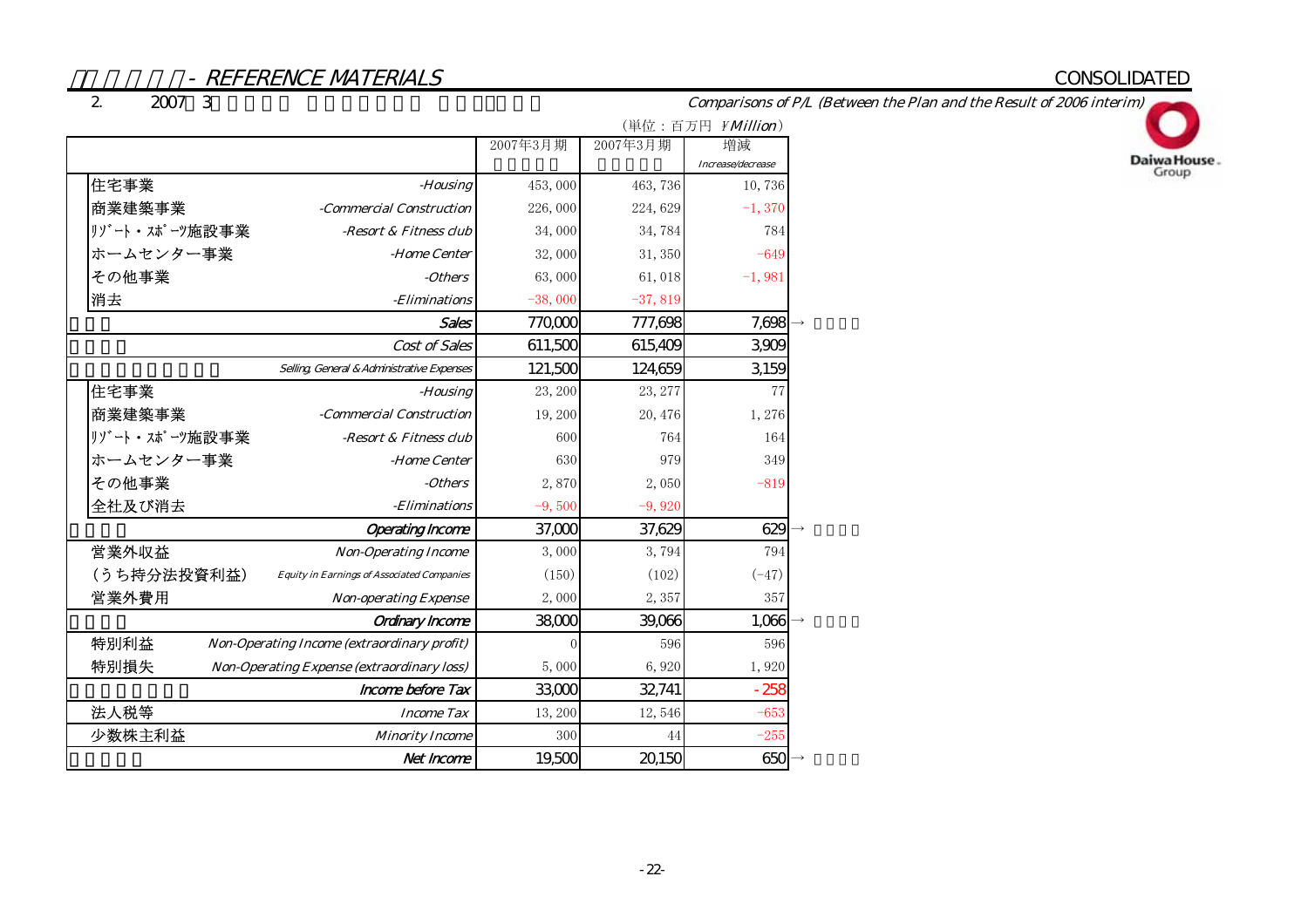Indexes of Main Subsidiaries' Financial Statements – Million

![](_page_25_Picture_2.jpeg)

![](_page_25_Picture_3.jpeg)

|                                  | As the end of Sep.         | Net Sales                     | <b>Operating Income</b>  | Ordinary Income          | <b>Net Income</b>        | <b>Total Assets</b>              | <b>Net Assets</b>              | <b>Interest Bearing Debt</b> |
|----------------------------------|----------------------------|-------------------------------|--------------------------|--------------------------|--------------------------|----------------------------------|--------------------------------|------------------------------|
| Daiwa Kosho Lease                | 2006/9<br>2005/9<br>2004/9 | 62, 407<br>56,659<br>55, 317  | 3,466<br>3,630<br>3, 171 | 3 3 65<br>3,756<br>3,359 | 6,370<br>2,011<br>1,641  | 261, 473<br>227, 939<br>204, 390 | 103, 533<br>95, 575<br>92, 291 |                              |
| Daiwa Rakuda Industry            | 2006/9<br>2005/9<br>2004/9 | 20, 611<br>20, 195<br>18, 914 | 714<br>846<br>447        | 784<br>917<br>496        | 4.019<br>468<br>413      | 40,906<br>36, 753<br>35,053      | 25, 523<br>22, 575<br>21,059   |                              |
| <b>Daiwa Logistics</b>           | 2006/9<br>2005/9<br>2004/9 | 16,575<br>14,875<br>13,914    | 531<br>559<br>710        | 538<br>606<br>753        | 309<br>272<br>391        | 22, 587<br>23,032<br>17, 615     | 14, 283<br>13,824<br>13,769    | 3000<br>3000                 |
| Daiwa Service                    | 2006/9<br>2005/9<br>2004/9 | 11,956<br>10, 764<br>8,960    | 491<br>457<br>302        | 527<br>473<br>323        | 847<br>297<br>118        | 10,065<br>7,380<br>6,996         | 4,361<br>3,346<br>2,845        |                              |
| Daiwa Living                     | 2006/9<br>2005/9<br>2004/9 | 52,900<br>43,369<br>34, 761   | 2,443<br>2,310<br>1,918  | 2,372<br>2, 235<br>1,879 | 1,403<br>1, 107<br>1,085 | 43, 191<br>35,780<br>29,605      | 11,824<br>8,925<br>6,640       |                              |
| <b>Daiwa Information Service</b> | 2006/9<br>2005/9<br>2004/9 | 13,853<br>11, 301<br>10,760   | 996<br>709<br>676        | 968<br>950<br>802        | 536<br>136<br>460        | 49, 981<br>40, 457<br>33, 671    | 5,103<br>4, 443<br>3,918       |                              |
| Daiwa Royal                      | 2006/9<br>2005/9<br>2004/9 | 15, 813<br>16,038<br>11, 253  | 1,250<br>1,396<br>820    | 1,380<br>1,632<br>1,096  | 855<br>833<br>624        | 53, 874<br>50, 827<br>45, 473    | 4,160<br>580<br>2,<br>1,642    | 1,458<br>2,760<br>936        |
| Nihon Jyutaku Ryutu              | 2006/9<br>2005/9<br>2004/9 | 8.011<br>7, 412<br>6,787      | 298<br>264<br>88         | 369<br>284<br>95         | 221<br>149<br>28         | 9,583<br>8 909<br>8,843          | 2,842<br>2,435<br>2, 201       | 300                          |
| <b>Royal Home Center</b>         | 2006/9<br>2005/9<br>2004/9 | 31, 350<br>30, 485<br>28, 487 | 949<br>659<br>$-273$     | 951<br>689<br>$-146$     | 746<br>373<br>$-61$      | 42, 201<br>39, 927<br>38, 168    | 32, 877<br>31, 368<br>30, 705  | 2,000<br>1,000               |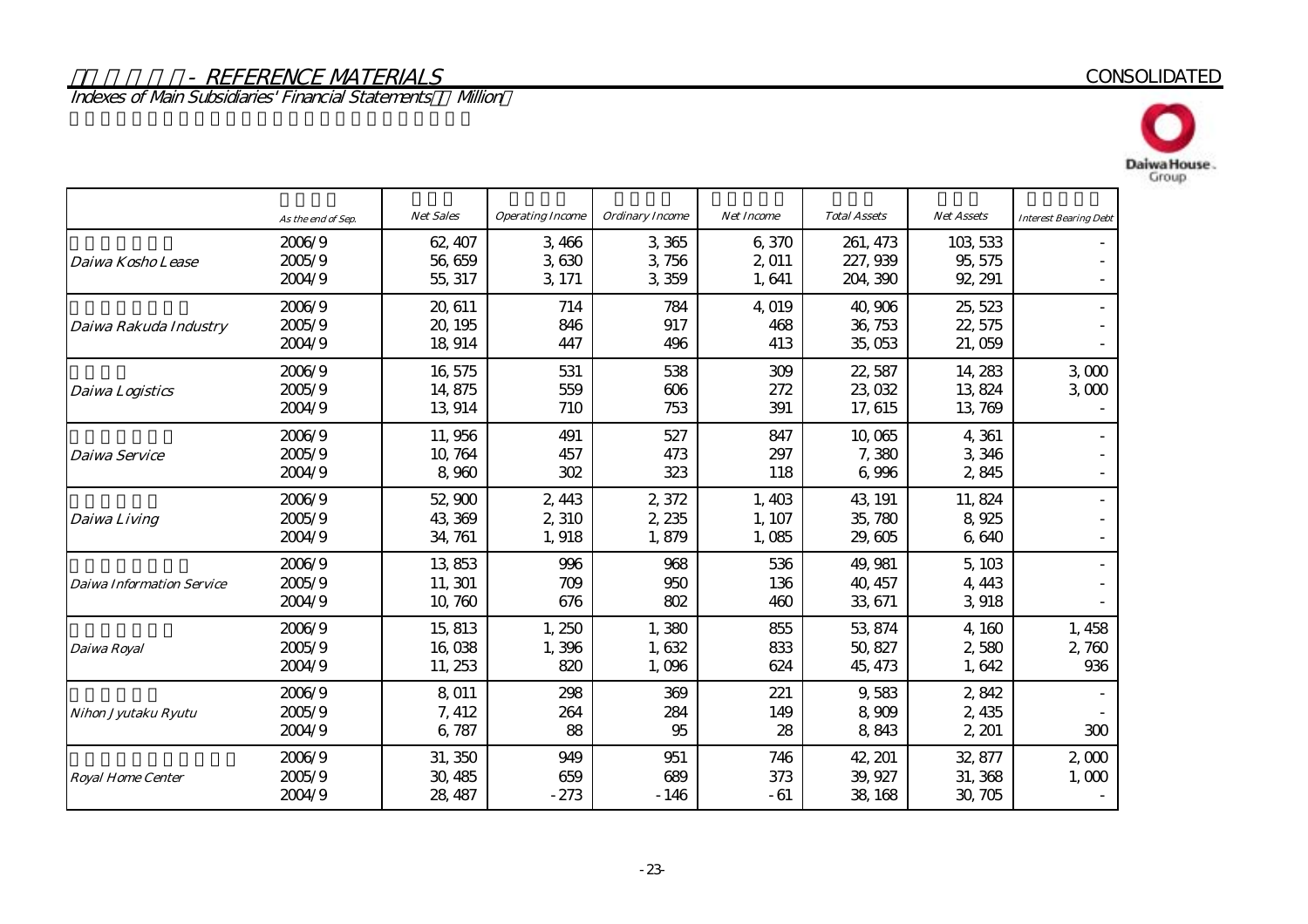# ANALYSIS OF OPERATIONS

# NON-CONSOLIDATED

![](_page_26_Figure_2.jpeg)

| <b>Fiscal years ended March 31</b>          | 2003        | 2004        | 2005      | 2006        |
|---------------------------------------------|-------------|-------------|-----------|-------------|
| Net Sales (\Million)                        |             |             |           |             |
|                                             | 1, 042, 920 | 1, 081, 312 | 1,092,383 | 1, 138, 461 |
| <b>Operating Income (\Million)</b>          |             |             |           |             |
|                                             | 33, 143     | 49,390      | 52, 120   | 54, 466     |
| <i><b>Ordinary Income (\Million)</b></i>    |             |             |           |             |
|                                             | 30,636      | 60, 405     | 57,070    | 72,666      |
| <i>Net Income(Loss)</i> ( \ <i>Million)</i> |             |             |           |             |
|                                             | $-99,642$   | 32, 270     | 34, 436   | 35, 351     |

| 2007                  | 2007            |
|-----------------------|-----------------|
| Interim of FYE 3/2007 | <b>Estimate</b> |
| 571, 248              | 1, 176, 000     |
| 26, 429               | 57,600          |
| 28,502                | 59,500          |
| 17, 318               | 35,400          |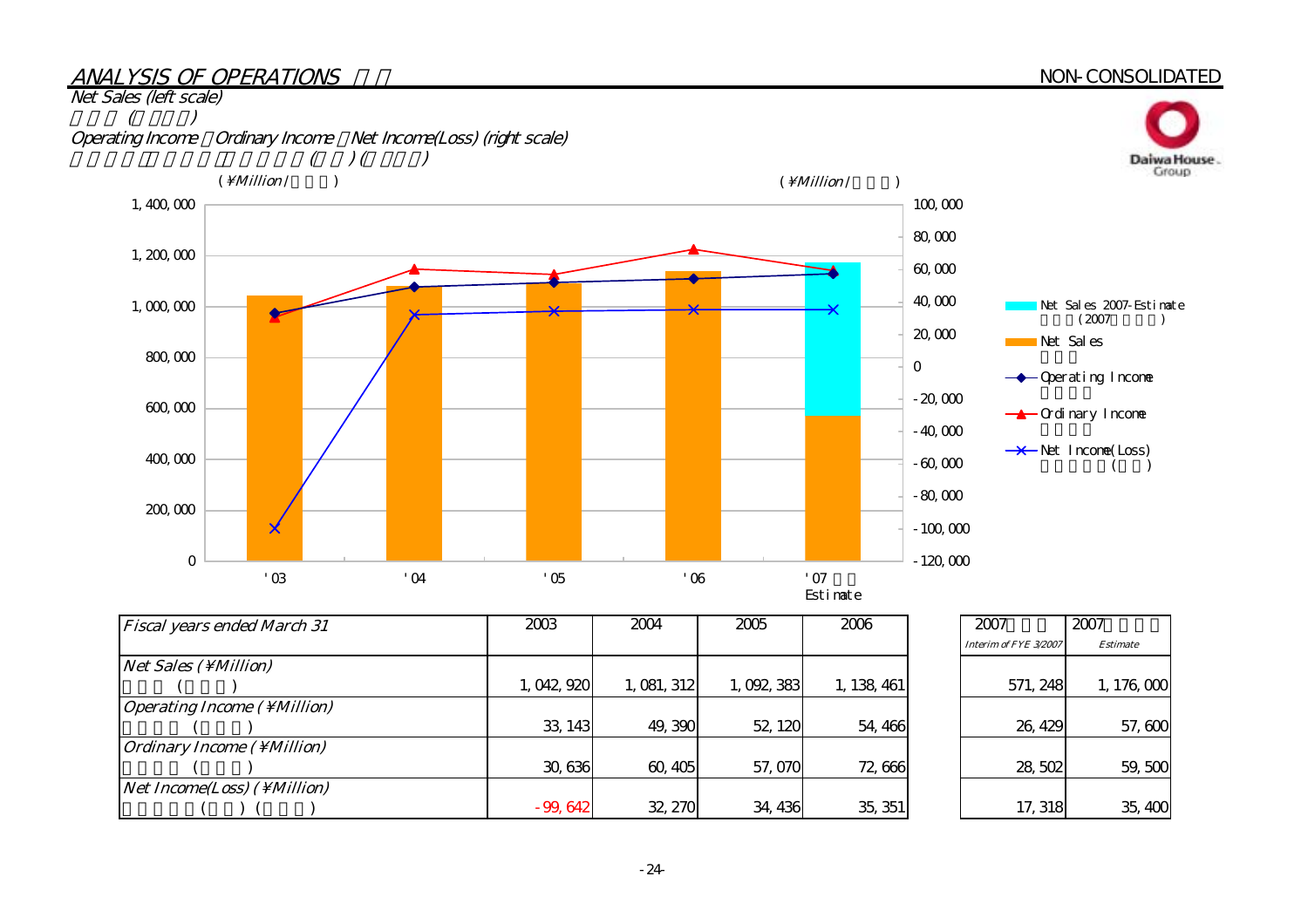#### <u>NON-CONSOLIDATED</u>

![](_page_27_Figure_1.jpeg)

| <b>Fiscal years ended March 31</b> | 2003        | 2004        | 2005      | 2006        | 2007                     | 2007            |
|------------------------------------|-------------|-------------|-----------|-------------|--------------------------|-----------------|
|                                    |             |             |           |             | Interim of FYE 3/2007    | <b>Estimate</b> |
| <b>Single-Family Houses</b>        | 277, 827    | 288, 227    | 297, 715  | 290, 197    | 142, 505                 | 291,000         |
| <b>Multi-Family Houses</b>         | 208, 001    | 223,803     | 229, 032  | 243, 181    | 121, 482                 | 255,000         |
| <b>Stores</b>                      | 127, 540    | 137, 977    | 150, 957  | 174, 970    | 84, 415                  | 173,500         |
| <b>Office Buildings, Factories</b> | 83, 501     | 98, 878     | 117, 102  | 120, 477    | 60, 407                  | 120,500         |
| <b>Real Estate</b>                 | 239, 583    | 219, 738    | 240, 015  | 270, 777    | 131, 413                 | 276,000         |
| <b>Resort Hotels</b>               | 55, 311     | 57, 578     | 58, 572   | 58, 979     | 31,026                   | 60,000          |
| <b>Home Center</b>                 | 52, 159     | 57, 232     |           |             | $\overline{\phantom{0}}$ |                 |
| Total                              | 1, 042, 920 | 1, 081, 312 | 1,092,383 | 1, 138, 461 | 571, 248                 | 1, 176, 000     |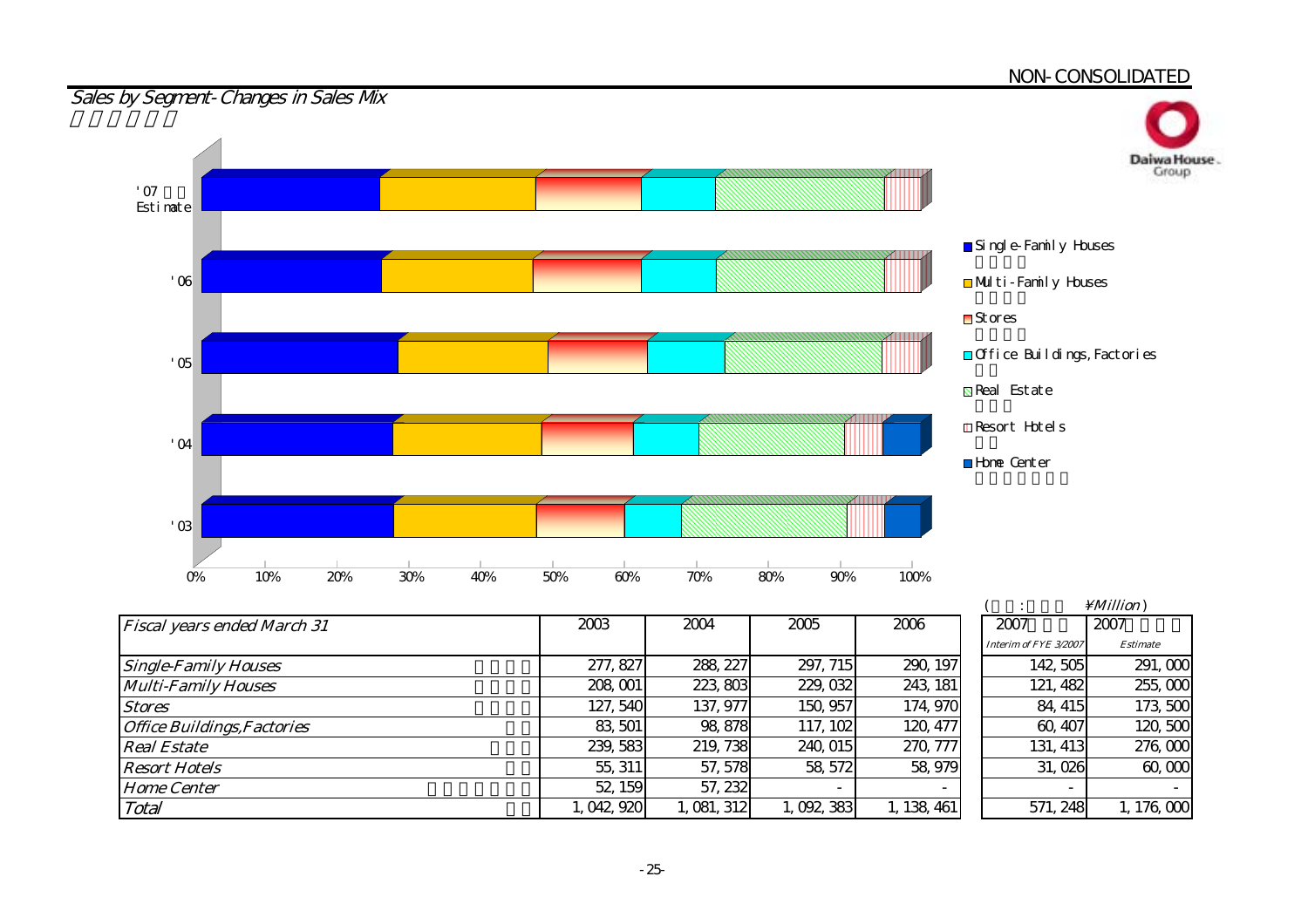#### NON-CONSOLIDATED

![](_page_28_Figure_1.jpeg)

| <b>Fiscal years ended March 31</b> | 2003 | 2004                | 2005                     | 2006 |
|------------------------------------|------|---------------------|--------------------------|------|
|                                    |      |                     |                          |      |
| <b>Single-Family Houses</b>        | 23.9 | 24.                 | 23.5                     | 23.  |
| <b>Multi-Family Houses</b>         | 24.7 | 24.2                | 23.9                     | 23.9 |
| <b>Stores</b>                      | 21.7 | 20.9                | 19.9                     | 20.8 |
| <b>Office Buildings, Factories</b> | 14.5 | $\mathcal{I}$<br>14 | 14.8                     | 17.9 |
| <b>Real Estate</b>                 | 124  | 15.                 | 15.                      | 17.0 |
| <b>Resort Hotels</b>               | 27.7 | 27.4                | 29.3                     | 28.9 |
| <b>Home Center</b>                 | 29.1 | 28.7                | $\overline{\phantom{a}}$ |      |
| Total                              | 208  | 21.                 | 20.8                     | 20.9 |

| 2007                  | 2007            |
|-----------------------|-----------------|
| Interim of FYE 3/2007 | <b>Estimate</b> |
| 22.9                  | 233             |
| 24.3                  | 24.3            |
| 21.6                  | 21.2            |
| 19.2                  | 183             |
| 16.4                  | 162             |
| 30.9                  | 29.1            |
|                       |                 |
| 21. 6                 | 21              |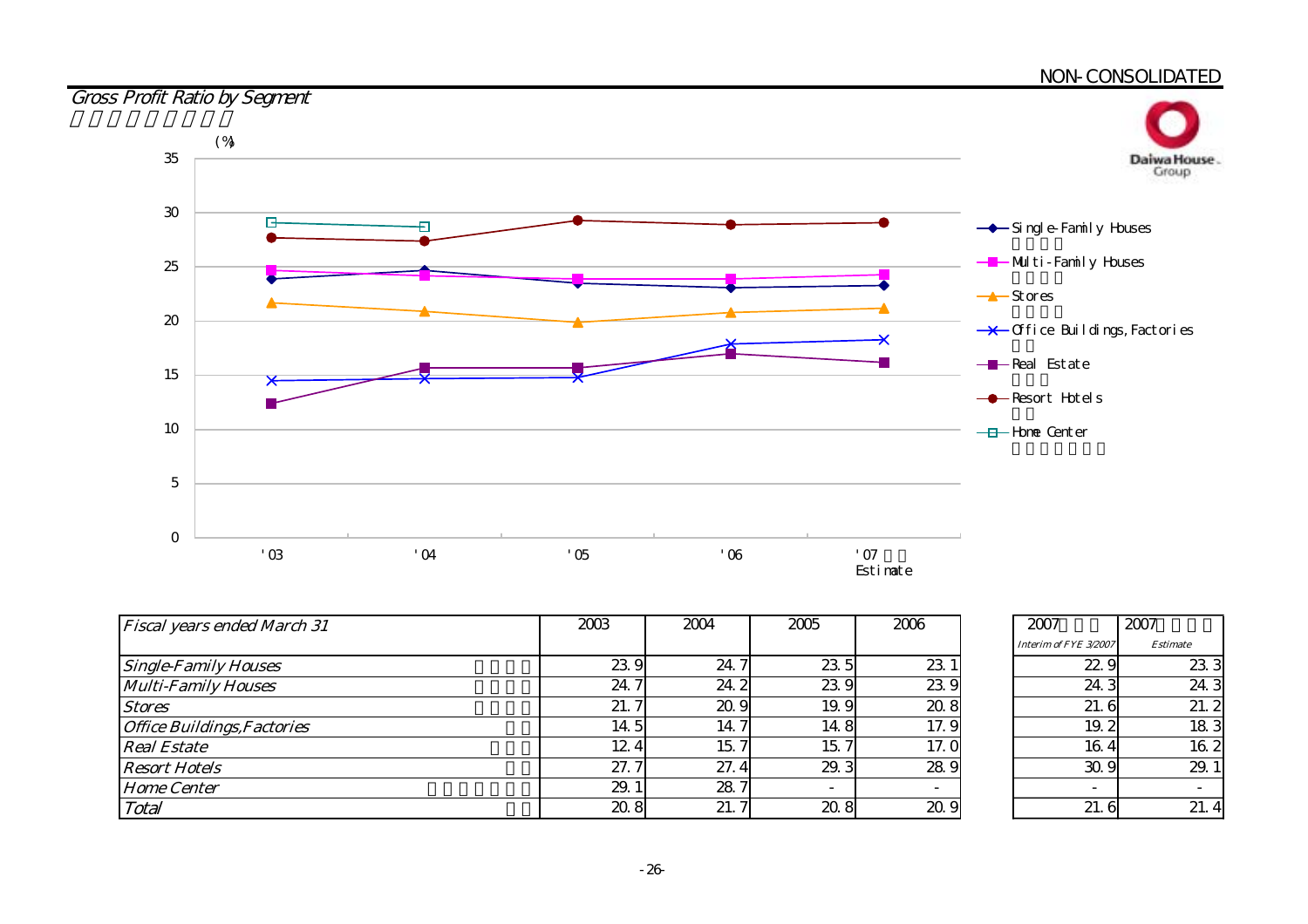![](_page_29_Figure_0.jpeg)

| <b>Fiscal years ended March 31</b> | 2003  | 2004  | 2005  | 2006  | 2007                  |
|------------------------------------|-------|-------|-------|-------|-----------------------|
|                                    |       |       |       |       | Interim of FYE 3/2007 |
| Capital Ratio(%)                   |       |       |       |       |                       |
| $^{\prime}$ %                      | 50.1  | 50.7  | 50.2  | 49.7  | 49.0                  |
| <b>Current Ratio(%)</b>            |       |       |       |       |                       |
| $^{\circ}$ %                       | 175.7 | 170.3 | 157.7 | 137.4 | 119.7                 |
| <b>Fixed Ratio(%)</b>              |       |       |       |       |                       |
| ′ %                                | 114.2 | 103 5 | 104.2 | 110.5 | 117.9                 |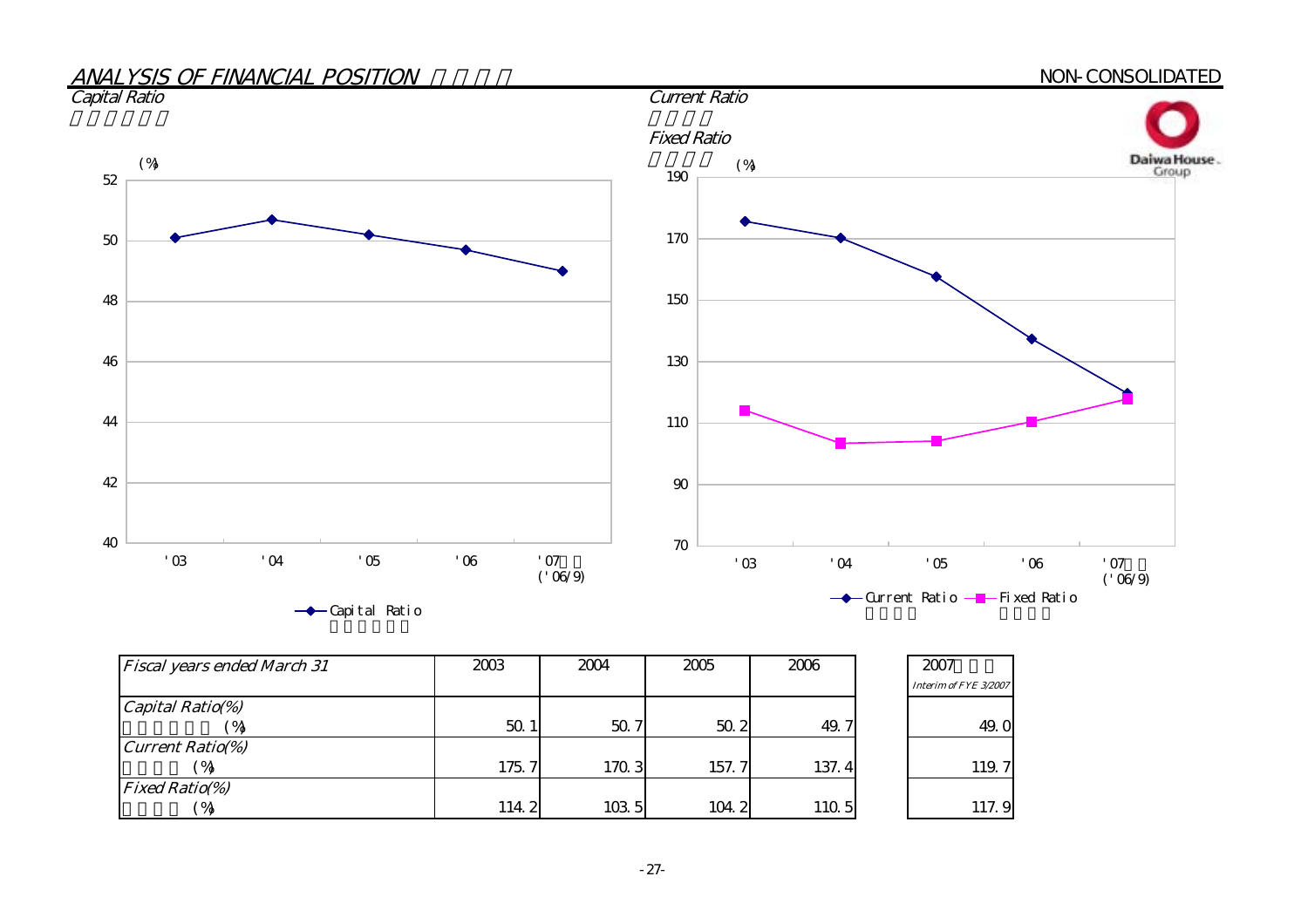#### NON-CONSOLIDATED

![](_page_30_Figure_1.jpeg)

| <b>Fiscal years ended March 31</b>                        | 2003      | 2004  | 2005  | 2006  | 2007                  |
|-----------------------------------------------------------|-----------|-------|-------|-------|-----------------------|
|                                                           |           |       |       |       | Interim of FYE 3/2007 |
| <b>Return on Equity(%)</b>                                |           |       |       |       |                       |
|                                                           | $-19.3$   | 69    | 7.2   | 6.9   |                       |
| <b>Book-value per Share(%)</b>                            |           |       |       |       |                       |
|                                                           | 842.4     | 845.3 | 896.2 | 971.3 | 1,0138                |
| <i>Net Income(loss) per Share(<math>\setminus</math>)</i> |           |       |       |       |                       |
|                                                           | $-181.01$ | 58 64 | 62.35 | 63.91 |                       |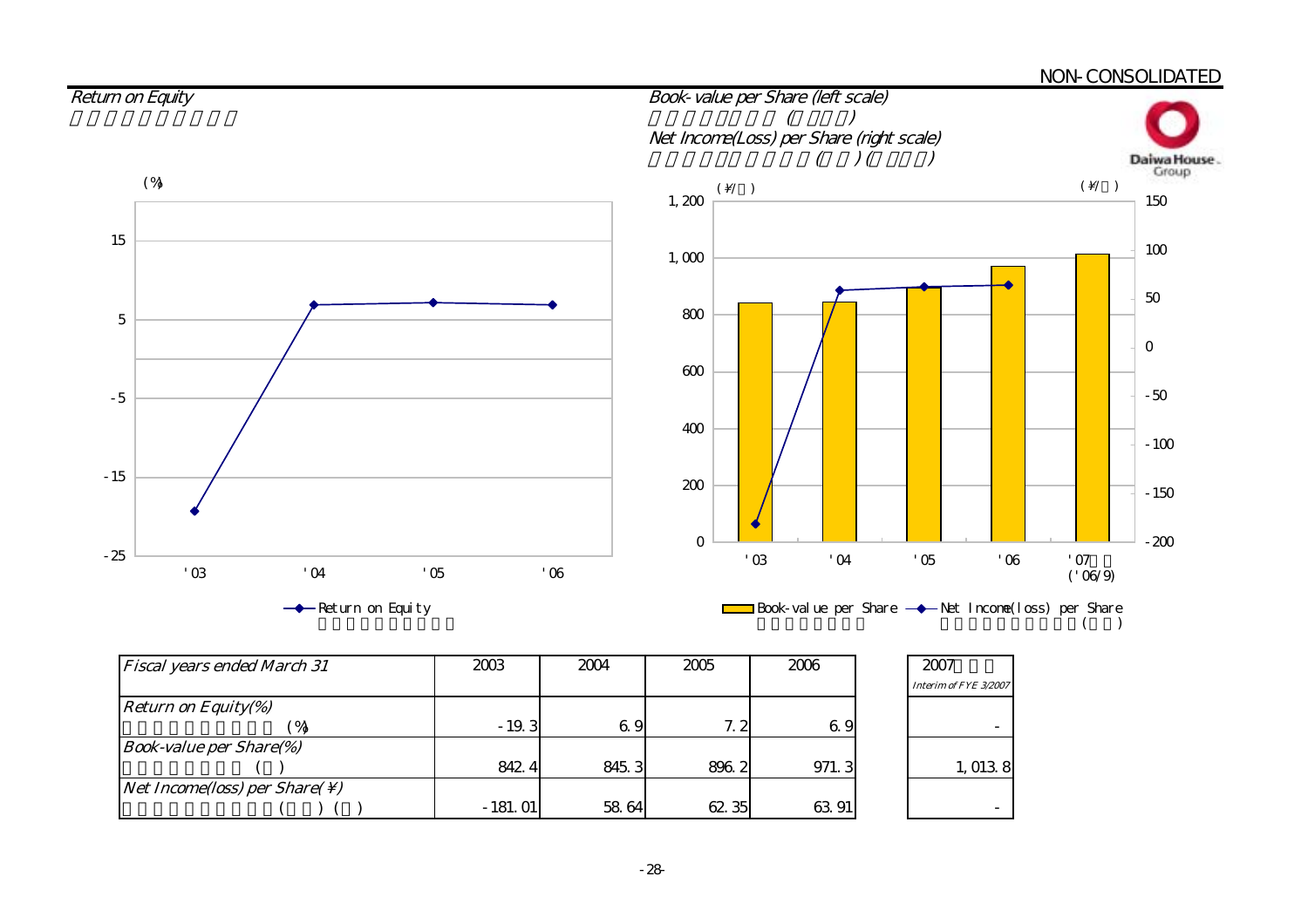# FINANCIAL STATEMENT NON-CONSOLIDATED

Non-Consolidated Balance Sheets (¥Million)

| March 31                                                                                               | 2003      | 2004      | 2005      | 2006      | 2007                  |              |
|--------------------------------------------------------------------------------------------------------|-----------|-----------|-----------|-----------|-----------------------|--------------|
| <assets<br><math>\geq</math></assets<br>                                                               |           |           |           |           | Interim of FYE 3/2007 | Daiwa House. |
| <b>Current Assets</b>                                                                                  |           |           |           |           |                       | Group        |
| <b>Cash &amp; Time Deposits</b>                                                                        | 66,365    | 100,861   | 79, 945   | 65, 364   | 71, 254               |              |
| Trade Notes & Accounts Receivable                                                                      | 54,955    | 48 890    | 46 622    | 39, 240   | 42, 477               |              |
| <b>Marketable Securities</b>                                                                           |           |           |           |           |                       |              |
| <b>Inventories</b>                                                                                     | 247, 460  | 260,028   | 304, 752  | 347, 376  | 366, 188              |              |
| <b>Other</b>                                                                                           | 29, 571   | 29, 618   | 38, 528   | 37, 972   | 41, 237               |              |
| <b>Allowance for Doubtful Accounts</b>                                                                 | $-1,910$  | $-1,652$  | $-1,549$  | $-2.072$  | $-2,588$              |              |
| <b>Total Current Assets</b>                                                                            | 396, 442  | 437, 745  | 468, 299  | 487, 881  | 518 568               |              |
| <b>Fixed Assets</b>                                                                                    |           |           |           |           |                       |              |
| <b>Tangible Fixed Assets</b>                                                                           | 310, 930  | 305, 440  | 298, 721  | 339, 110  | 343, 463              |              |
| <b>Intangible Fixed Assets</b>                                                                         | 6, 105    | 5,877     | 6,244     | 7, 423    | 7,508                 |              |
| <b>Investments &amp; Other Assets</b>                                                                  | 212, 614  | 169, 951  | 208,960   | 243, 958  | 345, 183              |              |
| <b>Total Fixed Assets</b>                                                                              | 529, 649  | 481, 269  | 513, 926  | 590, 492  | 696, 155              |              |
| <b>Deffered Assets</b>                                                                                 |           |           |           |           |                       |              |
| <b>Total Assets</b>                                                                                    | 926, 092  | 919,015   | 982, 225  | 1,078,374 | 1, 214, 724           |              |
| Trade Notes & Accounts Payable                                                                         | 102, 552  | 113, 232  | 130, 398  | 138, 143  | 213 606               |              |
| <b>Short-Term Debt</b>                                                                                 |           |           |           |           |                       |              |
| <b>Accrued Expenses</b>                                                                                | 12,965    | 9,340     | 11,598    | 8,929     | 9,967                 |              |
| <b>Accrued Income Taxes</b>                                                                            | 4,520     | 12,015    | 8,033     | 9, 274    | 12, 113               |              |
| <b>Other</b>                                                                                           | 119, 368  | 122, 448  | 149,032   | 201, 392  | 197, 708              |              |
| <b>Total Current Liabilities</b>                                                                       | 239, 408  | 257,036   | 299,063   | 357, 740  | 433, 396              |              |
| Long-Term Liabilities                                                                                  |           |           |           |           |                       |              |
| <b>Bonds</b>                                                                                           |           |           |           |           |                       |              |
| <b>Other</b>                                                                                           | 223, 087  | 196,880   | 189, 987  | 186, 181  | 185, 904              |              |
| ong erm Liabilities<br>Total                                                                           | 223, 087  | 196,880   | 189, 987  | 186, 181  | 185, 904              |              |
| <b>Total Liabilities</b>                                                                               | 462, 495  | 453, 917  | 489,050   | 543, 921  | 619, 301              |              |
| <shareholders' equity<="" td=""><td></td><td></td><td></td><td></td><td></td><td></td></shareholders'> |           |           |           |           |                       |              |
| $\geq$<br><b>Common Stock</b>                                                                          | 110, 120  | 110, 120  | 110, 120  | 110, 120  |                       |              |
| <b>Capital Surplus</b>                                                                                 | 147, 755  | 147, 756  | 147, 759  | 147, 761  |                       |              |
| <b>Retained Earnings</b>                                                                               | 266, 397  | 284, 739  | 293, 964  | 315, 157  |                       |              |
| <b>Land Revaluation Difference</b>                                                                     | $-61,495$ | $-89,343$ | $-72,385$ | $-67,709$ |                       |              |
| <b>Net Unrealized Gain on Available-for-Sale Securities</b>                                            | 1,055     | 12, 171   | 14, 197   | 29,769    |                       |              |
| <b>Treasury Stock</b>                                                                                  | $-237$    | $-347$    | $-481$    | $-645$    |                       |              |
|                                                                                                        | 463, 596  | 465,097   | 493, 174  | 534, 453  |                       |              |
| <b>Total Shareholders' Equity</b>                                                                      | 926, 092  | 919,015   | 982, 225  | 1,078,374 |                       |              |
| Total Liabilities & Shareholders' Equity                                                               |           |           |           |           |                       |              |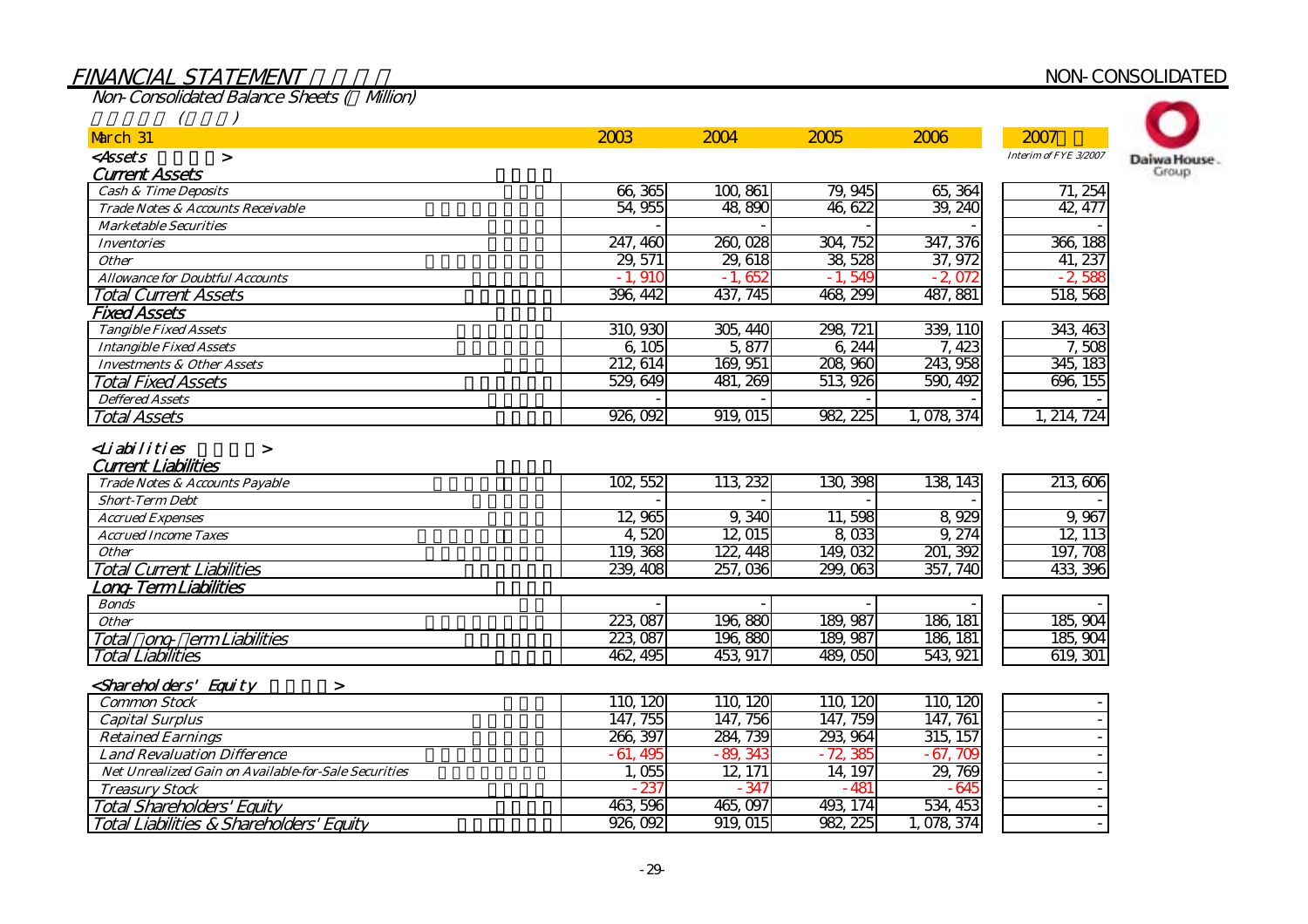# NON-CONSOLIDATED

| Non-Consolidated Balance Sheets (<br><b>Milion)</b>  |      |      |      |      |                                      |
|------------------------------------------------------|------|------|------|------|--------------------------------------|
|                                                      |      |      |      |      |                                      |
| March 31                                             | 2003 | 2004 | 2005 | 2006 | 2007(                                |
| <b>Net Assets</b><br>⋗                               |      |      |      |      | Interim of FYE 3/2007<br>Daiwa House |
| Shareholders' Equity                                 |      |      |      |      | Group                                |
| <b>Common Stock</b>                                  |      |      |      |      | 110, 120                             |
| <b>Capital Surplus</b>                               |      |      |      |      | 228, 793                             |
| <b>Retained Earnings</b>                             |      |      |      |      | 318, 611                             |
| <b>Treasury Stock</b>                                |      |      |      |      | $-24,601$                            |
| <b>Total Shareholders' Equity</b>                    |      |      |      |      | 632, 923                             |
| <b>Valuation and Translation Adjustments</b>         |      |      |      |      |                                      |
| Net Unrealized Gain on Available-for-Sale Securities |      |      |      |      | 27, 541                              |
| <b>Land Revaluation Difference</b>                   |      |      |      |      | $-65,041$                            |
| <b>Total Valuation and Translation Adjustments</b>   |      |      |      |      | $-37,500$                            |
|                                                      |      |      |      |      |                                      |
| <b>Total Net Assets</b>                              |      |      |      |      | 595, 423                             |
| <b>Total Liabilities &amp; Net Assets</b>            |      |      |      |      | 1, 214, 724                          |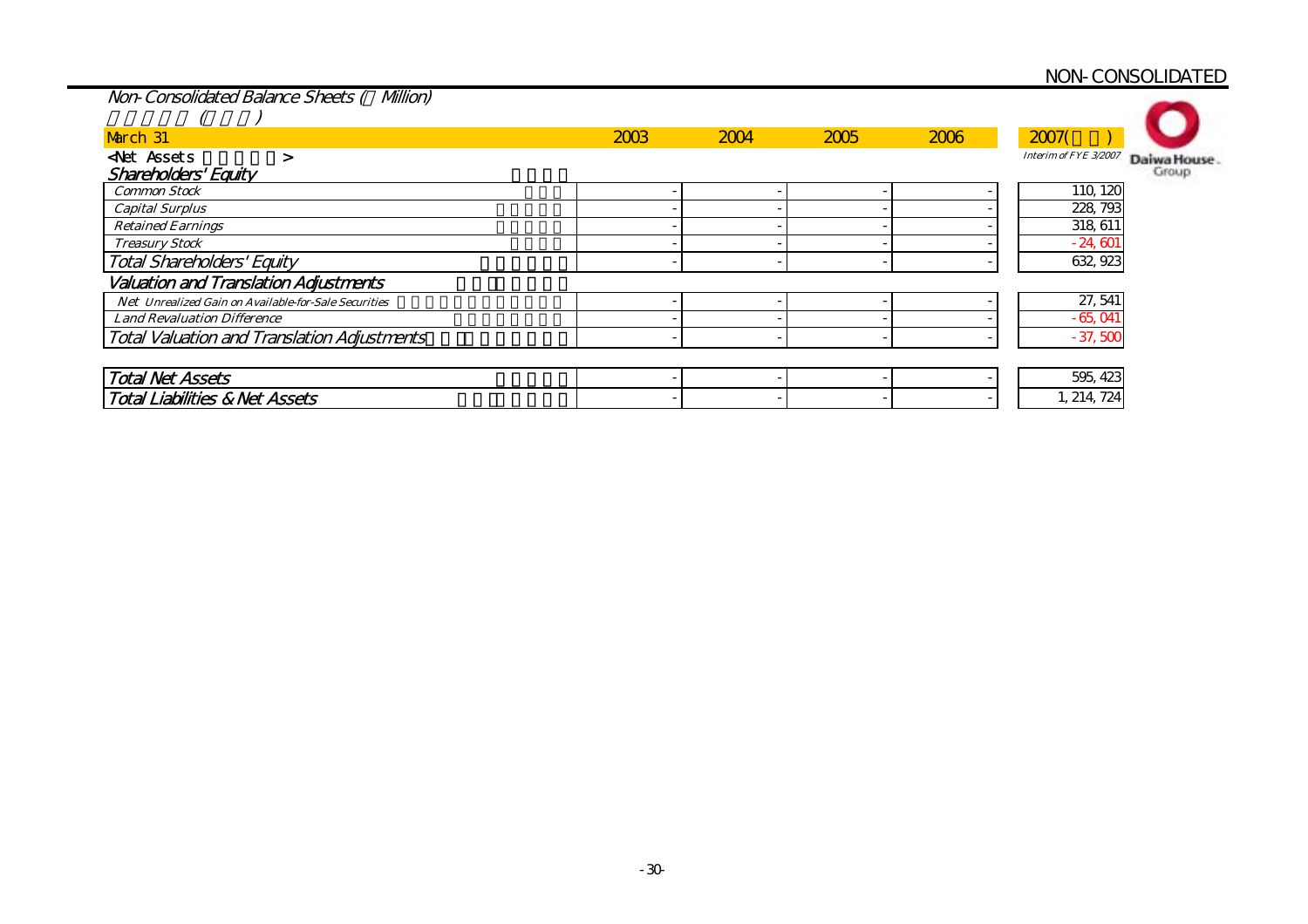# NON-CONSOLIDATED

Non-Consolidated Statements of Income ( Million)

| March 31                                                                                                                                                                             |        |   |  | 2003       | 2004        | 2005      | 2006        | 2007                  | Daiwa House |
|--------------------------------------------------------------------------------------------------------------------------------------------------------------------------------------|--------|---|--|------------|-------------|-----------|-------------|-----------------------|-------------|
| <qperating &="" expense<="" income="" td=""><td><math>\geq</math></td><td></td><td></td><td></td><td></td><td></td><td></td><td>Interim of FYE 3/2007</td><td>Group</td></qperating> | $\geq$ |   |  |            |             |           |             | Interim of FYE 3/2007 | Group       |
| <b>Net Sales</b>                                                                                                                                                                     |        |   |  | 1,042,920  | 1, 081, 312 | 1,092,383 | 1, 138, 461 | 571, 248              |             |
| <b>Cost of Sales</b>                                                                                                                                                                 |        |   |  | 825, 573   | 846, 880    | 865, 463  | 899, 986    | 448,053               |             |
| Selling, General & Administrative Expenses                                                                                                                                           |        |   |  | 184, 203   | 185, 041    | 174, 798  | 184,009     | 96, 765               |             |
| <b>Operating Income</b>                                                                                                                                                              |        |   |  | 33, 143    | 49, 390     | 52, 120   | 54, 466     | 26, 429               |             |
| <non-qoerating &="" expense<="" income="" th=""><th></th><th>&gt;</th><th></th><th></th><th></th><th></th><th></th><th></th><th></th></non-qoerating>                                |        | > |  |            |             |           |             |                       |             |
| <b>Interest &amp; Dividend Income</b>                                                                                                                                                |        |   |  | 1,328      | 1,371       | 1,959     | 2,146       | 1,664                 |             |
| <b>Interest Expenses</b>                                                                                                                                                             |        |   |  | 621        | 209         | 231       | 229         | 12 <sup>c</sup>       |             |
| Ordinary Income                                                                                                                                                                      |        |   |  | 30, 636    | 60,405      | 57,070    | 72,666      | 28,502                |             |
| Income(Loss) before Taxes                                                                                                                                                            |        |   |  | $-164,081$ | 57, 218     | 48, 492   | 56, 395     | 26, 474               |             |
| <b>Income Taxes</b>                                                                                                                                                                  |        |   |  | $-64,438$  | 24, 947     | 14,056    | 21, 044     | 9,156                 |             |
| Net Income(Loss)                                                                                                                                                                     |        |   |  | $-99,642$  | 32, 270     | 34, 436   | 35, 351     | 17, 318               |             |
|                                                                                                                                                                                      |        |   |  |            |             |           |             |                       |             |
| Net Income(Loss) per Share $( \setminus )$                                                                                                                                           |        |   |  | $-181.01$  | 58.64       | 62.35     | 63 91       | 30.80                 |             |
| Cash Dividends per Share $( \setminus )$                                                                                                                                             |        |   |  | 10.00      | 15.00       | 17.00     | 20.00       |                       |             |
| Pay-out Ratio (%)                                                                                                                                                                    |        |   |  |            | 25.6        | 27.3      | 31.3        |                       |             |
|                                                                                                                                                                                      |        |   |  |            |             |           |             |                       |             |
| Non-Operating Inc. & Exp. - Net                                                                                                                                                      |        |   |  | 707        | 1,162       | 1,727     | 1,916       | 1,535                 |             |
| Number of Outstanding Shares (Thousand of Share)                                                                                                                                     |        |   |  | 550, 321   | 550, 215    | 550, 102  | 549, 991    | 587, 325              |             |
| <b>Number of Employees</b>                                                                                                                                                           |        |   |  | 11, 471    | 11, 293     | 11, 462   | 11, 921     | 12,565                |             |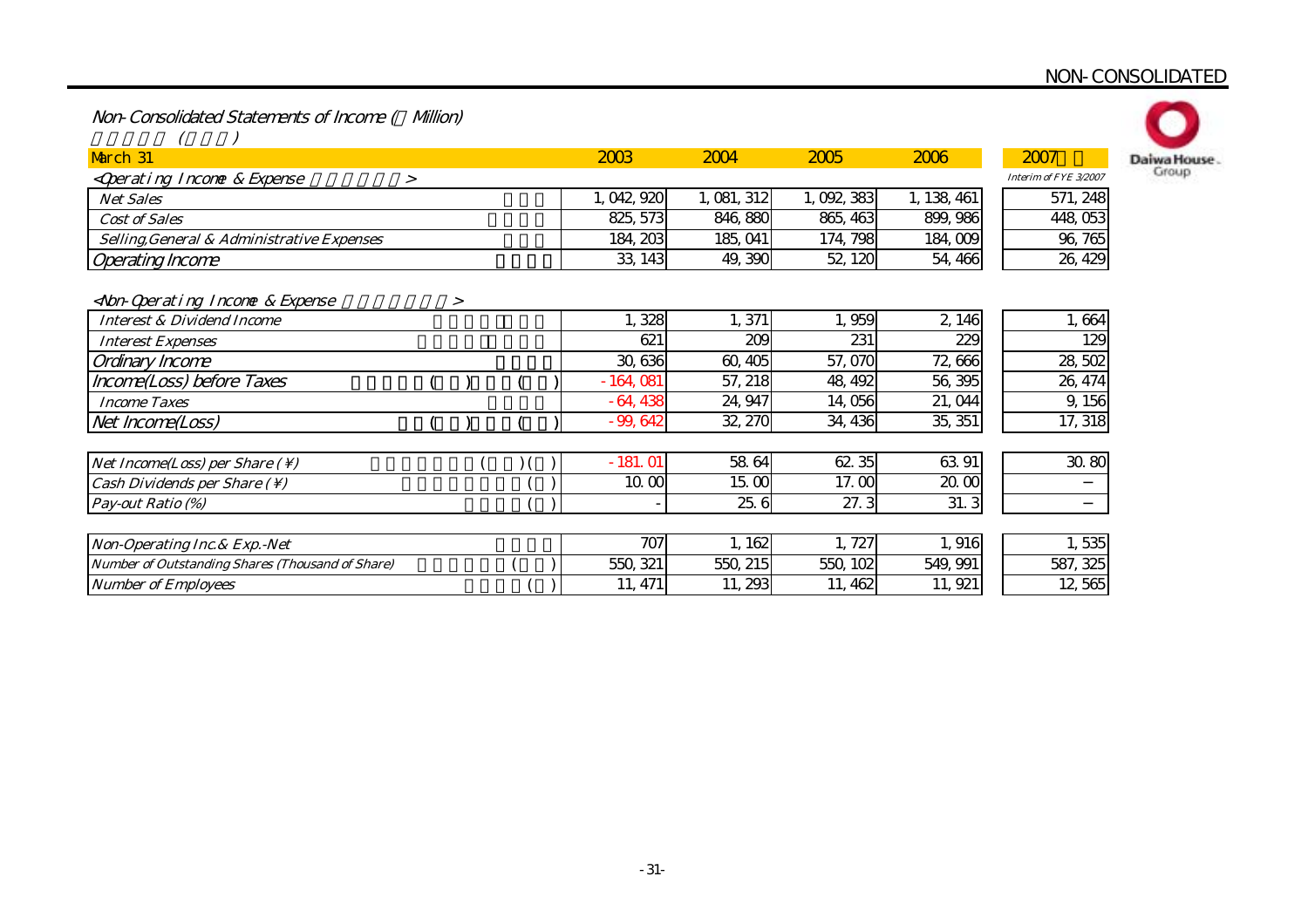Housing

| -Sales per Unit                      |      | <i>Million</i> | -Area per Unit        |                                      |
|--------------------------------------|------|----------------|-----------------------|--------------------------------------|
| Fiscal years ended March 31          | 2005 | 2006           | 2007                  | Fiscal years ended March 31          |
|                                      |      |                | Interim of FYE 3/2007 |                                      |
| <b>Steel-Frame</b>                   |      |                |                       | <b>Steel-Frame</b>                   |
|                                      | 26 6 | 27.7           | 27. 7                 |                                      |
| <b>Wood-Frame</b>                    |      |                |                       | <b>Wood-Frame</b>                    |
|                                      | 26.2 | 27.8           | 29.5                  |                                      |
| <b>Single-Family Houses</b>          |      |                |                       | <b>Single-Family Houses</b>          |
|                                      | 26.6 | 27.7           | 27.8                  |                                      |
| <b>Steel-Frame (low-rise)</b>        |      |                |                       | Steel-Frame (low-rise)               |
|                                      | 85   | 84             | 85                    |                                      |
| Steel-Frame (high and Mid.-rise)     |      |                |                       | Steel-Frame (high and Mid.-rise)     |
|                                      |      | 11.6           | 11.1                  |                                      |
| <b>Wood-Frame</b>                    |      |                |                       | <b>Wood-Frame</b>                    |
|                                      | 80   | 81             | 86                    |                                      |
| <b>Multi-Family Houses</b>           |      |                |                       | <b>Multi-Family Houses</b>           |
|                                      | 85   | 8.7            | 87                    |                                      |
| <b>Steel-Frame</b>                   |      |                |                       | <b>Steel-Frame</b>                   |
|                                      | 22.2 | 228            | 233                   |                                      |
| <b>Wood-Frame</b>                    |      |                |                       | <b>Wood-Frame</b>                    |
|                                      | 21.9 | 22.2           | 22.6                  |                                      |
| <b>Single-Family Houses for Sale</b> |      |                |                       | <b>Single-Family Houses for Sale</b> |
|                                      | 22.1 | 22.7           | 23.2                  |                                      |

| - Sales per Unit                     |      |      | <i>Million</i> /              | -Area per Unit                       |       |       |                               |
|--------------------------------------|------|------|-------------------------------|--------------------------------------|-------|-------|-------------------------------|
| Fiscal years ended March 31          | 2005 | 2006 | 2007<br>Interim of FYE 3/2007 | Fiscal years ended March 31          | 2005  | 2006  | 2007<br>Interim of FYE 3/2007 |
| <b>Steel-Frame</b>                   |      |      |                               | <b>Steel-Frame</b>                   |       |       |                               |
|                                      | 26.6 | 27.7 | 27.7                          |                                      | 143.0 | 145.0 | 140.9                         |
| <b>Wood-Frame</b>                    |      |      |                               | <b>Wood-Frame</b>                    |       |       |                               |
|                                      | 26.2 | 27.8 | 29.5                          |                                      | 137.8 | 137.3 | 140.5                         |
| <b>Single-Family Houses</b>          |      |      |                               | <b>Single-Family Houses</b>          |       |       |                               |
|                                      | 26.6 | 27.7 | 27.8                          |                                      | 142 6 | 144 6 | 140.9                         |
| <b>Steel-Frame (low-rise)</b>        |      |      |                               | <b>Steel-Frame (low-rise)</b>        |       |       |                               |
|                                      | 85   | 84   | 85                            |                                      | 49.4  | 48.6  | 47.9                          |
| Steel-Frame (high and Mid.-rise)     |      |      |                               | Steel-Frame (high and Mid.-rise)     |       |       |                               |
|                                      |      | 11.6 | 11.1                          |                                      |       | 57.6  | 51.9                          |
| <b>Wood-Frame</b>                    |      |      |                               | <b>Wood-Frame</b>                    |       |       |                               |
|                                      | 80   | 81   | 86                            |                                      | 55.6  | 54.0  | 52 1                          |
| <b>Multi-Family Houses</b>           |      |      |                               | <b>Multi-Family Houses</b>           |       |       |                               |
|                                      | 85   | 87   | 87                            |                                      | 49.5  | 49.5  | 48.2                          |
| <b>Steel-Frame</b>                   |      |      |                               | <b>Steel-Frame</b>                   |       |       |                               |
|                                      | 22.2 | 22.8 | 233                           |                                      | 126.8 | 124.7 | 124.0                         |
| <b>Wood-Frame</b>                    |      |      |                               | <b>Wood-Frame</b>                    |       |       |                               |
|                                      | 21.9 | 22.2 | 22.6                          |                                      | 125.0 | 1230  | 117.5                         |
| <b>Single-Family Houses for Sale</b> |      |      |                               | <b>Single-Family Houses for Sale</b> |       |       |                               |
|                                      | 22.1 | 22.7 | 23.2                          |                                      | 126.4 | 124.4 | 123 1                         |

"Reform" has been excluded from "Single-Family Houses".

|                             | - Channels of Orders |      | $^{\circ}$ %                  |                                  |
|-----------------------------|----------------------|------|-------------------------------|----------------------------------|
| Fiscal years ended March 31 | 2005                 | 2006 | 2007<br>Interim of FYE 3/2007 | Fiscal years ended March 31      |
| <b>Model Houses</b>         | 28                   | 27   | 28                            | <b>Percentage of Re-builders</b> |
| <b>Referral Orders</b>      | 47                   | 48   | 46                            | -Model H                         |
| Campaign                    | 12                   | 11   | 11                            | Fiscal years ended March 31      |
| <b>Others</b>               | 13                   | 14   | 15                            | <b>Number of Model Houses</b>    |

|                             | - Channels of Orders |          |                       |                                    | -Percentage of Re-builders |      |                       |
|-----------------------------|----------------------|----------|-----------------------|------------------------------------|----------------------------|------|-----------------------|
| Fiscal vears ended March 31 | 2005                 | 2006     | 2007                  | <b>Fiscal vears ended March 31</b> | 2005                       | 2006 | 2007                  |
|                             |                      |          | Interim of FYE 3/2007 |                                    |                            |      | Interim of FYE 3/2007 |
| Model Houses                |                      |          |                       | Percentage of Re-builders          |                            |      |                       |
|                             | ററ<br>40             | ∽<br>اسم | 28                    |                                    | 32                         | w    | است                   |

| <i>-Model Houses</i>          |          |          |                               |
|-------------------------------|----------|----------|-------------------------------|
| Fiscal years ended March 31   | 2005     | 2006     | 2007<br>Interim of FYE 3/2007 |
| <b>Number of Model Houses</b> |          |          |                               |
|                               | 313      | 281      | 276                           |
| <b>Model House Visits</b>     |          |          |                               |
|                               | 144, 329 | 136, 406 | 60, 416                       |
| <b>Visits per Model House</b> |          |          |                               |
|                               | 461      |          | 219                           |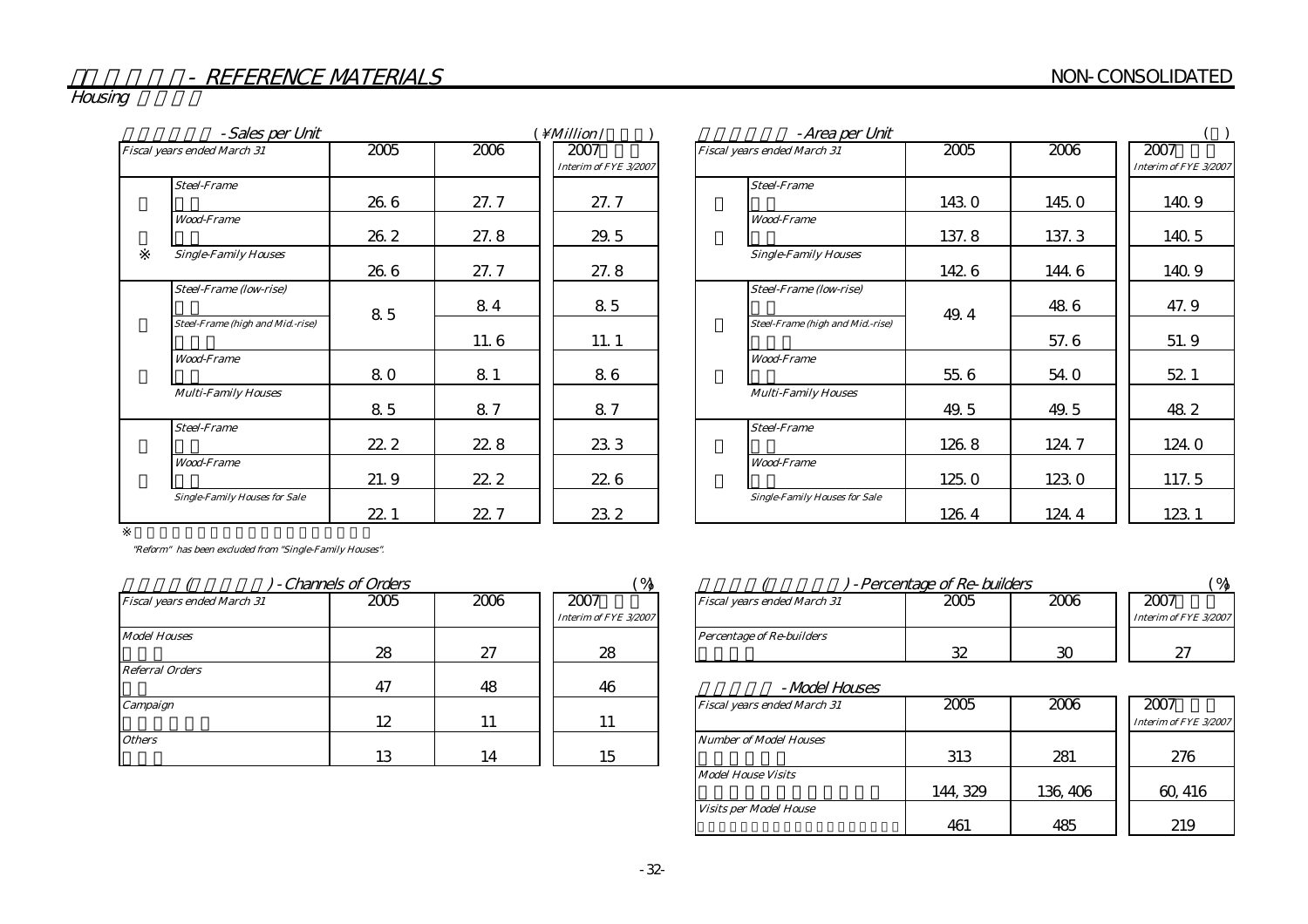Condominiums

# (compared (and the Vietnam of Contract Contract of Allion, contract of Allion, co

|               |              | 2006              | Interim of FYE 3/2006 |               |                |  |
|---------------|--------------|-------------------|-----------------------|---------------|----------------|--|
| Division      |              |                   |                       |               |                |  |
|               | <b>Units</b> | <b>Floor Area</b> | <b>Total Amount</b>   | Area per Unit | Order per Unit |  |
| Hokkaido      |              |                   |                       |               |                |  |
|               | 437          | 39, 014           | 12, 286               | 89.3          | 28.1           |  |
| <b>Tohoku</b> |              |                   |                       |               |                |  |
|               | 365          | 28, 750           | 9,543                 | 78.8          | 26.1           |  |
| <b>Kanto</b>  |              |                   |                       |               |                |  |
|               | 646          | 49, 887           | 26,092                | 77.2          | 40.4           |  |
| Chubu         |              |                   |                       |               |                |  |
|               | 293          | 25, 244           | 10, 282               | 86.2          | 35.1           |  |
| Kinki         |              |                   |                       |               |                |  |
|               | 392          | 30, 555           | 11, 395               | 78.0          | 29.1           |  |
| Chugoku       |              |                   |                       |               |                |  |
|               | 33           | 2,266             | 852                   | 68.7          | 25.8           |  |
| Kyusyu        |              |                   |                       |               |                |  |
|               | 180          | 15, 977           | 6,389                 | 88.8          | 35.5           |  |
| Total         |              |                   |                       |               |                |  |
|               | 2,346        | 191, 692          | 76,840                | 81.           | 32.8           |  |

|               |              | 2007              |                     | Interim of FYE 3/2007 |                |
|---------------|--------------|-------------------|---------------------|-----------------------|----------------|
| Division      |              |                   |                     |                       |                |
|               | <b>Units</b> | <b>Floor Area</b> | <b>Total Amount</b> | Area per Unit         | Order per Unit |
| Hokkaido      |              |                   |                     |                       |                |
|               | 130          | 10,436            | 3,540               | 80.3                  | 27.2           |
| <b>Tohoku</b> |              |                   |                     |                       |                |
|               | 252          | 19,686            | 6, 231              | 78 1                  | 24.7           |
| <b>Kanto</b>  |              |                   |                     |                       |                |
|               | 836          | 59, 547           | 29, 309             | 71.2                  | 35.1           |
| Chubu         |              |                   |                     |                       |                |
|               | 272          | 23, 296           | 9, 121              | 85.7                  | 33.5           |
| Kinki         |              |                   |                     |                       |                |
|               | 561          | 46,604            | 16,940              | 83 1                  | 30.2           |
| Chugoku       |              |                   |                     |                       |                |
|               | 69           | 5,631             | 2, 155              | 81.6                  | 31.2           |
| Kyusyu        |              |                   |                     |                       |                |
|               | 270          | 23, 314           | 9, 271              | 86.4                  | 34.3           |
| Total         |              |                   |                     |                       |                |
|               | 2,390        | 188, 514          | 76,567              | 78.9                  | 32             |

 $(7, 7)$ -Sales ( $Mllion, T$ )

|               |              | 2006              |                     | Interim of FYE 3/2006 |                |
|---------------|--------------|-------------------|---------------------|-----------------------|----------------|
| Division      |              |                   |                     |                       |                |
|               | <b>Units</b> | <b>Floor Area</b> | <b>Total Amount</b> | Area per Unit         | Order per Unit |
| Hokkaido      |              |                   |                     |                       |                |
|               | 168          | 14, 614           | 4,036               | 87.0                  | 24.0           |
| <b>Tohoku</b> |              |                   |                     |                       |                |
|               | 400          | 31, 362           | 10, 470             | 78.4                  | 26.2           |
| <b>Kanto</b>  |              |                   |                     |                       |                |
|               | 625          | 46, 574           | 23, 821             | 74.5                  | 38.1           |
| Chubu         |              |                   |                     |                       |                |
|               | 251          | 22, 233           | 9,036               | 88.6                  | 36.0           |
| Kinki         |              |                   |                     |                       |                |
|               | 410          | 33,920            | 12, 258             | 82.7                  | 29.9           |
| Chugoku       |              |                   |                     |                       |                |
|               | 23           | 1,771             | 657                 | 77. Q                 | 28.6           |
| Kyusyu        |              |                   |                     |                       |                |
|               | 122          | 10,734            | 3,980               | 88.0                  | 32.6           |
| Total         |              |                   |                     |                       |                |
|               | 1,999        | 161, 206          | 64, 258             | 80.6                  | 32.1           |

|               |              | 2007              |                     | Interim of FYE 3/2007 |                 |
|---------------|--------------|-------------------|---------------------|-----------------------|-----------------|
| Division      |              |                   |                     |                       |                 |
|               | <b>Units</b> | <b>Floor Area</b> | <b>Total Amount</b> | Area per Unit         | Order per Unit  |
| Hokkaido      |              |                   |                     |                       |                 |
|               | 149          | 13,989            | 4, 124              | 93.9                  | 27.7            |
| <b>Tohoku</b> |              |                   |                     |                       |                 |
|               | 289          | 22, 307           | 6,988               | 77.2                  | 24.2            |
| <b>Kanto</b>  |              |                   |                     |                       |                 |
|               | 553          | 40, 172           | 20,661              | 72.6                  | 37.4            |
| Chubu         |              |                   |                     |                       |                 |
|               | 310          | 28,988            | 12, 105             | 93.5                  | 39.<br>$\Omega$ |
| Kinki         |              |                   |                     |                       |                 |
|               | 519          | 40,591            | 15, 265             | 78.2                  | 29.<br>4        |
| Chugoku       |              |                   |                     |                       |                 |
|               | 68           | 4,892             | 1,983               | 71.9                  | 29.2            |
| Kyusyu        |              |                   |                     |                       |                 |
|               | 176          | 14, 911           | 5,649               | 84.7                  | 32.1            |
| Total         |              |                   |                     |                       |                 |
|               | 2,064        | 165,850           | 66, 775             | 80.<br>4              | 32<br>4         |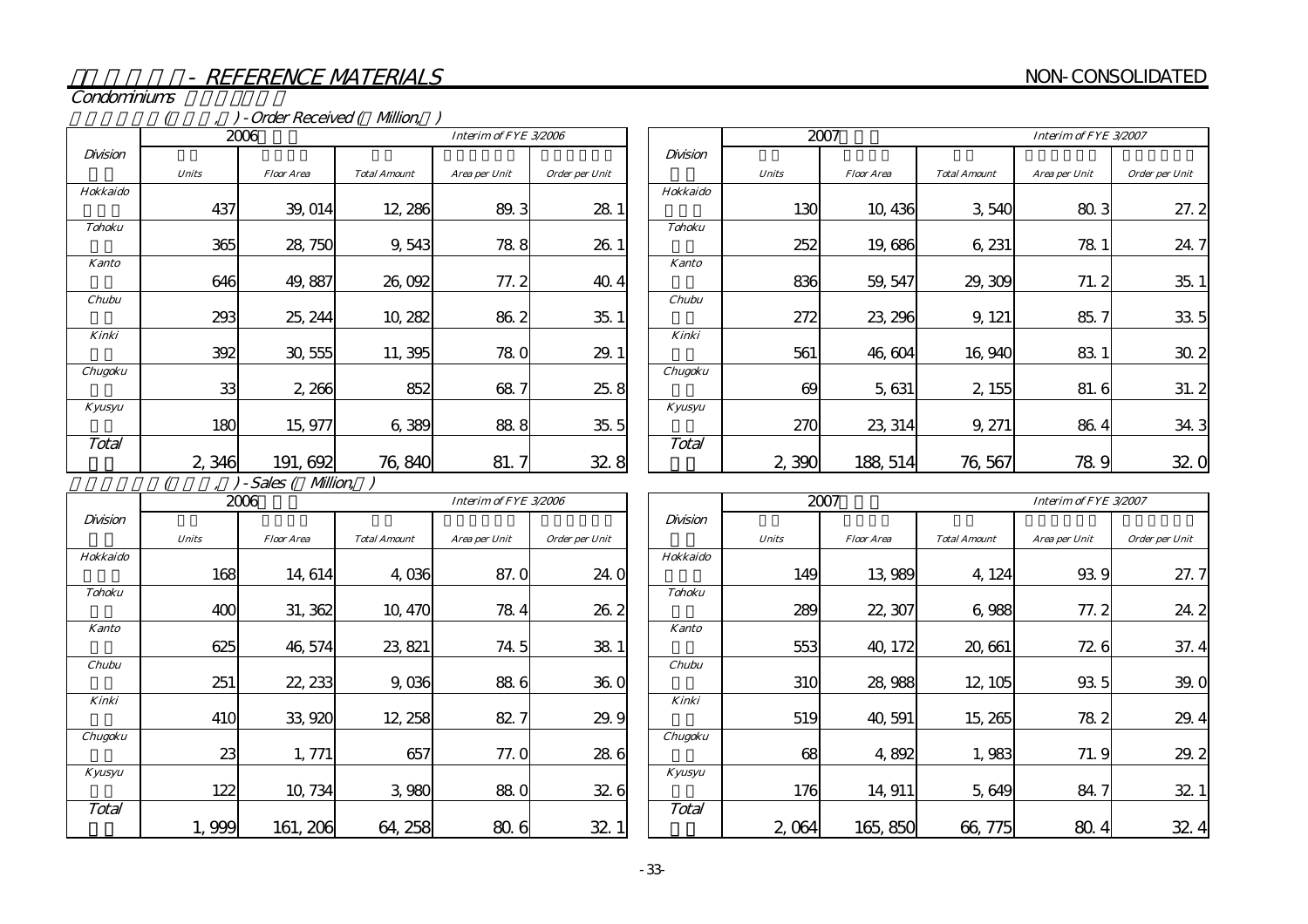# Condominiums

|               |              |                   |                     | - Stock Completed Construction ( Million, ) |
|---------------|--------------|-------------------|---------------------|---------------------------------------------|
|               | 2006         |                   | As of March 31,2006 |                                             |
| Division      | <b>Units</b> | <b>Floor Area</b> | <b>Cost Price</b>   | Area per Unit                               |
| Hokkaido      |              |                   |                     |                                             |
|               | 12           | 1,223             | 288                 | 101.9                                       |
| <b>Tohoku</b> |              |                   |                     |                                             |
|               | 145          | 12, 206           | 3,392               | 84.2                                        |
| <b>Kanto</b>  |              |                   |                     |                                             |
|               | 142          | 11,575            | 5,624               | 81.5                                        |
| Chubu         |              |                   |                     |                                             |
|               | 50           | 4,951             | 1,963               | 99.0                                        |
| Kinki         |              |                   |                     |                                             |
|               | 61           | 4,736             | 1,458               | 77.6                                        |
| Chugoku       |              |                   |                     |                                             |
|               | 5            | 370               | 130                 | 74.0                                        |
| Kyusyu        |              |                   |                     |                                             |
|               | 77           | 6,388             | 2,068               | 830                                         |
| Total         | 492          | 41, 449           | 14, 923             | 84.3                                        |

|               | 2007         |                   |                   | Interim of FYE 3/2007 |
|---------------|--------------|-------------------|-------------------|-----------------------|
| Division      |              |                   |                   |                       |
|               | <b>Units</b> | <b>Floor Area</b> | <b>Cost Price</b> | Area per Unit         |
| Hokkaido      |              |                   |                   |                       |
|               | 45           | 4,174             | 948               | 92.8                  |
| <b>Tohoku</b> |              |                   |                   |                       |
|               | 119          | 10,398            | 2,961             | 87.4                  |
| <b>Kanto</b>  |              |                   |                   |                       |
|               | 102          | 7,724             | 3,468             | 75.7                  |
| Chubu         |              |                   |                   |                       |
|               | 144          | 11, 918           | 3,911             | 82.8                  |
| Kinki         |              |                   |                   |                       |
|               | 92           | 8, 253            | 2, 242            | 89.7                  |
| Chugoku       |              |                   |                   |                       |
|               | 9            | 639               | 205               | 71.0                  |
| Kyusyu        |              |                   |                   |                       |
|               | 46           | 3,880             | 1,089             | 84.4                  |
| Total         |              |                   |                   |                       |
|               | 557          | 46,986            | 14,825            | 84.                   |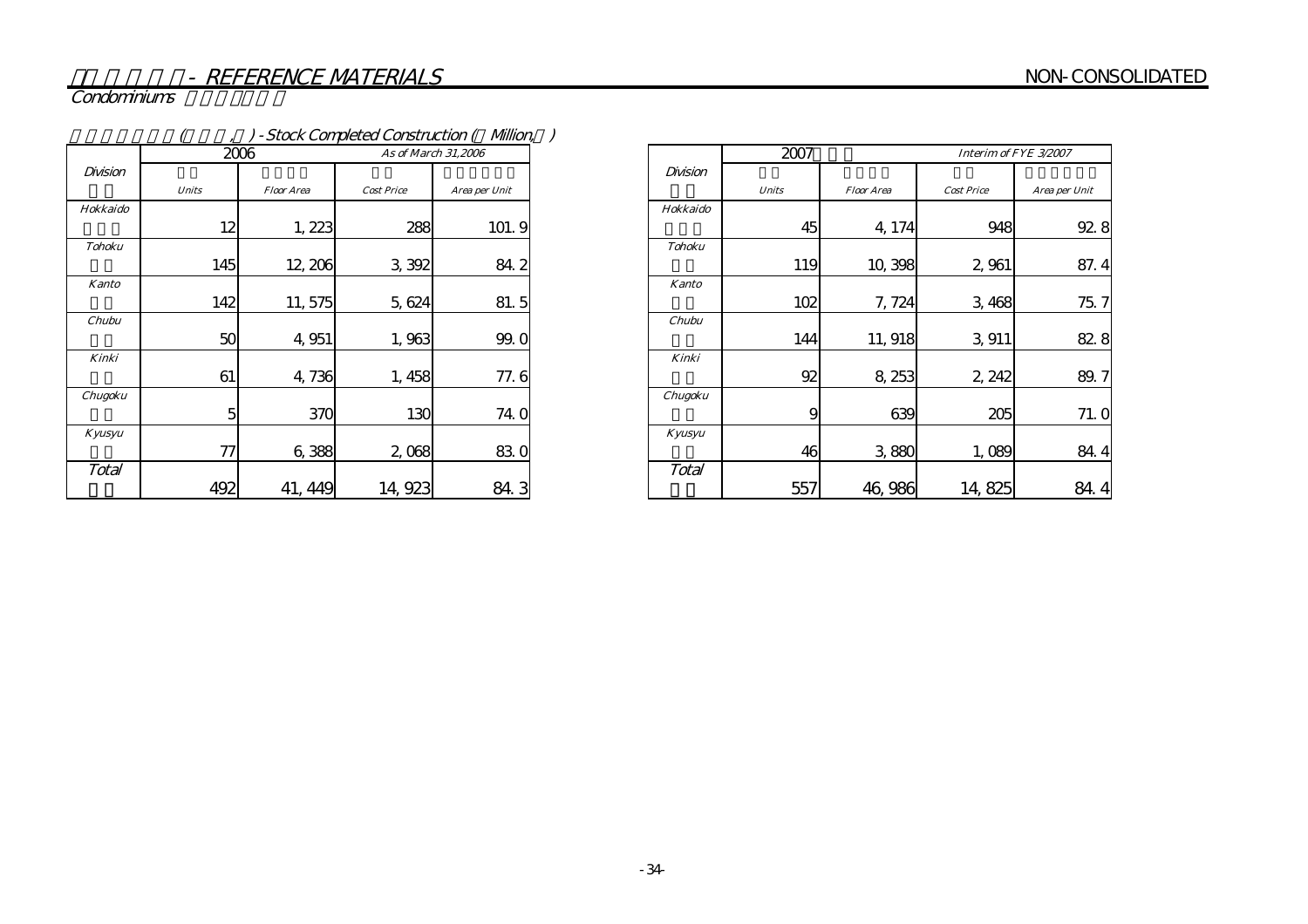| - REFERENCE MATERIALS             |          |                               |      |            |                |                |                |                                                                | NON-CONSOLIDATED      |
|-----------------------------------|----------|-------------------------------|------|------------|----------------|----------------|----------------|----------------------------------------------------------------|-----------------------|
| <b>Shareholding Ratio</b><br>100% |          |                               |      |            |                |                |                |                                                                |                       |
|                                   |          |                               |      |            |                |                |                |                                                                | Daiwa House.<br>Group |
| $80\%$                            |          |                               |      |            |                |                |                | $\blacksquare$ Treasury stock                                  |                       |
|                                   |          |                               |      |            |                |                |                | $\blacksquare$ Securities companies                            |                       |
| $60\%$                            |          |                               |      |            |                |                |                | $\hfill\blacksquare\textrm{Q}$ her $\hfill\textsf{compari}$ es |                       |
|                                   |          |                               |      |            |                |                |                | $\Box$ Individuals and others                                  |                       |
| 40%                               |          |                               |      |            |                |                |                | Forei gners                                                    |                       |
|                                   |          |                               |      |            |                |                |                | Financial Institutions                                         |                       |
| $20\%$                            |          |                               |      |            |                |                |                |                                                                |                       |
|                                   |          |                               |      |            |                |                |                |                                                                |                       |
| $O\%$                             | $\alpha$ | $\overline{0}$ $\overline{0}$ |      | $\cdot$ 05 |                | $^{\prime}$ 06 | '07            |                                                                |                       |
|                                   |          |                               |      |            |                |                | ('06/9)        |                                                                |                       |
|                                   |          |                               | 2003 | 2004       |                | 2005           | 2006           | 2007<br>Interim of FYE 3/2007                                  |                       |
| <b>Financial Institutions (%)</b> |          |                               | 55.3 |            | 46.4           | 45.9           | 46.2           | 45.6                                                           |                       |
| Foreigners (%)                    |          |                               | 23.5 |            | 33 4           | 32 2           | 30.6           | 30.1                                                           |                       |
| Individuals and others (%)        |          |                               |      |            |                |                |                |                                                                |                       |
| Other companies (%)               |          |                               | 12 2 |            | 10.8           | 10.6           | 9.9            | 106                                                            |                       |
| Securities companies (%)          |          |                               | 85   |            | 9.0            | 10.8           | 12.0           | 106                                                            |                       |
|                                   |          |                               | 0.4  |            | 0.4            | 0.5            | 1, 2           | 1. O                                                           |                       |
| Treasury stock (%)                |          |                               | 0.1  |            | Q <sub>1</sub> | 0.1            | Q <sub>1</sub> | 21                                                             |                       |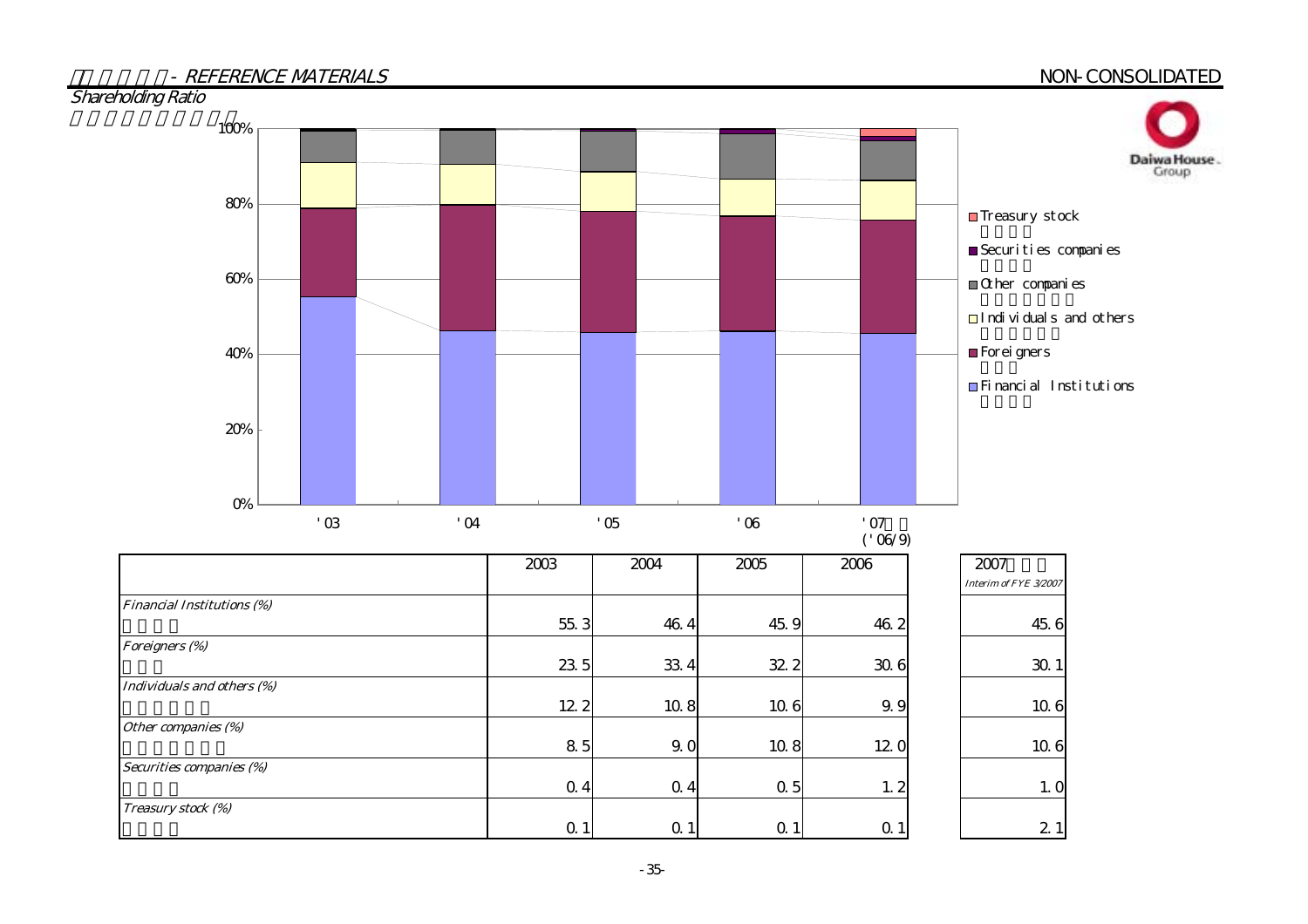# NON-CONSOLIDATED

# - REFERENCE MATERIALS

# - Order Received by Segment, Sales by Segment

#### - Order Received

|                     |                                      |                        | $105.41$ $05.9.30$ |         | $('06.4.1 \ 06.9.30)$<br>Interim of fiscal 2006 |     | Growth rate(%) |  |                          | $('06.4.1 \t07.3.31)$         |                |                |
|---------------------|--------------------------------------|------------------------|--------------------|---------|-------------------------------------------------|-----|----------------|--|--------------------------|-------------------------------|----------------|----------------|
|                     |                                      | Interim of fiscal 2005 |                    |         |                                                 |     |                |  |                          | <b>Fiscal 2006 Estimation</b> | Growth rate(%) |                |
|                     |                                      | - Unit                 |                    | - Unit  |                                                 |     |                |  | - Unit                   |                               |                |                |
|                     | <b>Single Family Houses</b>          | 4,705                  | 1,429              | 4.781   | 1,460                                           | 1.6 | 22             |  | 9.400                    | 2895                          | 4.3            | 5.2            |
| <b>Construction</b> | <b>Multi-Family Houses</b>           | 13 40 8                | 1, 218             | 14, 272 | 1,323                                           | 64  | 86             |  | 29, 100                  | 2685                          | 45             | 34             |
|                     | <b>Stores</b>                        |                        | 823                |         | 861                                             |     | 45             |  | $\overline{\phantom{0}}$ | 1,745                         |                | 7.3            |
|                     | <b>Office Building, Factories</b>    |                        | 609                |         | 611                                             |     | 0.2            |  |                          | . 219                         |                | 0 <sub>3</sub> |
|                     | Sub-total                            | 18 113                 | 4,081              | 19,053  | 4,256                                           | 5.2 | 43             |  | 38,500                   | 8,544                         | 45             | 4.3            |
|                     | <b>Single Family Houses for Sale</b> | 971                    | 220                | 1,015   | 235                                             | 45  | 69             |  | 2000                     | 460                           | 4.4            | 5.8            |
| <b>Real Estate</b>  | <b>Condominiums for Sale</b>         | 2 3 4 6                | 534                | 2 390   | 524                                             | 1.9 | $-1.8$         |  | 4.900                    | 1,105                         | 0 <sub>2</sub> | 1. C           |
|                     | Land                                 |                        | 564                |         | 614                                             |     | 89             |  | $\overline{\phantom{0}}$ | 1, 190                        |                | 37             |
|                     | <b>Others</b>                        | $\sim$                 | 49                 |         | 49                                              |     | 1.2            |  | $\overline{\phantom{0}}$ | 101                           |                | 0.8            |
|                     | Sub-total                            | 3, 317                 | 1,367              | 3,405   | 1,423                                           | 27  | 4 1            |  | 6,900                    | 2,856                         |                | 29             |
|                     | <b>Resort Hotels</b>                 |                        | 299                |         | 310                                             |     | 37             |  | $\overline{\phantom{0}}$ | 600                           |                | 1, 7           |
|                     | <b>Total</b>                         | 21, 430                | 5,748              | 22, 458 | 5,990                                           | 4.8 | 42             |  | 45, 400                  | 12,000                        | 40             | 38             |

|                                      |                          |                         |                        |              |                          |                |  |                               | $-Unit.$ |                          | $\sim$ 100Millions $\%$ |
|--------------------------------------|--------------------------|-------------------------|------------------------|--------------|--------------------------|----------------|--|-------------------------------|----------|--------------------------|-------------------------|
|                                      |                          | $'$ 05.4.1 $'$ 05.9.30) |                        | (1064106930) |                          |                |  | ('06.41)                      | 07.331   |                          |                         |
|                                      | Interim of fiscal 2005   |                         | Interim of fiscal 2006 |              | Growth rate(%)           |                |  | <b>Fiscal 2006 Estimation</b> |          | Growth rate(%)           |                         |
|                                      | - Unit                   |                         | - Unit                 |              |                          |                |  | - Unit                        |          |                          |                         |
| <b>Single Family Houses</b>          | 4,705                    | 1,429                   | 4,781                  | 1,460        | 1.6                      | 22             |  | 9,400                         | 2895     | 4.3                      | 5.2                     |
| <b>Multi-Family Houses</b>           | 13, 408                  | 1, 218                  | 14, 272                | 1,323        | 6.4                      | 86             |  | 29, 100                       | 2685     | 4.5                      | 34                      |
| <b>Stores</b>                        | $\overline{\phantom{a}}$ | 823                     |                        | 861          | $\overline{\phantom{0}}$ | 4.5            |  | $\overline{\phantom{0}}$      | 1,745    | $\overline{\phantom{a}}$ | 7.3                     |
| <b>Office Building, Factories</b>    | $\overline{\phantom{a}}$ | 609                     |                        | 611          |                          | 0.2            |  |                               | 1, 219   | $\overline{\phantom{a}}$ | 0.3                     |
| Sub-total                            | 18 113                   | 4.081                   | 19,053                 | 4,256        | 5.2                      | 4.3            |  | 38,500                        | 8,544    | 4.5                      | 43                      |
| <b>Single Family Houses for Sale</b> | 971                      | 220                     | 1,015                  | 235          | 4.5                      | 69             |  | 2000                          | 460      | 44                       | 5.8                     |
| <b>Condominiums for Sale</b>         | 2 346                    | 534                     | 2,390                  | 524          | 1.9                      | $-1.8$         |  | 4.900                         | 1,105    | 0.2                      | 1.0                     |
| Land                                 |                          | 564                     |                        | 614          |                          | 89             |  |                               | 1, 190   | $\overline{\phantom{a}}$ | 37                      |
| <b>Others</b>                        |                          | 49                      |                        | 49           | $\overline{\phantom{a}}$ | 1.2            |  |                               | 101      | $\overline{\phantom{a}}$ | 0.8                     |
| Sub-total                            | 3,317                    | 1,367                   | 3,405                  | 1,423        | 2.7                      | 4 <sup>1</sup> |  | 6,900                         | 2,856    |                          | 29                      |
| <b>Resort Hotels</b>                 |                          | 299                     |                        | 310          | ۰.                       | 37             |  |                               | 600      | $\sim$                   | 1, 7                    |
| <b>Total</b>                         | 21, 430                  | 5.748                   | 22, 458                | 5,990        | 4.8                      | 42             |  | 45, 400                       | 12,000   | 4.                       | 38                      |

#### 売上高 - Sales

|                     |                                      |         | ('05.4.1'05.9.30)      |                          | ('06.4.1~06.9.30)      |       |                |  | ('06.4.1 07.3.31)        |                               |        |                |
|---------------------|--------------------------------------|---------|------------------------|--------------------------|------------------------|-------|----------------|--|--------------------------|-------------------------------|--------|----------------|
|                     |                                      |         | Interim of fiscal 2005 |                          | Interim of fiscal 2006 |       | Growth rate(%) |  |                          | <b>Fiscal 2006 Estimation</b> |        | Growth rate(%) |
|                     |                                      | - Unit  |                        | - Unit                   |                        |       |                |  | - Unit                   |                               |        |                |
|                     | <b>Single Family Houses</b>          | 4,998   | 1,495                  | 4,669                    | 1, 425                 | $-66$ | $-4.7$         |  | 9.570                    | 2 910                         | $-0.7$ | 0 <sub>3</sub> |
| <b>Construction</b> | <b>Multi-Family Houses</b>           | 12,820  | 1, 134                 | 13 799                   | 1, 214                 | 7.6   | 7.1            |  | 28,830                   | 2550                          | 4.2    | 4.9            |
|                     | <b>Stores</b>                        |         | 769                    |                          | 844                    |       | 9.7            |  | $\overline{\phantom{a}}$ | 1.735                         |        | 5.2            |
|                     | <b>Office Building, Factories</b>    |         | 552                    |                          | 604                    |       | 9.3            |  | $\overline{\phantom{a}}$ | 1,205                         |        | 0 <sup>c</sup> |
|                     | Sub-total                            | 17.818  | 3,952                  | 18 468                   | 4,088                  | 36    | 34             |  | 38,400                   | 8,400                         | 30     | 26             |
|                     | <b>Single Family Houses for Sale</b> | 978     | 22C                    | 1,028                    | 238                    | 5.1   | 7.8            |  | 2000                     | 460                           | 29     | 4.4            |
| - Real Estate       | <b>Condominiums for Sale</b>         | 1,999   | 447                    | 2 0 64                   | 459                    | 33    | 26             |  | 4,720                    | 1,055                         | 7.5    | 5.5            |
|                     | Land                                 |         | 512                    |                          | 566                    |       | 10 6           |  | $\overline{\phantom{a}}$ | 1, 144                        |        | 7.3            |
|                     | <b>Others</b>                        |         | 48                     | $\overline{\phantom{0}}$ | 49                     |       | 24             |  | $\overline{\phantom{a}}$ | 101                           |        | 0.7            |
|                     | Sub-total                            | 2.977   | 1, 229                 | 3.092                    | 1, 314                 | 39    | 69             |  | 6,720                    | 2,760                         | 6 1    | 5.9            |
|                     | <b>Resort Hotels</b>                 |         | 299                    |                          | 310                    |       | 37             |  |                          | 600                           |        | 1, 7           |
|                     | <b>Total</b>                         | 20, 795 | 5, 481                 | 21,560                   | 5, 712                 | 37    | 42             |  | 45, 120                  | 11,760                        | 34     | 3 <sub>3</sub> |

|                                      |                        |                | Unit                          | <i>100Millions</i> .<br>$\Omega$ |
|--------------------------------------|------------------------|----------------|-------------------------------|----------------------------------|
| $\sim$ $\sim$ $\sim$<br>$\sim$<br>w. | സഭവാസ<br>്റ            |                | 331<br>$\sim$<br>$\sim$       |                                  |
| Interim of fiscal 2005               | Interim of fiscal 2006 | Growth rate(%) | <b>Fiscal 2006 Estimation</b> | Growth rate(%)                   |

| 16     | Growth rate(%) |      |  | <b>Fiscal 2006 Estimation</b> |        |        | Growth rate(%) |  |
|--------|----------------|------|--|-------------------------------|--------|--------|----------------|--|
|        |                |      |  | - Unit                        |        |        |                |  |
| 1,425  | $-66$          | $-4$ |  | 9,570                         | 2,910  | $-0.7$ | 0.3            |  |
| 1, 214 | 7.6            | 7.1  |  | 28,830                        | 2,550  | 42     | 49             |  |
| 844    |                | 9.7  |  |                               | 1,735  |        | 5.2            |  |
| 604    |                | 9.3  |  |                               | 1,205  |        | 0 <sub>0</sub> |  |
| 4.088  | 36             | 34   |  | 38,400                        | 8,400  | 30     | 26             |  |
| 238    | 5.1            | 7.8  |  | 2,000                         | 460    | 29     | 44             |  |
| 459    | 33             | 26   |  | 4,720                         | 1,055  | 7.5    | 5.5            |  |
| 566    |                | 10 6 |  |                               | 1, 144 |        | 7.3            |  |
| 49     |                | 24   |  |                               | 101    |        | 0.7            |  |
| 1, 314 | 39             | 69   |  | 6,720                         | 2,760  | 61     | 5.9            |  |
| 310    |                | 37   |  |                               | 600    |        | 1, 7           |  |
| 5, 712 | 3.7            | 42   |  | 45, 120                       | 11,760 | 34     | 33             |  |
|        |                |      |  |                               |        |        |                |  |

 $(note)$ Ammouts less than 10 million have been eliminated from presentation. ( )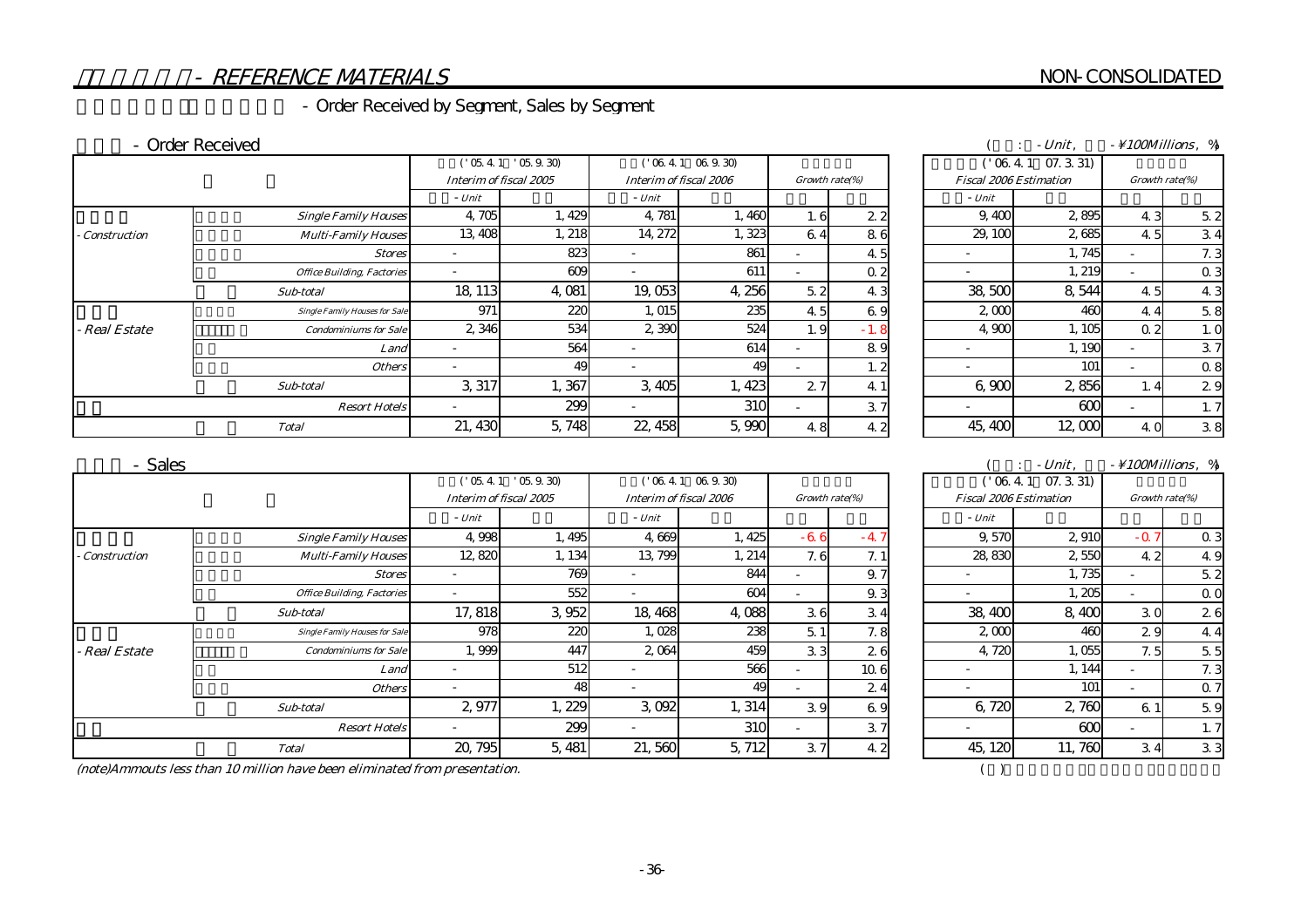# NON-CONSOLIDATED

Daiwa House.<br>Group

| $\mathbf{1}$<br>2006 | 2007                                               |          |          |                   | Comparisons of P/L (Between 2005 interim and 2006 interim) |        |    |
|----------------------|----------------------------------------------------|----------|----------|-------------------|------------------------------------------------------------|--------|----|
|                      |                                                    |          |          | $\Million)$       |                                                            |        |    |
|                      |                                                    | 2006 3   | $2007$ 3 | Increase/decrease |                                                            |        |    |
|                      | -Single Family Houses                              | 149,588  | 142,505  | $-7,083$          | 4.669                                                      | $-329$ |    |
| -Construction        | -Multi Family Houses                               | 113, 420 | 121, 482 | 8,062             | 13,799                                                     | $+979$ |    |
|                      | -Stores                                            | 76,963   | 84, 415  | 7, 452            |                                                            |        |    |
|                      | -Office Buildings, Factories                       | 55, 288  | 60, 407  | 5, 119            |                                                            |        |    |
|                      | Sub-total                                          | 395,259  | 408809   | 13,549            |                                                            |        |    |
|                      | -Single Family Houses for Sale                     | 22,084   | 23,807   | 1,723             | 1,028                                                      | 50     |    |
| -Real Estate         | -Condominiums for Sale                             | 44,769   | 45, 947  | 1, 178            | 2,064                                                      | 65     |    |
|                      | -Land                                              | 51, 237  | 56,667   | 5,430             | $+31$                                                      |        |    |
|                      | -Others                                            | 4,873    | 4,992    | 119               |                                                            |        |    |
|                      | Sub-total                                          | 122,962  | 131,413  | 8,450             |                                                            |        |    |
|                      | <b>Resort Hotels</b>                               | 29,917   | 31,026   | 1,108             |                                                            |        |    |
|                      | Sales                                              | 548,139  | 571,248  | 23,109            | $+4.2%$                                                    |        |    |
|                      | -Single Family Houses                              | 33, 322  | 32,626   | $-696$            |                                                            |        | 06 |
| -Construction        | -Multi Family Houses                               | 26,662   | 29,556   | 2,894             |                                                            |        |    |
|                      | -Stores                                            | 16, 478  | 18, 275  | 1,797             |                                                            |        |    |
|                      | -Office Buildings, Factories                       | 10, 143  | 11,576   | 1,433             |                                                            |        |    |
|                      | Sub-total                                          | 86,604   | 92,032   | 5,427             |                                                            |        |    |
|                      | -Single Family Houses for Sale                     | 4,055    | 4,875    | 820               |                                                            |        |    |
| -Real Estate         | -Condominiums for Sale                             | 9, 417   | 9,839    | 422               |                                                            |        |    |
|                      | -Land                                              | 4, 224   | 4,992    | 769               |                                                            |        |    |
|                      | -Others                                            | 1,351    | 1,883    | 533               |                                                            |        |    |
|                      | Sub-total                                          | 19,046   | 21,589   | 2,542             |                                                            |        |    |
|                      | <b>Resort Hotels</b>                               | 9,089    | 9,573    | 484               |                                                            |        |    |
|                      | <b>Gross Profit</b>                                | 114,740  | 123,194  | 8,454             | $+7.4%$                                                    |        |    |
|                      | Selling, General & Administrative Expense          | 90,930   | 96, 765  | 5,834             | $+35$                                                      | $+20$  |    |
|                      | <b>Operating Income</b>                            | 23,809   | 26,429   | 2,619             | $+11.0%$                                                   |        |    |
|                      | <b>Non-Operating Income</b>                        | 2,874    | 3,435    | 561               |                                                            |        |    |
|                      | <b>Non-Operating Expense</b>                       | 1,229    | 1,362    | 132               |                                                            |        |    |
|                      | Ordinary Income                                    | 25,454   | 28,502   | 3,048             | $+120%$                                                    |        |    |
|                      | <b>Non-Operating Income (extraordinary profit)</b> | 805      | 492      | $-312$            |                                                            |        |    |
|                      | <b>Non-Operating Expense (extraordinary loss)</b>  | 2,604    | 2,520    | $-84$             |                                                            |        |    |
|                      | Income before Tax                                  | 23,654   | 26,474   | 2,820             | $+11.9%$                                                   |        |    |
|                      | <b>Income Tax</b>                                  | 9,387    | 9, 157   | $-231$            |                                                            |        |    |
|                      | Net Income                                         | 14,266   | 17,318   | 3,051             | $+21.4%$                                                   |        |    |